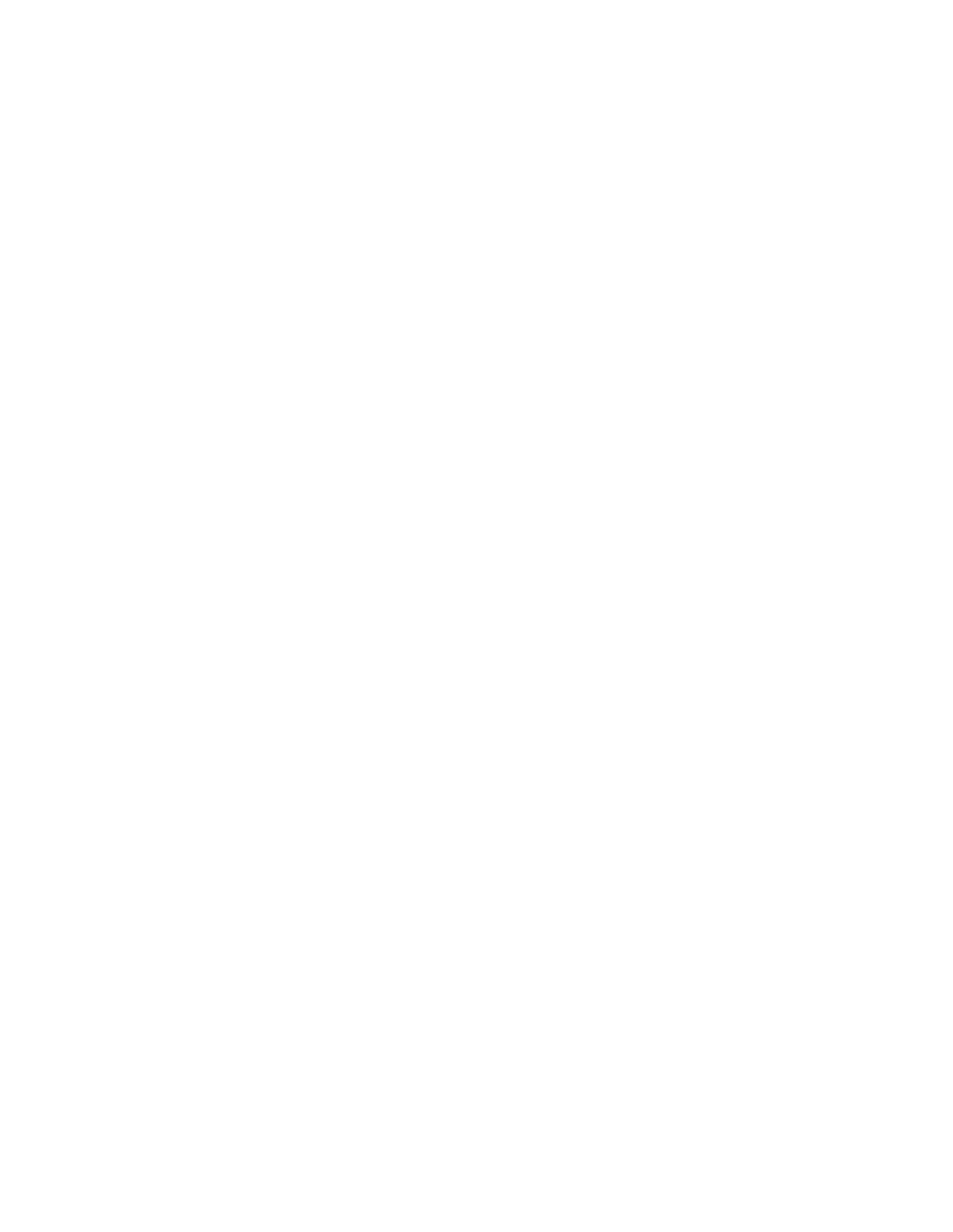### **Table of Contents**

| English                     | $\mathbf{1}$ |
|-----------------------------|--------------|
| History                     | 6            |
| Mathematics                 | 14           |
| Performing Arts             | 20           |
| Physical Education / Health | 25           |
| Religion                    | 28           |
| Science                     | 31           |
| <b>Computer Science</b>     | 37           |
| <b>Visual Arts</b>          | 38           |
| <b>World Languages</b>      | 44           |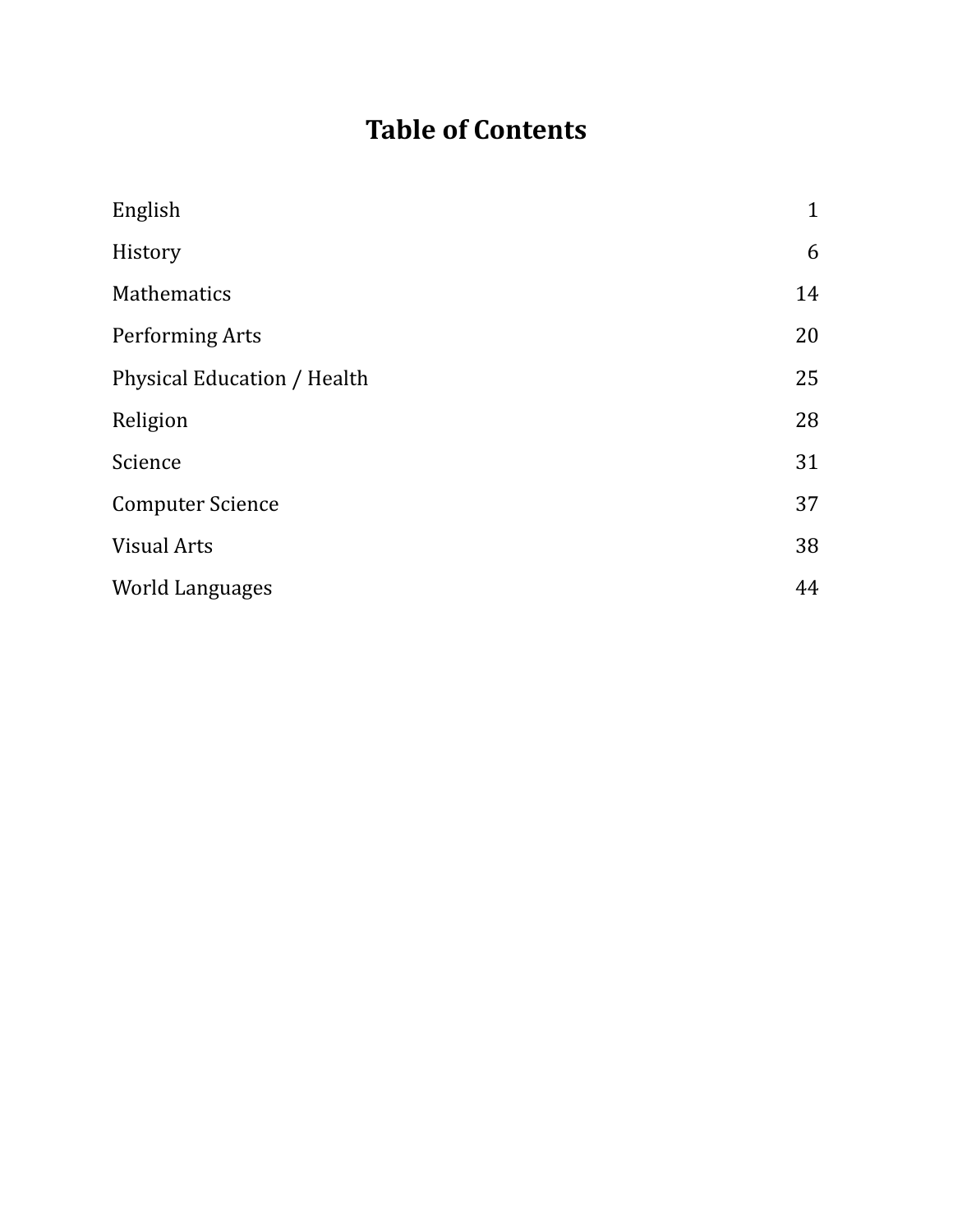# **English**

Graduation requirement: **8 semester** credits including Grade 9 English, Grade 10 English, and United States Literature. In addition, students must be enrolled in an English course each semester.

A special emphasis is placed on accountability of skills in all English courses, particularly in areas of writing and reading. An integrated speech program is in effect, as well as a vocabulary program in grades 9-11. The following courses are required for graduation:

Grade 9: Grade 9 English Grade 10: Grade 10 English Grade 11: United States Literature Grade 12: Seniors must be enrolled in a course each semester.

#### **Year-Long Senior Electives**

AP Literature and Composition The Self in the World

#### **Semester Courses (junior and senior electives)**

AP Language and Composition The Self in the World Creative Writing Black American Literature Darwin's Revolution

Note: Both AP courses have grade and teacher approval requirements for enrollment.

#### **E1 Grade 9 English**

This course, required for all ninth graders, builds upon the skills and curriculum studied in eighth grade with a particular focus on the core skills of reading and writing. As students read and study *The Marrow Thieves* (Dimaline), *The Curious Incident of the Dog in the Night-Time* (Haddon), *Persepolis* (Satrapi), *Oedipus the King* (Sophocles), *Just Mercy* (Stevenson), and a wide selection of poetry, they develop their ability to read between the lines and to recognize and understand symbolism and figurative language. During their study of the literature, much of which focuses on the theme of empathy, students engage in an ongoing exploration of what it means to look at the world from someone else's point of view. Students develop as writers in a number of ways. They improve their facility with the formal essay as they write a series of literary analyses. They improve their facility with writing clear, varied, and grammatically correct sentences as they review and practice using the phrases that were introduced in eighth grade and then begin to study and practice using clauses. Students also write frequent journal entries in which they respond to and reflect on a variety of prompts, such as commenting upon something they heard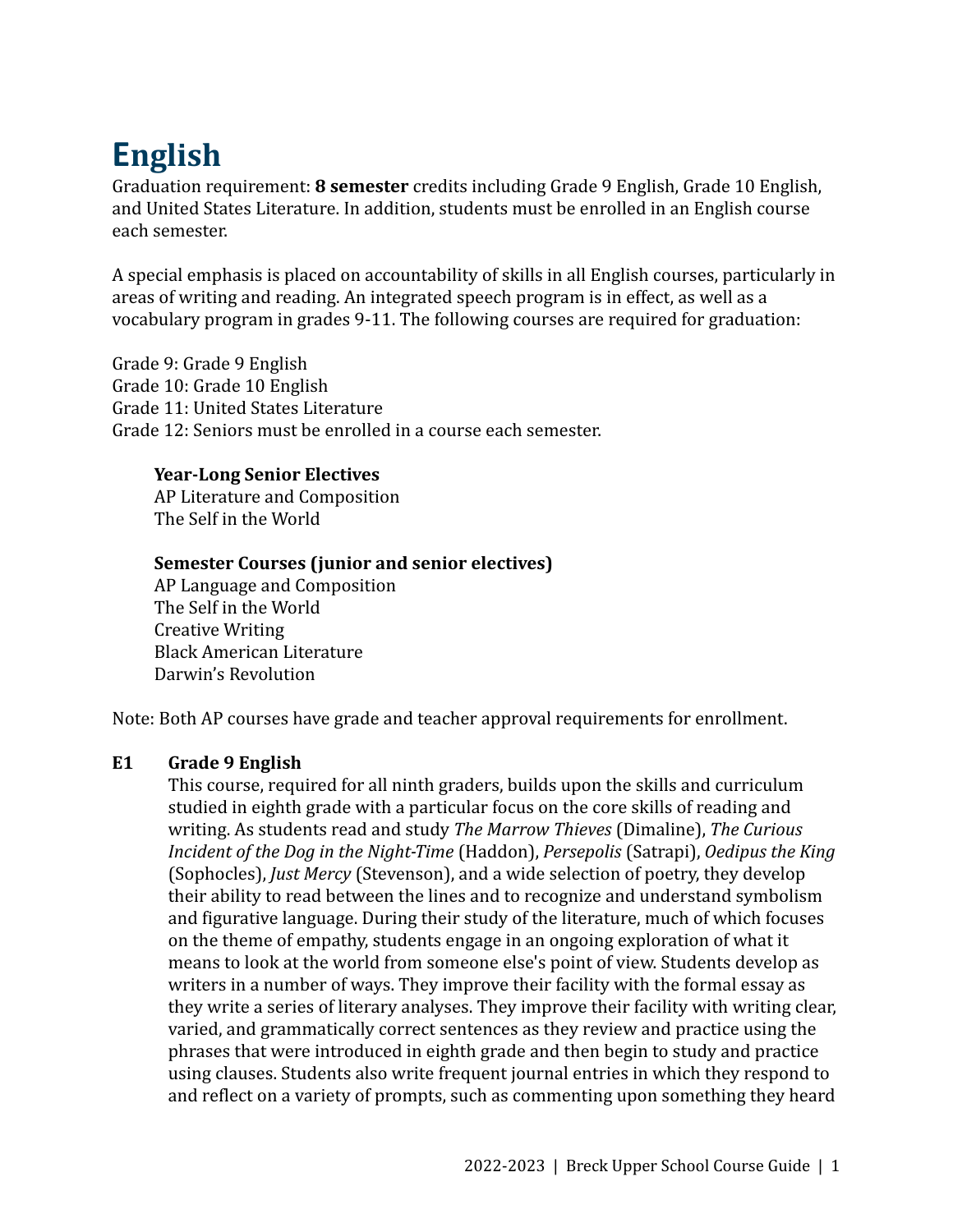somebody say or responding personally to the reading. Students practice public speaking when they make a variety of formal presentations to the class and increase their vocabulary as they study and learn words that are drawn from the reading. (Year-long course)

#### **E2 Grade 10 English**

This course, required for all tenth graders, builds upon the skills and curriculum studied in ninth grade and continues to focus on the core skills of reading and writing. Grade 10 English is designed to give students the opportunity to explore a wide variety of literature, including *A Burning*(Majumdar), *American Born Chinese* (Yang), *Macbeth* (Shakespeare), *A Raisin in the Sun* (Hansberry), *Do Androids Dream of Electric Sheep* (Dick), short stories, film (utilizing cinematic vocabulary), and a variety of poetry. Through essays, journals, projects, and discussions, students analyze and interpret a diverse range of experiences as portrayed in the literature. By reading, discussing, debating, and writing about the kinds of situations characters experience and the choices they make, students explore and analyze the role of the individual in society, which is the thematic fabric of this class. Students write several critical analyses as well as informal essays based upon their readings and their own life experiences. Students also have opportunities to explore texts through creative projects and responses. Furthermore, students continue to practice and build upon the writing, editing, and vocabulary skills that they have been working on for the past several years, as well as adding a variety of new skills that will enable them to become more sophisticated writers. (Year-long course)

#### **E3 United States Literature**

This year-long course, required for all juniors, is designed to develop students' reading, writing, critical analysis, and discussion skills through the study of major works of American literature from several eras and varied voices. The course has included works such as *The Fire Next Time* (Baldwin), *Homegoing* (Gyasi), *The Great Gatsby* (Fitzgerald), *The Scarlet Letter* (Hawthorne) and The Things They Carried (O'Brien). In addition, students read essays such as "Self-Reliance" (Emerson), "Civil Disobedience" (Thoreau), and many personal essays by various writers. They study the poetry of Emily Dickinson, Walt Whitman, and Harlem Renaissance poets, in particular, along with selections from others. Students write journal entries, analytical essays, personal essays, open letters, and poems of their own imagining. They also collaborate in small groups to make new media texts about the literature. We review the essential elements of essay structure and work to increase the logic and depth of students' argumentation, the sophistication and nuance of their analyses, and the variety, conciseness, and grammatical correctness of their sentences. (Year-long course)

#### **E4 AP Literature and Composition**

This course, open only to qualifying seniors, is designed for students who have a strong interest in the study of literature, who have exceptional reading, writing, speaking, and literary analysis skills, and who are able and willing to read a large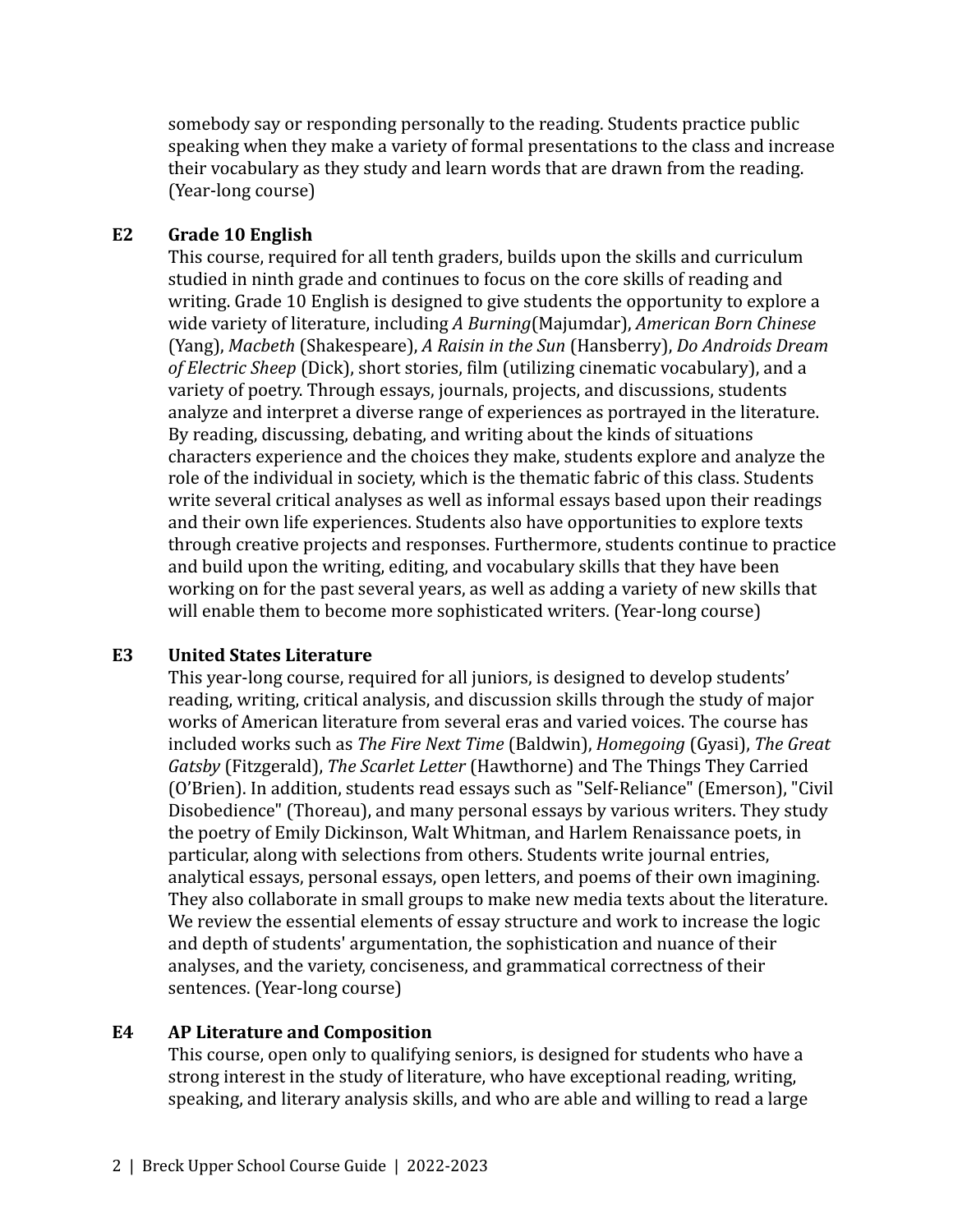number of challenging books and to write frequent, longer essays. The focus of this course is on an in-depth discussion of major authors and important literary works in the genres of poetry, drama, fiction, and nonfiction from a range of time periods, including many of the following: *Candide* (Voltaire), *The Metamorphosis* (Kafka), *Hamlet* (Shakespeare), *As I Lay Dying* (Faulkner), *Song of Solomon* (Morrison), *Refuse* (Randall), *Moby-Dick* (Melville), *Tracks* (Erdrich), *The Prime of Miss Jean Brodie* (Spark), and *250 Poems* (Schakel and Ridl). There is a multicultural, gender-inclusive and global perspective interwoven throughout the reading curriculum. In addition to preparing students to take the AP examination in the spring, this seminar-style class is intended to be an intensive academic experience in which students can explore more challenging materials with other highly motivated students.

*Prerequisite:* Minimum grade of B for first semester and a B+ for the second semester of US Literature, the junior English course. An additional note: Students in this course are required to read an additional summer reading book. (Year-long course, only for seniors)

#### **E13 AP English Language and Composition**

This course, open to qualifying juniors and seniors, is a writing-intensive class that engages students in becoming skilled readers of nonfiction prose from a variety of time periods, disciplines, and rhetorical contexts. Students apply the techniques they study to their own prose, writing journals, and essays in a variety of modes, including narrative, expository, analytical, and argumentative. Students explore how the interactions among a writer's purpose, audience, subject, occasion, and other rhetorical conventions influence the effectiveness of a text. In addition to a composition textbook, students read a variety of articles and essays from *The Atlantic Monthly* magazine and many other sources. Authors read include Toni Morrison, Margaret Atwood, Louise Erdrich, Audre Lourde, Abigail Adams, Sojourner Truth, among others. In preparation for the AP examination, students also take a number of practice tests and write many in-class essays.

Two additional notes: [1] Students who take this course will be offered review sessions in the spring before the AP exam; [2] All students must read *Born to Run* before the class begins. Fall-semester students must read this during the summer; spring-semester students have the option of reading it during the summer and then reviewing it before the second semester begins, or of reading during winter break. *Prerequisite:* For seniors, a minimum grade of B for first semester and a B+ for the second semester of Junior US Literature; for juniors, a minimum grade of A- for the second semester of Grade 10 English. (Semester course)

#### **E25 Black American Literature: 1767 to Today**

This one-semester class will aim to explore the massive scope of literature written by Black Americans across time, geographies, styles, genres, topics, themes, and identities. Beginning with the poetry of Phillis Wheatley, the course will provide a literary survey including slave narratives, the Harlem Renaissance, the Black Arts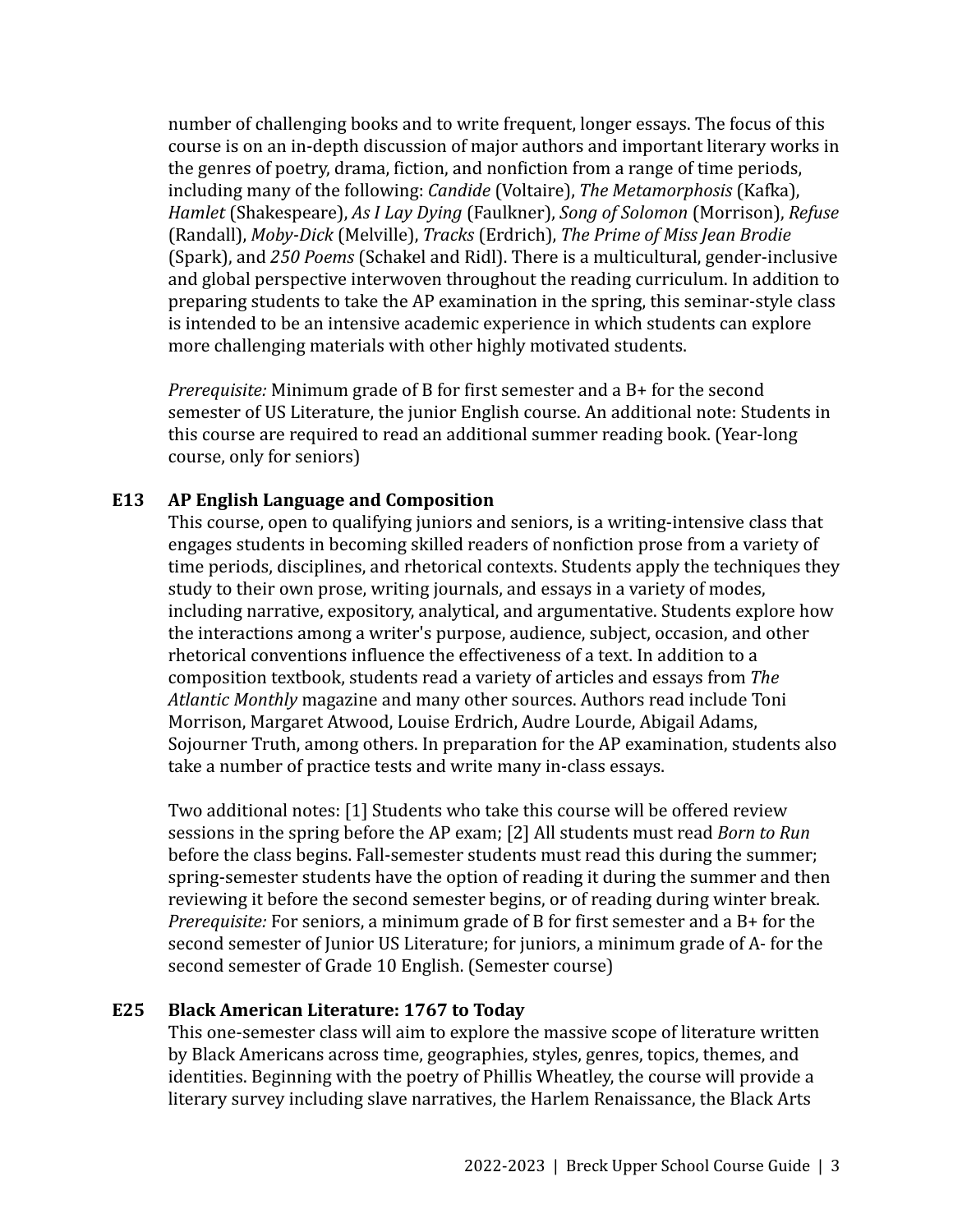Movement, and the work of contemporary Black writers. Through discussion, reflection, journal assignments, two short essays, a final project on a topic of the student's choice, and a small amount of creative writing, our goal will be, simultaneously, to explore the collective strength and bond among these works while also resisting the idea that Black literature is a monolith. (Semester course, open to juniors and seniors)

#### **E9 Creative Writing**

This course, open to juniors and seniors, encourages and guides students to express themselves creatively in writing. In this class students are taught that creative writing—the making of art objects through language — involves learning to pay close attention to the world and to human experience. In addition to writing, students also read and discuss a large and diverse selection of literary genres and forms. Using literary works as models and sources of inspiration, students create their own art objects that reflect and convey their own meaningful experiences and insights. The majority of class time is spent in a variety of writing activities, such as warm-up writing prompts, in-class writing practice, writer's workshops, and activities designed to help students find their muse. Throughout the semester students gradually work toward completing a polished collection of the best writing they have produced during the course. (Semester course, open to juniors and seniors)

#### **E20 The Self in the World**

This course, which is open to all seniors and can be taken for either one or two semesters, explores how our sense of self can be influenced and shaped by the larger world. As students in this class engage with the literature, they will explore topics relevant to their lives, particularly in terms of their identity as seniors who are about to make a major life transition and as young adults who are becoming members of the greater community beyond the school. The majority of literature is from the twentieth and twenty-first century and represents a diversity of voices and a variety of genres, including works such as *News of the World* (Jiles), *Heads of the Colored Peopl*e (Thompson-Spires), *Old School* (Wolf), *Bless Me, Ultima* (Anaya) and *Black Swan Green* (Mitchell). Students will also read a variety of poetry and short stories. The main goals of this course are for students to enjoy what they read, along with the ensuing class discussions, to deepen their appreciation for how literature can enrich and inform their understanding of themselves and the world, and to improve their core reading and writing skills. This class, whether it's taken for one or two semesters, can be taken in addition to any of the other English offerings, including AP Literature and AP Composition. (Semester or year-long course, seniors only)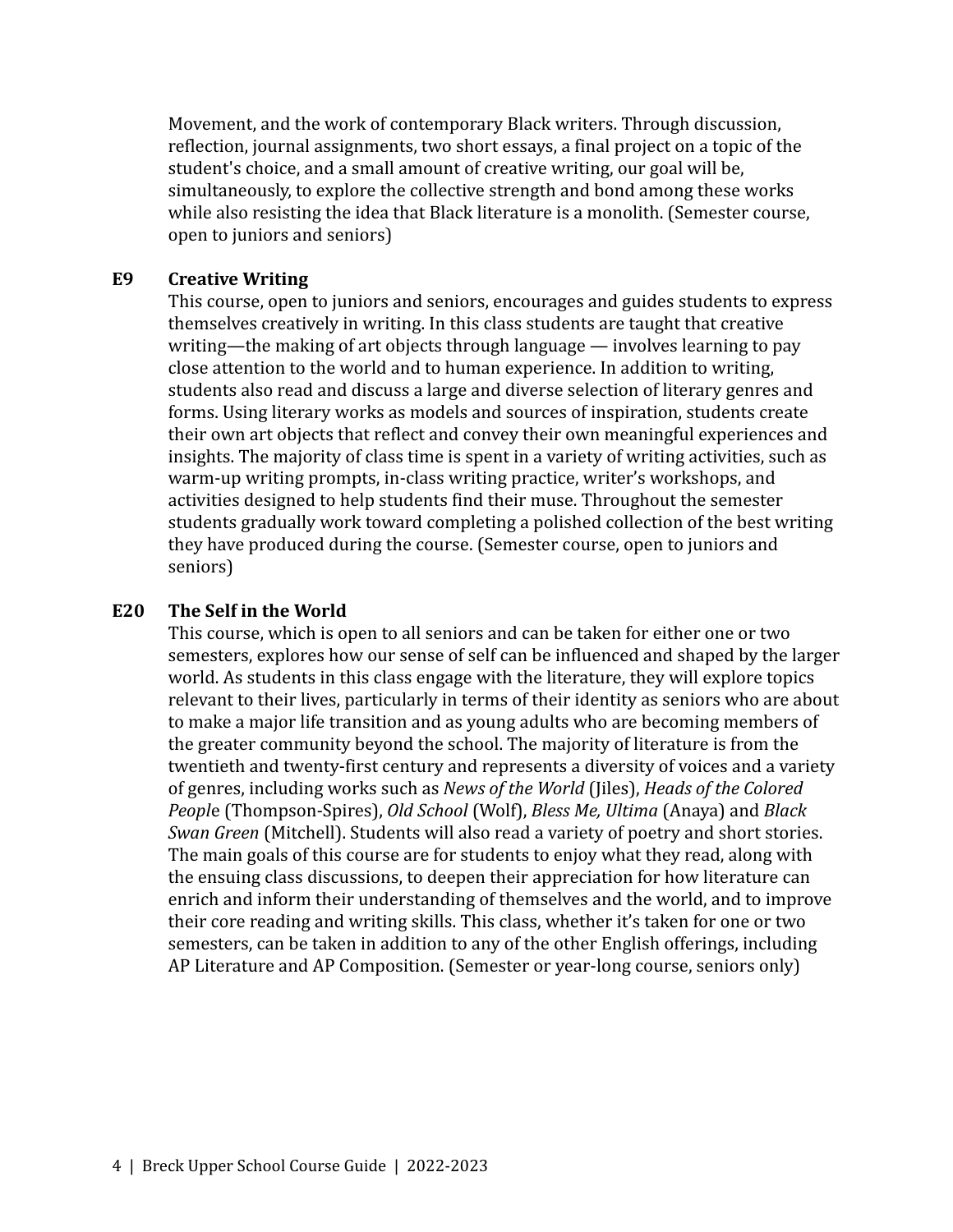#### **S42 Darwin's Revolution**

This course seeks to examine and explore how Darwin's publishing of The Origin of the Species revolutionized science and writing- creating an opening for others to broach topics previously considered taboo. In addition, this course will address the significance of Darwin's theory of evolution from both a scientific and literary perspective. As a naturalist, who focused on comparative anatomy, Darwin's observational skills, artistic skills, and extreme curiosity surrounding the question of how species arise, were essential to the successful development of his theory.

In the spirit of Darwin, this course will integrate the scientific skills of observation and experimentation with the literary skills of analysis and creativity in order to more deeply understand the theories of evolution and the impact they have had on the world and their own experience. This course will cover a range of topics related to evolution, including religion, class, social theory, and race. Students will engage in reading a range of nonfiction and fiction selections and express their learning through scientific, creative, and analytical writing. (Semester course) This class can count toward either English or Science elective credit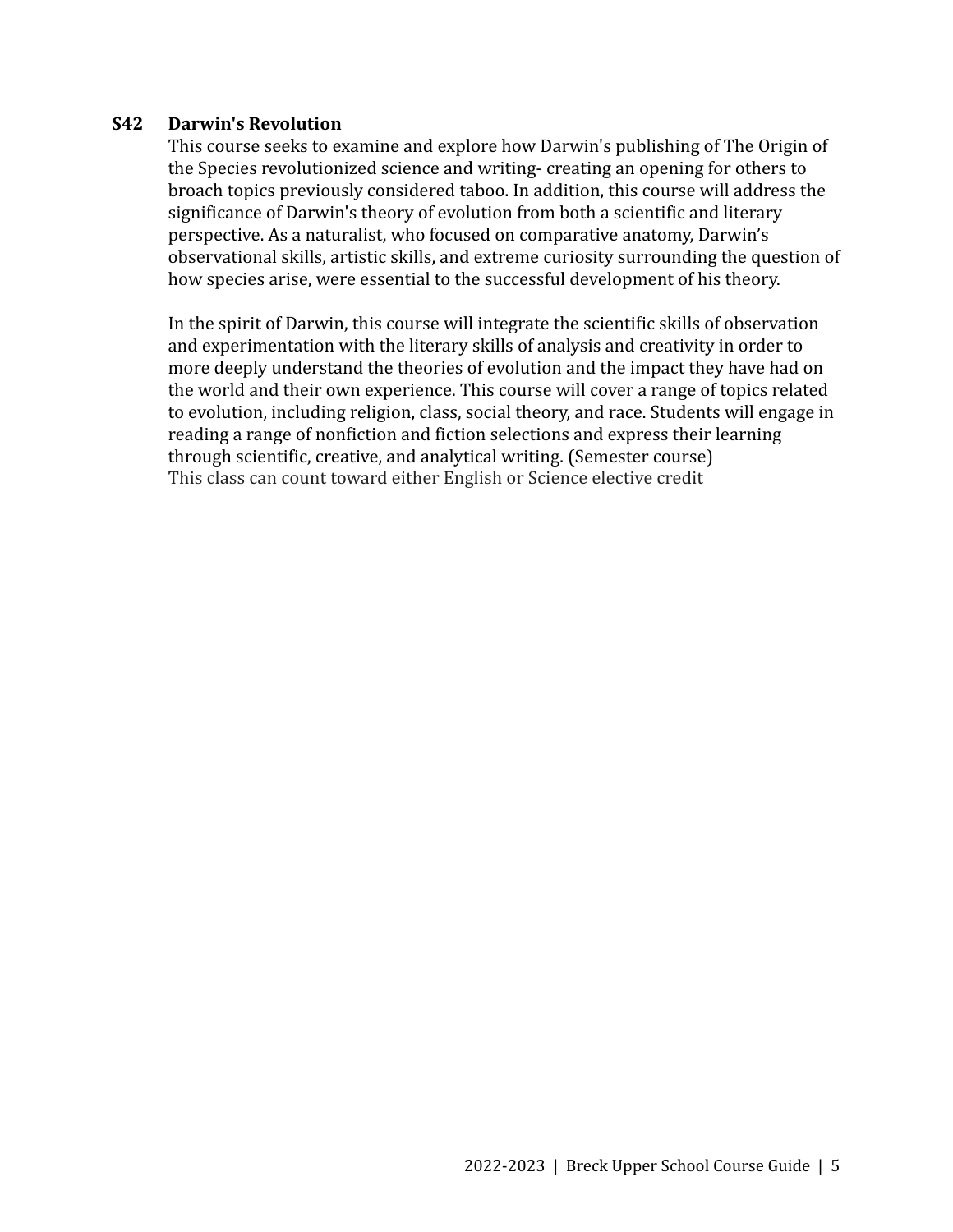### <span id="page-8-0"></span>**History**

Graduation requirement: **6 semester** credits including Modern World, United States History or AP United States History. Electives must include one each from the U.S. and Global categories.

#### **Course Sequence**

Grade 9: Modern World History Grade 10: United States History or AP United States History Grades 11 & 12: Electives — semester or year-long

#### **Year-long Junior and Senior Electives**

AP Art History AP European History Advanced History Research (grade 12 only)

American Elections **African American History** Politics Equity and Power History of Terrorism Sports in America: A Social History Immigrant Experience

#### **First Semester: U.S. Second Semester: U.S.**

Politics Equity and Power Sociology II Honors Research: Race and Place

Economics I Caribbean History Modern Chinese History **Economics II** Sociology I Middle East History World War II & the Holocaust **Honors Research: Heritage Studies** Honors Research: Current History Honors Research: Heritage Studies

#### **First Semester: Global Second Semester: Global**

#### **H2 Modern World History**

This course is designed to challenge students to search for the root causes of the issues we face in the world today. We will examine global power structures of imperialism, examine how societies have both promoted and fought against inequity, and reflect on the choices of revolutionary independence movements during the eras of colonization and decolonization. The first semester will focus on expanding student skills in the areas of critical reading, research and citation, and analytical writing. The second semester will continue to develop students' understanding of different points of view and the choices people in the past and present have had available to them. This semester features role-play decision-making scenarios and a multimedia project on refugee crises across the world. (Year-long course)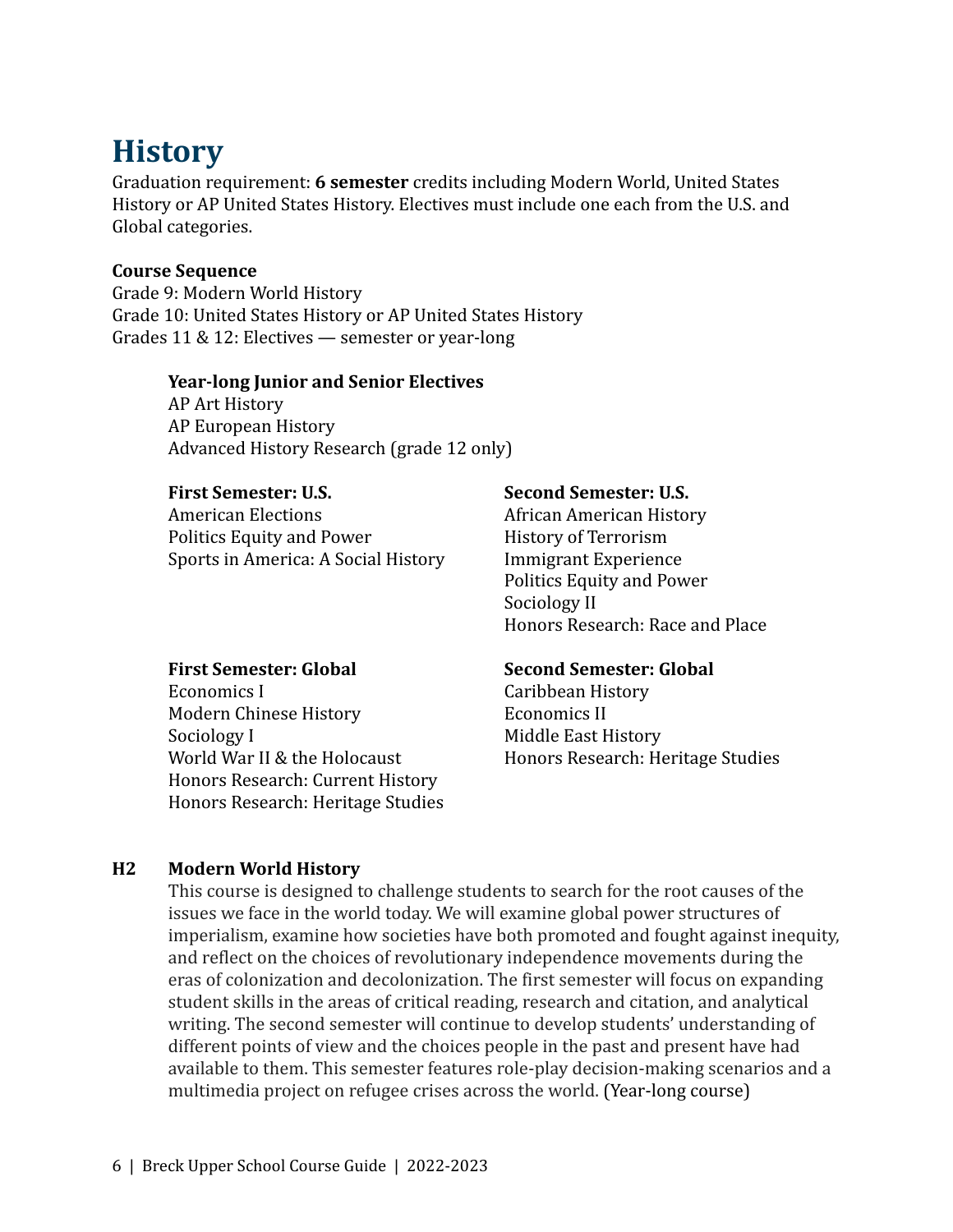#### **H3 United States History**

This course covers important political, economic, social and intellectual developments of the United States from colonial times to the present. Among the topics to be studied are the Federalist Era, the Jacksonian Era, the Civil War and Reconstruction, Industrialization, World War I, the New Deal, World War II, the Cold War and Vietnam. Analysis of primary sources is emphasized, as well as an approach that encourages students to view discrete events from many perspectives. (Year-long course)

#### **H4 AP United States History**

This course addresses the major developments that shaped our nation. This course diverges from the survey course in the quantity and quality of readings, the heavier stress on historical analysis and the expectation that AP students develop a more sophisticated appreciation for and critical understanding of American History. *Prerequisite:* Recommendation of the History Department. (Year-long course)

#### **H5 AP European History**

This year-long course is designed to prepare students to pass the Advanced Placement exam in European History. It covers the social, political, economic, and cultural history of Europe and its interactions with the world from 1450 to the present. Half of the course materials follow the standards established by the College Board while the other half consist of case studies and counter-narratives that complement and complicate the official curriculum. Students will examine how the past shapes the present as well as how the present shapes the stories we tell about the past. In this way, the course is an introduction to historiography—the history of history itself. (Year-long course)

#### **H24 AP Art History**

This course is designed to give students the tools they need to be conversant about pieces of art they encounter throughout life while mastering how to approach a work of art, the vocabulary and analytical methods with which to discuss it and the knowledge of how the piece fits into the general sweep of art historical periods and styles. Students work toward achieving an understanding of the interconnectedness of art with other aspects of world cultures. By studying artists from around the world and from unfamiliar cultures, this course aims to develop a broad perspective about and appreciation for both European-based and non-Western art. *Prerequisite:* Recommendation of the History Department. (Year-long course)

#### **H23 Advanced History Research**

In Advanced History Research, students will conduct ethnographic research on the history of Breck School. This research consists of interviewing former students, staff, and family members as a means of cultural documentation, to preserve knowledge, enhance our school community's awareness of its place and history, and as a tool to advance social justice. In addition to learning and practicing techniques of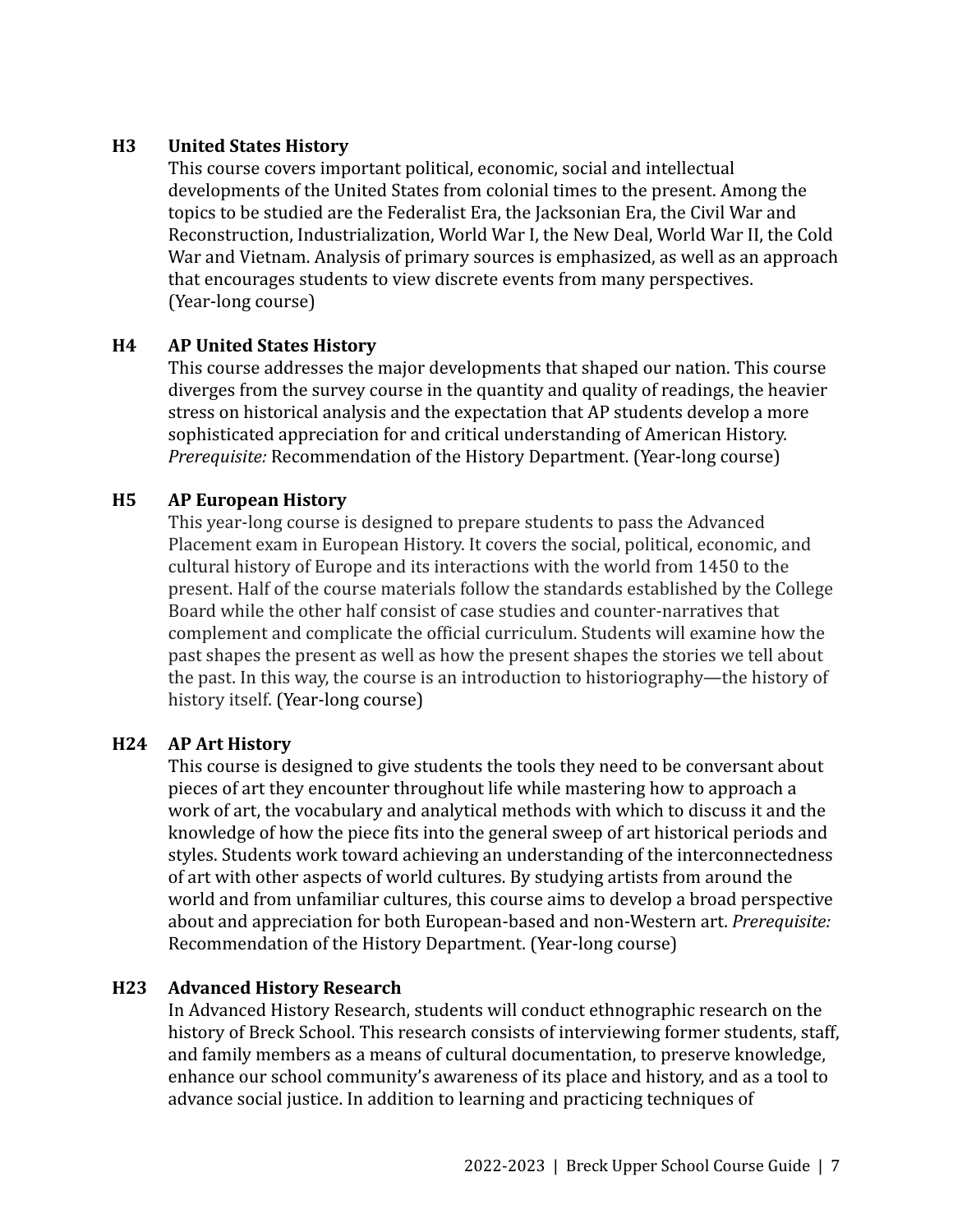ethnography, students will identify aspects of Breck's history that interest them, exploring those moments as well as the general historical era. They will be asked to interpret their oral history data by examining the sociopolitical context surrounding the focus of their research: What was happening in Twin Cities, Minnesota, and the United States at which shaped the events themselves as well as community members' sense-making of those events? Over the course of the class, students will present their learning via multiple platforms, including articles, websites, videos, and presentations. Potential research topics include racial integration at Breck, the move to our current campus, the origin of the girls' hockey program, youth resistance of the Vietnam War, the founding of the American Indian Movement in 1968 in Minneapolis, the year in the field house/Upper School renovations, and the growth of Breck's Chinese language program. *Prerequisite:* Recommendation of the History Department. (Year-long course)

#### **H37 Immigrant Experience**

This course examines the idea that the United States is a nation of immigrants by investigating the history of immigration in the United States, particularly to cities and urban areas. We will begin with the symbolism and ideals embedded in the Statue of Liberty and Ellis Island to introduce students to the social, philosophical and practical rationale for immigration before surveying broad immigration trends in US history and, eventually, how these were lived and experienced locally. It will consider causes of immigration, the adaptation of immigrant groups and impact on American society. The course will use Minnesota and the Twin Cities as a local case study and source of guest speakers. Students use skills developed in previous history classes to investigate these topics and will use inquiry, research, writing, presentations and collaboration to present their findings. (Semester course)

#### **H42 Sociology I**

Sociology is the study of human life, social change and the causes and consequences of human behaviors. The goal of this class would be to give a sociological understanding of how society impacts people's lives. Since the groups we live in affect how we see and approach the world an introductory sociological understanding would allow us to examine the intricacies of particular focus on the Dakota and Ojibwe bands in Minnesota. Students will learn about the different eras of federal policy regarding indigenous peoples beginning with the Doctrine of Discovery and including key U.S. Supreme Court cases, assimilationist policies, boarding schools, relocation, and efforts to increase tribal sovereignty and self-determination. They also will learn about the central role of the Dakota War of 1862 in Minnesota history, the largest mass execution in US history, which happened here in Mankato, MN and the Dakota communities and Ojibwe reservations in the state today. Native American social and cultural values, spirituality, family practices, historical trauma, and challenges and opportunities Indigenous people experience today will be prevalent throughout the course through readings and personal interviews. This class is for students intrigued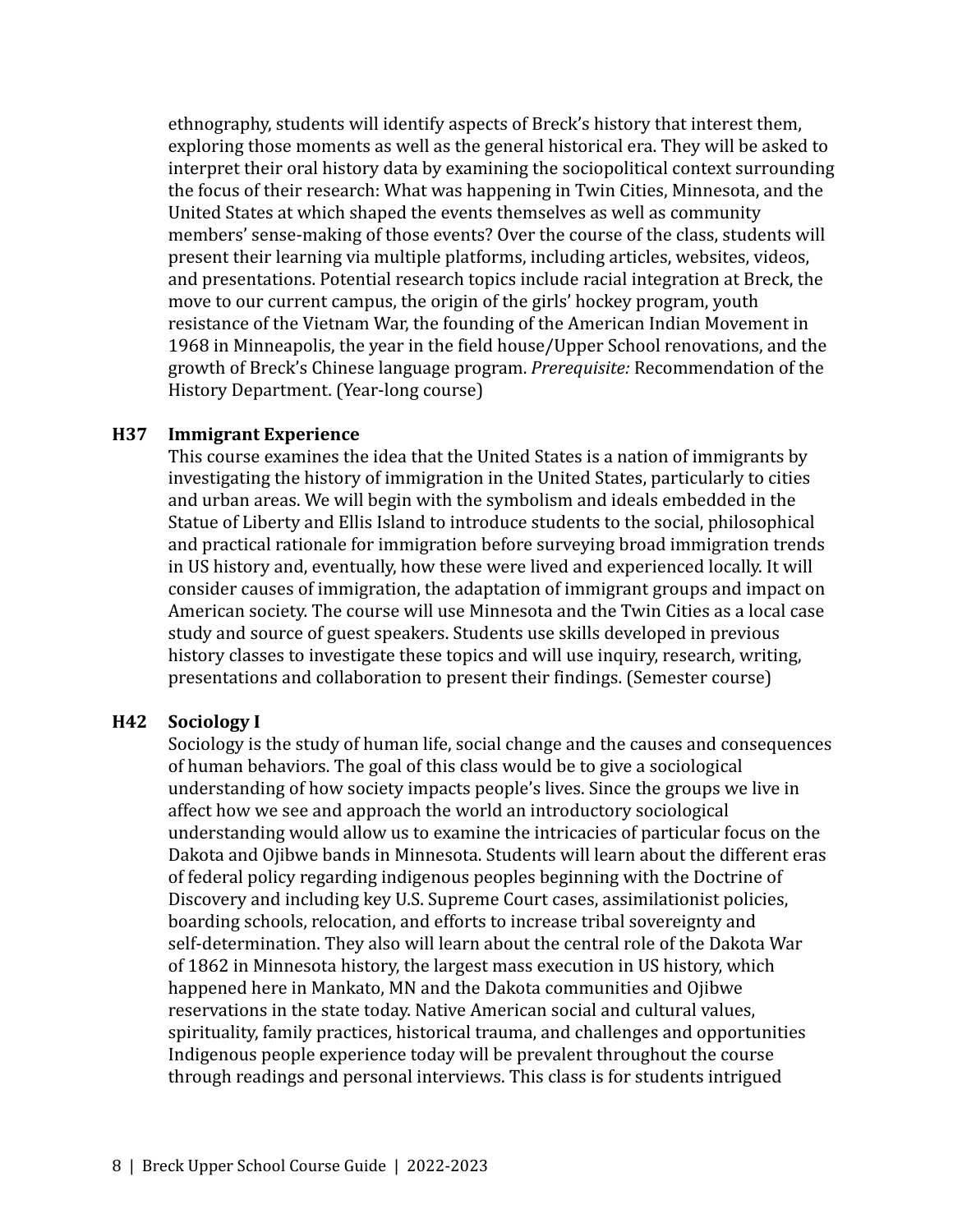by history, passionate about equity, with an interest in learning more about their home state of Minnesota. (Semester course)

#### **H19 Middle East History**

This course requires students to examine political, social, economic, religious and cultural forces that have shaped the Middle East today. Since the end of the Cold War, the United States has become the world's sole superpower. In spite of the end to an ideological conflict that encompassed the globe for almost half a century, the planet has not evolved into the safe, democratic, capitalist place envisioned by former President George H. W. Bush after the fall of the Berlin Wall in 1989. Instead, many nations that had been marginalized until the end of the 20th century have now taken center stage in the current global drama unfolding in the 21st century. Nowhere is this situation more evident than in the Middle East today. In this course, students investigate the historical background to current conflicts in the Middle East. Students analyze the root causes of the strife by engaging in debates and weighing multiple perspectives of both the reasons for and potential solutions to the global challenges related to this vital region. (Semester course)

#### **H31 African American History**

African American history is filled with stories of triumph and tragedy and the story continues to change to this day. This course will examine four major time periods and places in African American history. Students will examine Delta life in the early 1900s (1900s-1920s), the Great Migration and the evolution of life in Chicago and New York City (1930s-1960s), the Civil Rights Movement (1960s-1980s) and post Rodney King America (1990s-present). Along with the history, we will look at the role music played during each era, studying blues, jazz, gospel, rock and roll, soul and rap music, and how it influenced and was influenced by the events occurring in the United States. (Semester course)

#### **H36 Sports in America: A Social History**

The rivalries, multimillion-dollar television contracts, and the explosion of fantasy leagues reveal that sports and athletic competition have become a defining cultural experience in the United States. Peeling away the hype and hoopla, students will discover that sports reveal much about American identity, history, politics and culture. This course will examine and interpret the role and importance of sports such as baseball, boxing, football, and basketball at the professional and amateur levels in American history and their reflection of American social values as well as how they have been vehicles for social advancement. Students will read stories about athletes and competitions and how issues of class, race, gender, industrialization, nationalism, foreign policy, religion, economics and patriotism affected those. The course will require students to investigate through different perspectives, to consider the context of time and place, and to question common narratives. (Semester course)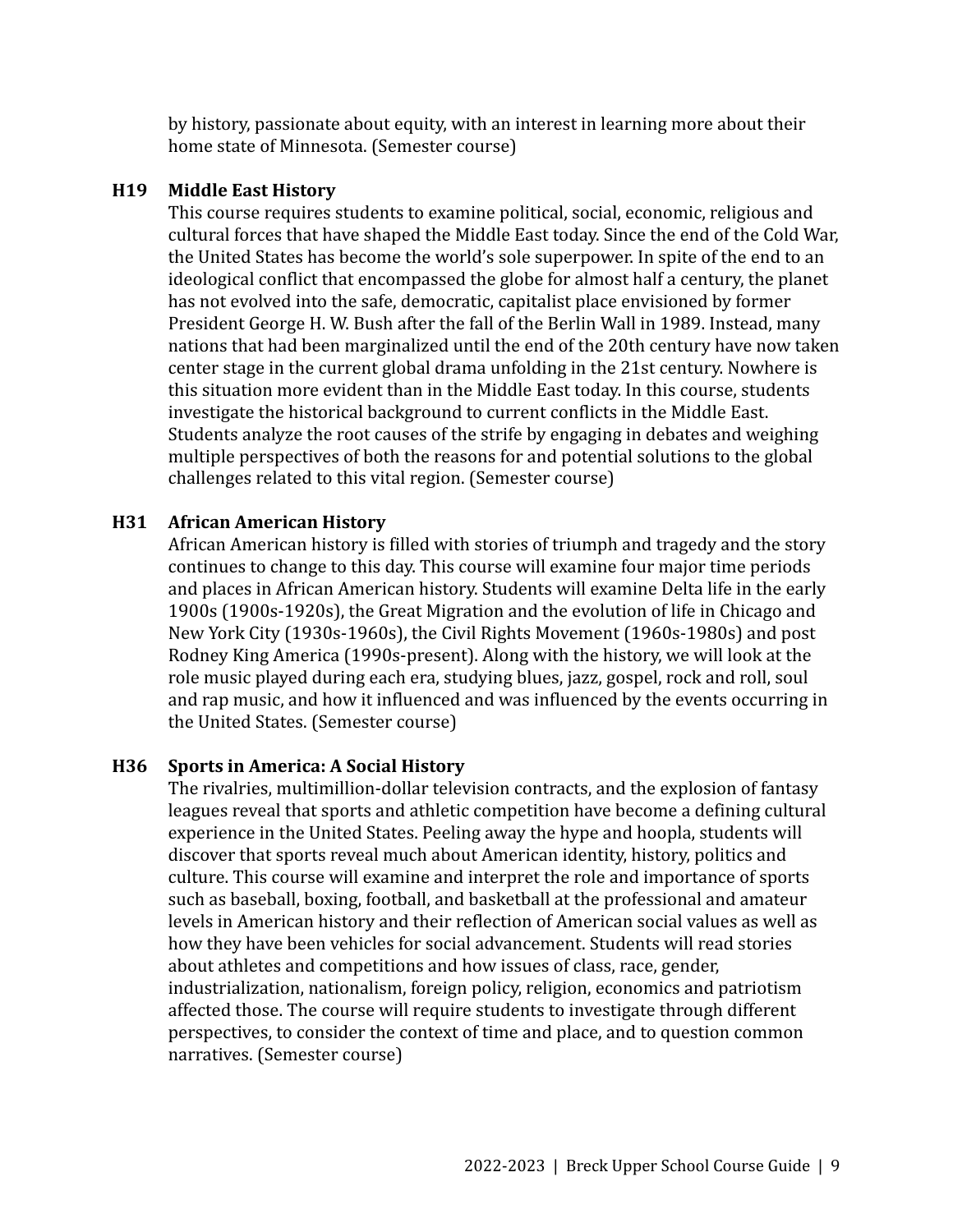#### **H41 History of Terrorism**

This semester course will take a historical, theoretical and critical view of terrorism and terrorists, focusing on domestic terrorism in the United States. We will begin with an academic dive into the subject, looking into the differences between freedom fighters and terrorists, exploring different theories of causes of terrorism and the role of the media in attacks. We will then shift to a case study approach in the United States. We will explore the similarities and differences between left and right wing terror, both historically and today. We will examine the 1995 Oklahoma City Bombing, analyzing the motives and goals of the attack. The course will culminate with a study of the September 11 attacks. *Prerequisite:* World History, US History or AP US History. (Semester course)

#### **H7 World War II and the Holocaust**

This course focuses on the conditions and progress of the Nazi persecution and murder of European Jews and other minorities from the 1930s to 1945 within the larger picture of the events of World War II in Europe. Military aspects of the war in Europe, including the Nazi *blitzkrieg,* Battle of Brittain and London Blitz, Operation Barbarossa (invasion of the Soviet Union), and the Normandy invasion will be a part of the course. The military history of the war in Europe will provide larger context for the main focus of the course, which is the Holocaust. Other important contextual topics include historical European antisemitism, Germany after World War I, the economic and cultural crises of the 1920s, fascism in Europe, and the rise of Hitler and the Nazi Party in the 1930s. Other topics include the options Jewish Germans faced in escaping the country, the beginnings of concentration and death camps, ghettos, Jewish resistance (hiding, escape, and armed resistance), and the Holocaust and memory. Finally, the aftermath of the Holocaust, including the war criminal trials and the fate of displaced persons will help conclude the course. Students will examine both primary and secondary sources, including texts, photos, artwork, and videos, to investigate the time period. (Semester course)

#### **H32 Caribbean History**

This course examines the political, economic, and social history of Caribbean Island nations — such as Haiti, Jamaica, Cuba, Dominican Republic, and Puerto Rico during the 19th and 20th centuries. Students will examine the conditions that led to revolutions and efforts at independence and their subsequent development as independent states or dependent territories. The role of the United States in these events will be an ongoing theme of the course but will not be the primary perspective used in understanding events. Similarities and differences in political and economic development will be examined in the context of varying social structures and racial composition. The course will conclude with students doing in depth research on specific islands and their recent history. Among the questions this course will seek to answer are: How has the Caribbean's past shaped its present and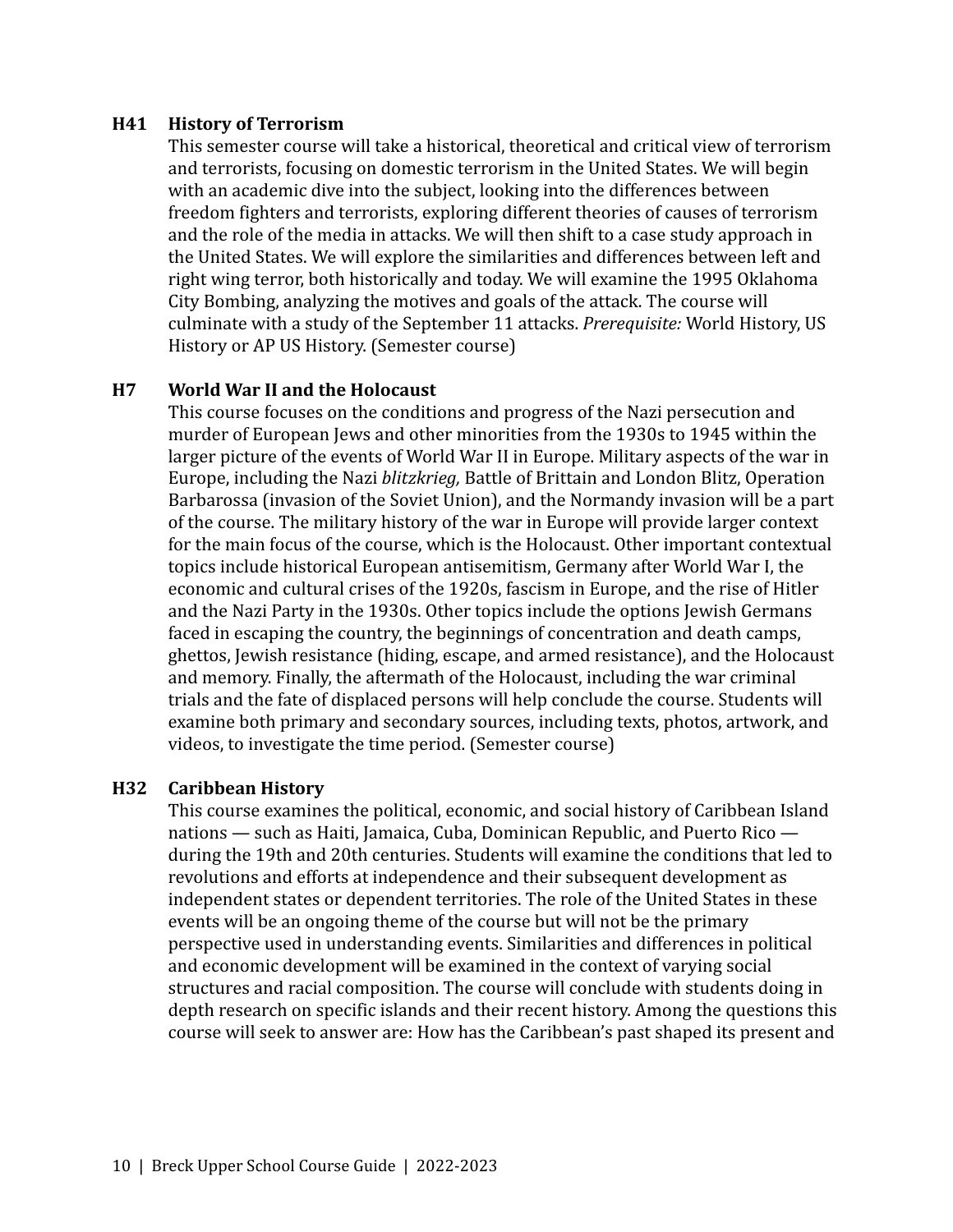future? What common political themes can we identify across the region? Why do specific countries follow or deviate from those themes? In what ways has the United States interacted with Caribbean basin nations over the decades, both to the benefit and detriment of its neighbors? (Semester course)

#### **H27 Modern Chinese History**

Few nations have gone through more change in the last 200 years than China. This course will examine the history of China from 1800 to the present. Beginning with the arrival of Europeans in China, students study the fall of the Qing Empire, the Nationalist Movement, World War II and the resistance to Japan, the rule of the Communist Party through the Four Modernizations and the rise of China today. Students analyze the clash of the common people and the ruling classes and their respective roles in these eras. Students gain an understanding of the policies and events that helped shape the last two centuries of Chinese history. (Semester course)

#### **H38 Honors Research: Current History**

This is a headline driven course that will examine the global dynamic of the 21st Century. The class will introduce students to the issues and conflicts facing our world today. It will examine global events through three separate lenses: Students will learn the historical context that is the foundation for each of the conflicts studied; they will examine contemporary foreign, domestic, and doctrinal policies in order to understand multiple perspectives for each conflict; and they will develop their own policy positions regarding the best course of action for addressing the sectarian divisions and regional power struggles that currently impact global stability. (Semester course)

#### **H9 Economics I**

This course combines elements of both microeconomic and macroeconomic concepts. Traditional economic theories, fiscal and monetary policy, the role of the Federal Reserve, the budget deficit and the national debt are issues that comprise the macroeconomic section of the course. The microeconomic elements include analysis of the laws of supply and demand, marketing techniques, the organization of business firms and the stock market. Discussion and evaluation of the economic and political implications of these concepts are major components of this course. (Semester course)

#### **H11 Economics II**

This course continues to analyze the major economic concepts presented during the first semester while emphasizing current economic issues. Students begin by examining the growing economic interdependence between nations, globalization and free trade versus isolationism and protectionism, emerging economies among LDC's and LDC's that are declining into fourth world status, and America's role in the world economy. In the second half of the semester students create their own business plan that examines what it takes to open a business including financing,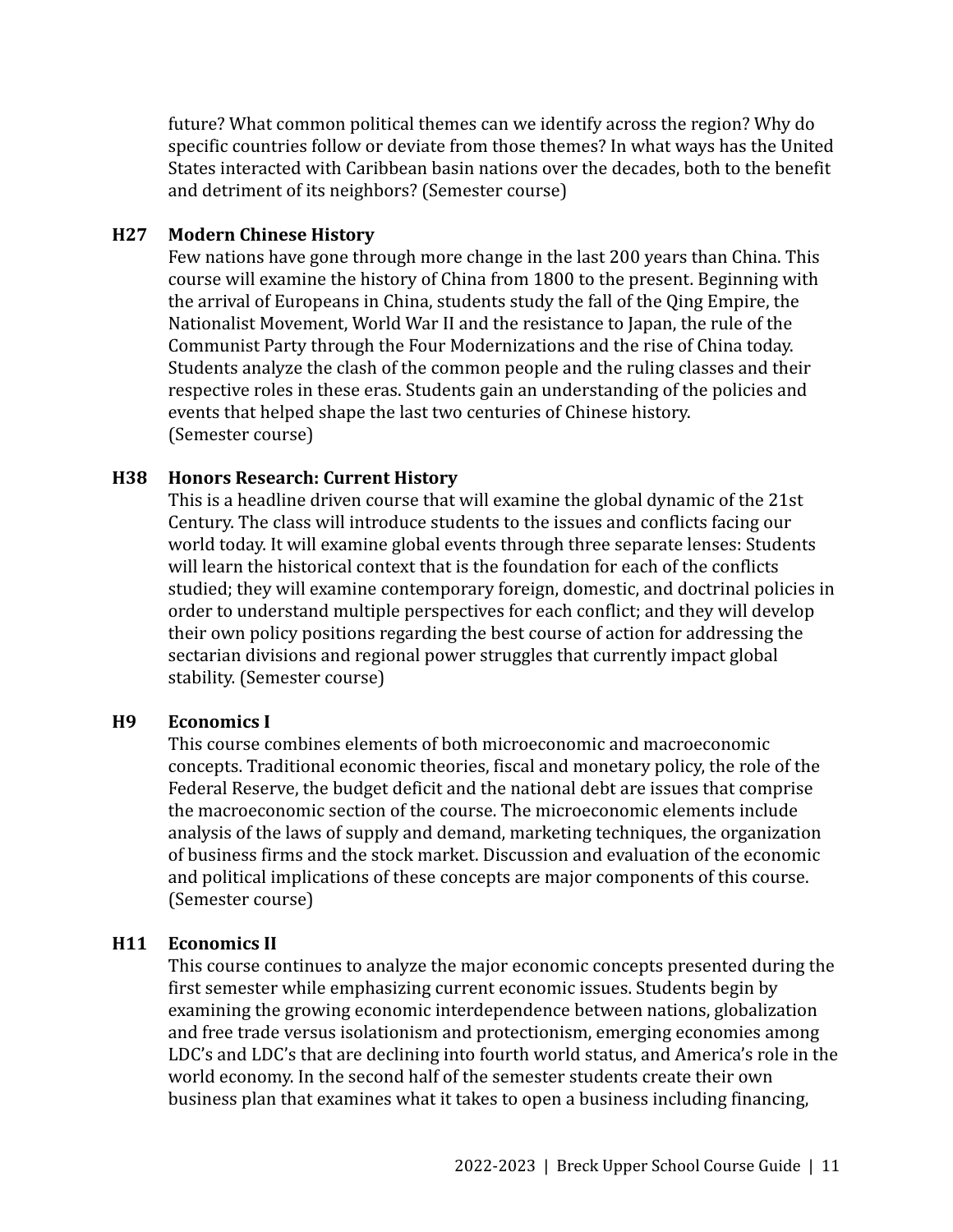marketing, real estate, employee benefits, insurance and a cost analysis of the various facets of their business proposal. *Prerequisite:* Introduction to Economics I. (Semester course)

#### **ID06 Politics, Equity, Power**

This course will examine historical advocacy and activism efforts that have reshaped policy and national discourse. The class will culminate with a current case study of an issue of your choice and the opportunity to connect with policymakers to speak to issues that matter to you. Areas of study will include environmental causes, LGBTQIA+ rights, activism within indigenous communities, voting rights and racial equality. Students will study how activists worked to increase awareness and bring attention to issues and will examine the steps activists took to advocate for legislative reforms. The areas of study will also be examined through the lens of power and equity, with particular attention to marginalized and underrepresented groups. Students will review primary sources and court cases, and participate in individual reflection, group discussion/debate and research analysis while practicing how to advocate for legislative reforms. For one to two projects, students will use statistics and numerical analysis to further examine issues and inform their opinions through quantitative and inquiry project-based evaluation. (Semester course)

#### **H50 Honors Research: Race and Place**

This course will investigate population growth and demographic changes in the Twin Cities since the early 20th century. We will explore where different racial, ethnic, and religious populations settled within the Twin Cities urban areas and how economic, political, cultural, and social factors affected these decisions. This work will be set in the historical context of the time periods in which these groups arrived, expanded, and/or moved and the events and issues that shaped the Twin Cities' racial, ethnic, and religious development. Topics to be investigated include the Twin Cities' population trends, geography, demographics, and population shifts over the years. Special attention will be paid to areas such as Rondo, Little Earth, North Minneapolis, Cedar Riverside, and Frogtown. (Semester course)

#### **H55 Honors Research: Heritage Studies**

This course consists of individual student inquiries into place, family, and identity in the pursuit of self-knowledge and a personal connection to history. First, the class grounds itself in a Dakota history of Mni Sota as well as diverse histories of Minneapolis-St. Paul while students examine the local history of their own neighborhoods. Second, while reading excerpts from memoirs and scholarly works of critical family history, students conduct interviews and archival research to imbue their own ancestries with meaning beyond the names and dates of a family tree. Third, students create an annotated bibliography drawing from the academic fields of ethnic studies, gender studies, religious studies, regional studies, or other identity studies to investigate the historical construction of at least two intersecting identities of their own choosing. Finally, students use their own heritage histories as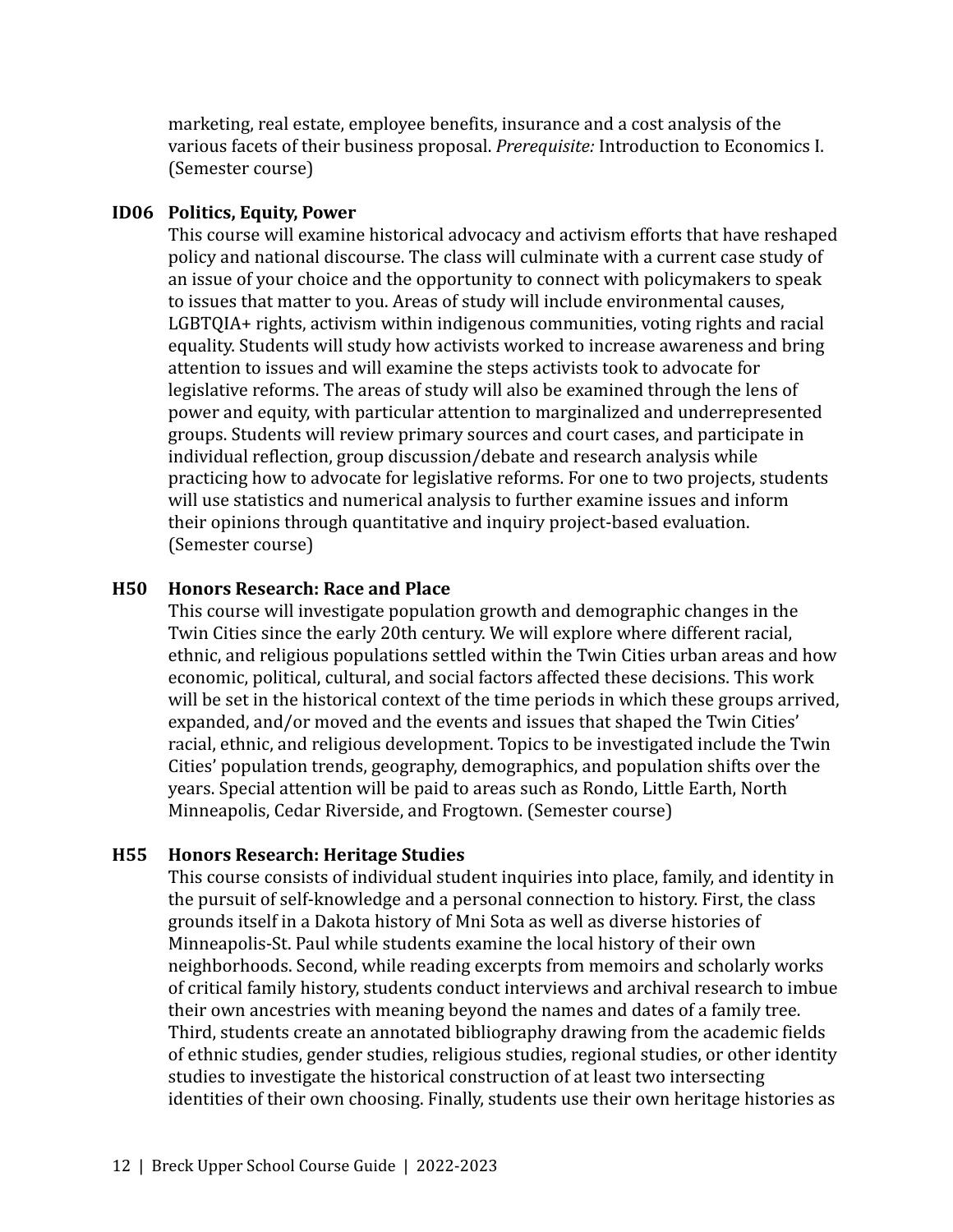the evidentiary basis on which to formulate arguments that corroborate, question, and complicate the theoretical frameworks encountered in existing literature. The format, rubric, and audience for this final project is crafted by students using a mentor text, which students select from one of the articles, chapters, documentaries, podcasts, or other previously assigned sources. Throughout the semester, students report-back their original research to classmates and contribute their unique stories to discussions on issues of past and present. (Semester course)

#### **H54 Sociology II**

Sociology is the study of Human Society. This means understanding the people and their communities, cultures, economies, and interactions with each other. Through the semester, we will analyze modern sociological texts in-depth such as Privilege by Shamus Khan and Between the World and Me by Ta-Neishi Coates. We will analyze the sociological works and use them to create and conduct our own sociological research. Students will walk away with a more nuanced understanding of structures such as society, gender, race, class, intersectionality, etc. Students will also learn how to conduct meaningful historical research. *Prerequisite:* Sociology I. (Semester course)

#### **ID01 American Elections**

<span id="page-15-0"></span>This course examines American elections through historical and statistical lenses, with a focus on the 2022 midterm election. Students will dive deeply into the issues, candidates, and coverage of political races at the state and national level. Students will examine the history of presidential elections, paying close attention to those watershed moments that impact our current political process. Students will work collaboratively to see how different sources cover the election and will create group websites to show their findings. *Prerequisite:* US History or AP US History; Algebra 2 or equivalent required. (Semester course)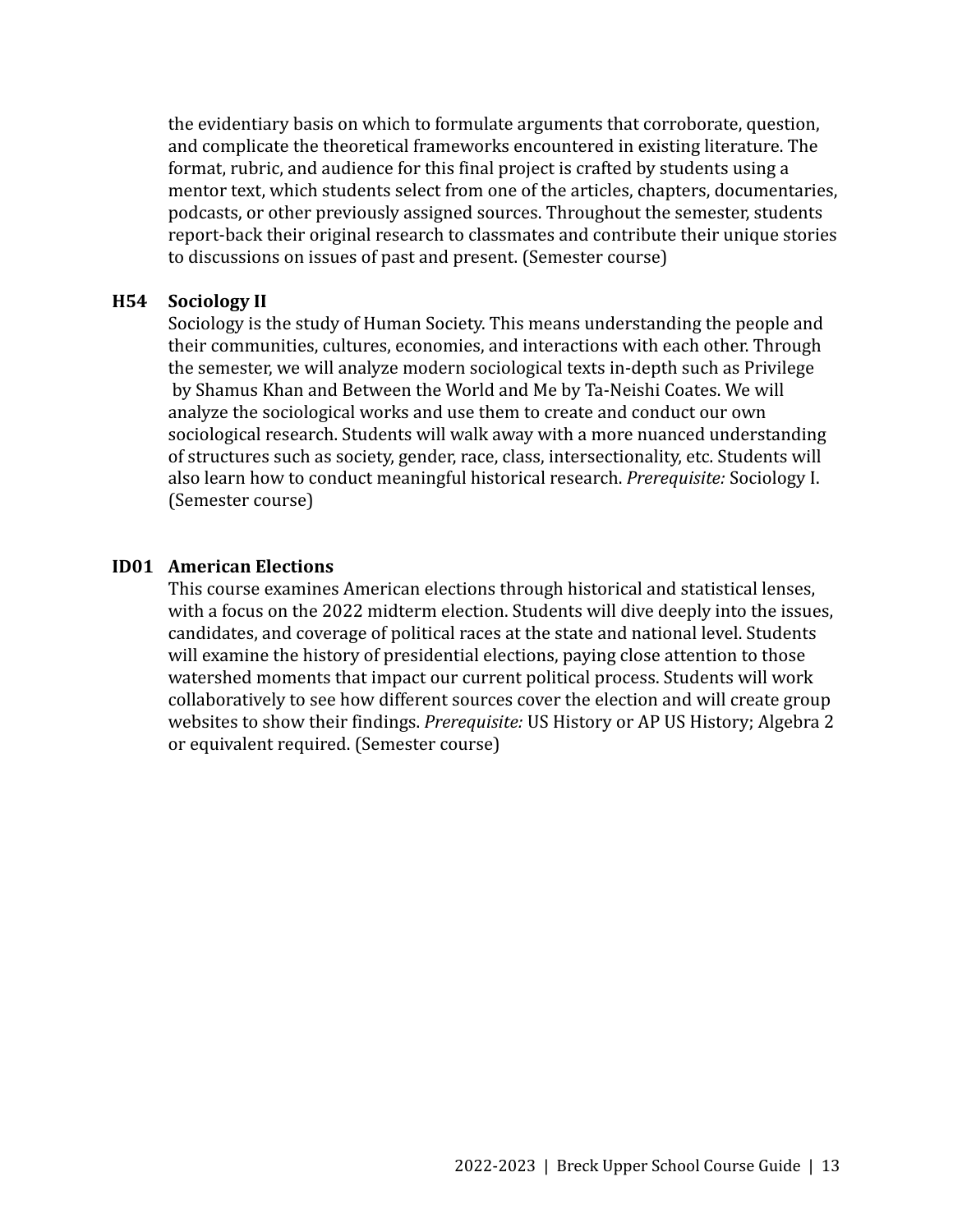### **Mathematics**

Graduation requirement: **6 semester credits** including: Algebra I, Geometry and Algebra II

#### **Core Course Progression**

Algebra 1B Geometry Algebra 2/Honors Algebra 2 Functions, Statistics and Trigonometry (as needed) Precalculus/Honors Precalculus

*Students may enter the Upper School with any of the above Core Classes successfully completed in Middle School. Each spring the selection of Honors/non-Honors courses are reevaluated using a placement test and conversations between the teacher, family, advisor, and college counselor.*

#### **Advanced Courses**

| Calculus       | AP Statistics*          |
|----------------|-------------------------|
| AP Calculus AB | Advanced Math Research* |
| AP Calculus BC | Advanced Math Seminar*  |
|                |                         |

Advanced Topics in Mathematics

*Placement in Advanced Courses is based on successful completion of Core Course Progression. \*Students frequently take one or more of these courses in conjunction with another math course.*

#### **Semester Elective**

Probability and Statistics\*

| <b>Sample Entry Points and Pathways</b> |                        |                             |                                       |                                                   |                                           |  |
|-----------------------------------------|------------------------|-----------------------------|---------------------------------------|---------------------------------------------------|-------------------------------------------|--|
| 9th                                     | Algebra 1B             | Geometry                    | Geometry                              | Algebra 2 or<br>Honors Alg 2                      | <b>Honors</b><br>Precalculus <sup>*</sup> |  |
| 10th                                    | Geometry               | Algebra 2                   | Algebra 2 or<br>Honors Alg 2          | Precalculus or<br>Honors Precalculus <sup>*</sup> | $AP$ Calculus $AB^*$                      |  |
| $\vert$ 11th                            | Algebra 2              | Functions,<br>Stats, & Trig | Precalculus or<br>Honors Precalculus* | Calculus or<br>AP Calculus AB*                    | AP Calculus BC*                           |  |
| 12 <sub>th</sub>                        | FST or<br>Precalculus* | Precalculus*                | Calculus or<br>AP Calculus AB*        | Adv. Math Applications or<br>AP Calculus BC*      | Adv. Topics in<br>Mathematics*            |  |

*\*Students frequently take one or more of these courses in conjunction with Probability and Statistics, AP Statistics, Advanced Math Research, or Advanced Math Seminar*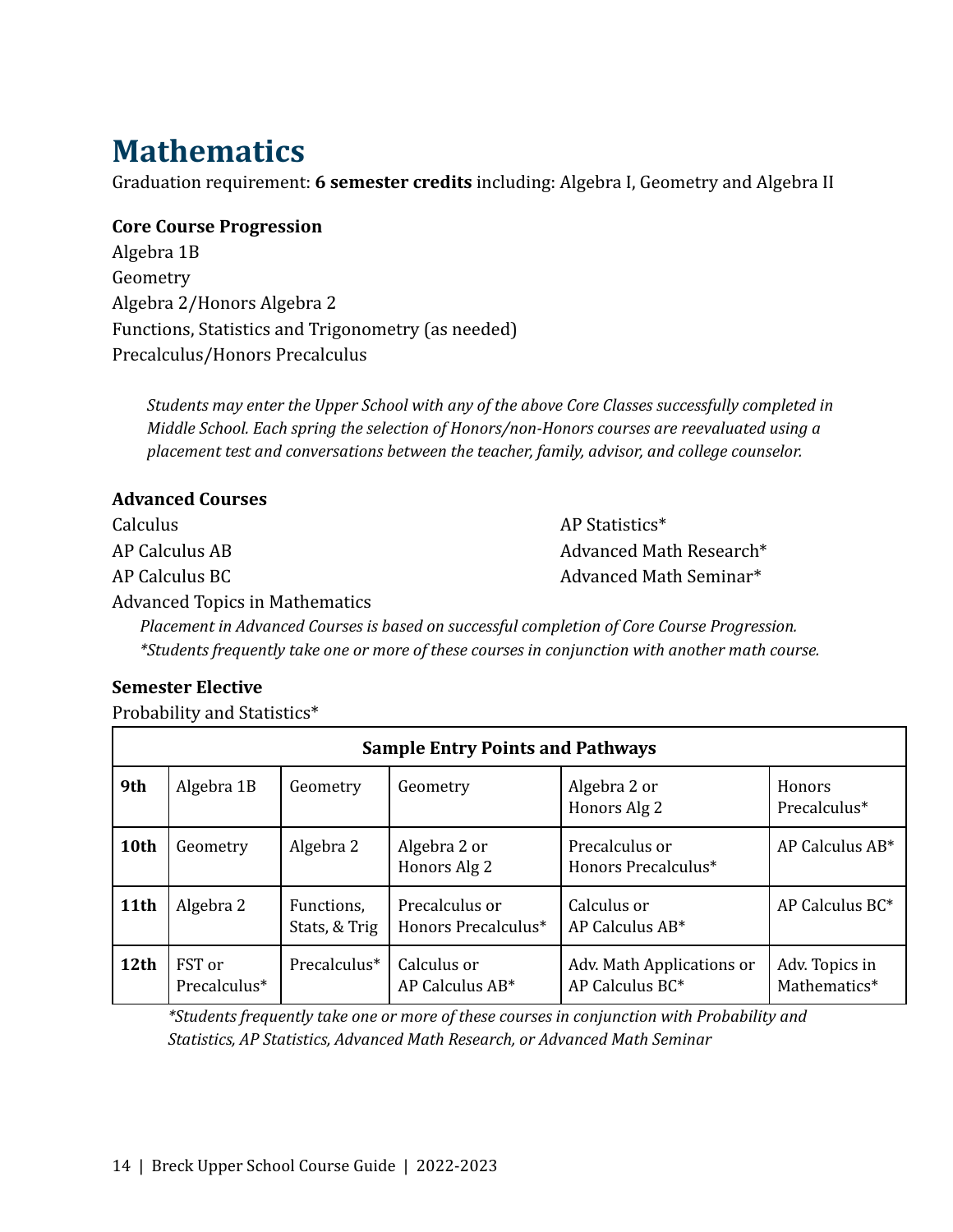#### **Honors/Advanced Placement Courses**

Honors and Advanced Placement (AP) mathematics courses serve students who find insufficient challenge in Breck's demanding regular curriculum. These students typically share these traits and capacities:

- They grasp new material easily and quickly and can maintain pace with a rapid curriculum;
- They independently make connections among mathematical ideas and apply previous knowledge to new situations;
- They persevere in the face of difficult problems or concepts and independently draw upon a wide variety of strategies in seeking solutions;
- Because of their interest in the study of mathematics, they commit more time and effort to their coursework than is typical.

Because one purpose of these courses is to prepare students for the AP examinations in calculus and statistics, each course emphasizes facility with algebraic manipulation to a greater degree than in other courses.

Enrollment in Honors/AP classes is appropriate for students who demonstrate the characteristics for success listed above. Exceptional standardized test scores, success in previous courses, teacher recommendation, and level of interest are all used to assess these characteristics. Departmental placement tests may also be used to evaluate candidates for Honors/AP work. Continuation in the sequence requires the recommendation of the current teacher and an average grade of at least B in the previous course. The Department Head makes final placement decisions.

#### **M23 Algebra IB**

This course covers the second half of a first-year algebra course. A brief review of prior material is followed by study of systems of equations and inequalities, polynomials and factoring, exponents, quadratic equations and functions, radicals, and rational equations and functions. Connections with Geometry are explored. *Prerequisite:* Algebra 1A or recommendation of the Mathematics Department. (Year-long course)

#### **M2 Geometry**

This course addresses geometric relationships and applications in a context of reasoning and proof. Topics include parallel and perpendicular lines, congruence and similarity of triangles, and right triangle properties. Other areas of emphasis include quadrilaterals, transformations, properties of circles, and measurement of two- and three-dimensional objects. *Prerequisite:* Algebra 1B or Algebra 1. (Year-long course)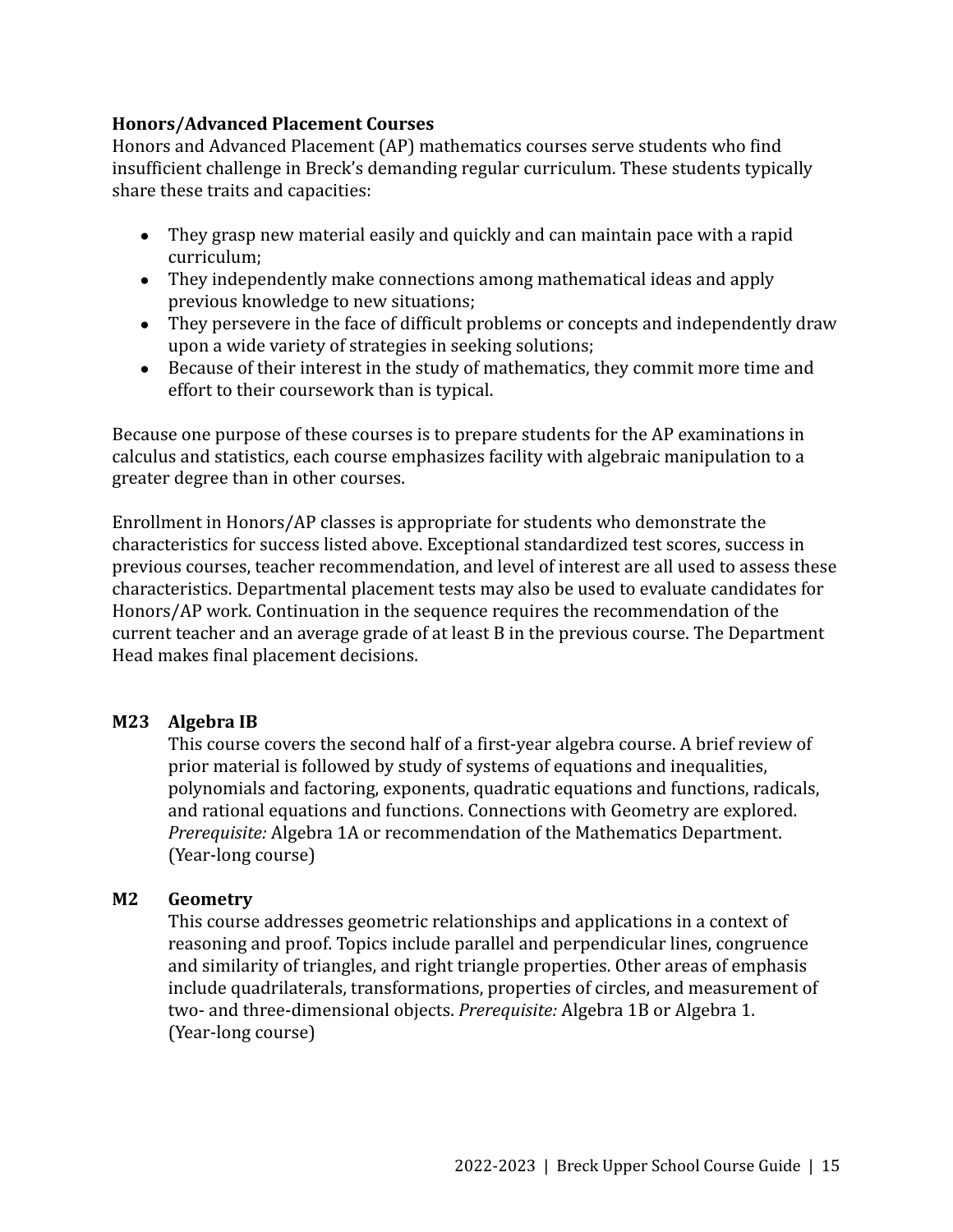#### **M27 Algebra II**

This course emphasizes facility with algebraic expressions and forms, with a focus on linear, quadratic, polynomial, rational, radical, and exponential and logarithmic functions. Other topics include sequences, advanced factoring techniques, and a brief introduction to trigonometry. *Prerequisite:* Algebra 1. (Year-long course)

#### **M28 Functions, Statistics and Trigonometry (FST)**

This course integrates statistical, algebraic and trigonometric concepts, using graphing calculators and Desmos as tools for function and data analysis. The connections between equations and graphs of exponential, logarithmic, trigonometric and other functions are explored with an eye toward future math courses. Descriptive and inferential statistics and their applications are included as well as projects to explore data. *Prerequisite:* Algebra 2. (Year-long course)

#### **M29 Precalculus**

This course prepares students for the study of calculus. Topics include transformations of functions, and properties of polynomial, rational, exponential, logarithmic, and trigonometric functions. Students investigate real world applications through mathematical modeling. As time allows, students will explore vectors, polar coordinates, conic sections and limits. Graphing calculators are used extensively. *Prerequisite:* Functions, Statistics and Trigonometry, or Algebra 2 and recommendation of the Mathematics Department. (Year-long course)

#### **M31 Calculus**

This course addresses topics from first-year calculus, including limits, derivatives and integrals, and applications of these ideas. Conceptual understanding is emphasized; procedural fluency is developed over a subset of AP Calculus methods and function types. Review and development of pre-calculus topics is embedded. This course does not prepare students for the AP Calculus exams, nor for AP Calculus BC. *Prerequisite:* Honors Precalculus or Precalculus and recommendation of the Mathematics Department. (Year-long course)

#### **M10 Honors Algebra 2**

This course moves students from the less formal mathematics of the Middle School to the rigors of the Upper School Honors/Advanced Placement sequence. The pace is rapid and students are expected to develop independence and flexibility as problem solvers and learners of mathematics. The course emphasizes facility with algebraic forms, especially linear and quadratic equations and systems, powers and roots and functions based on these concepts. Logarithmic, polynomial and other special functions are also studied. Links with geometry, including transformations and conic sections, are included. Graphing calculators are used to explore the relationship between algebraic relations and graphs. *Prerequisite:* Algebra, Geometry and recommendation of the Mathematics Department. (Year-long course)

#### M11 Honors Precalculus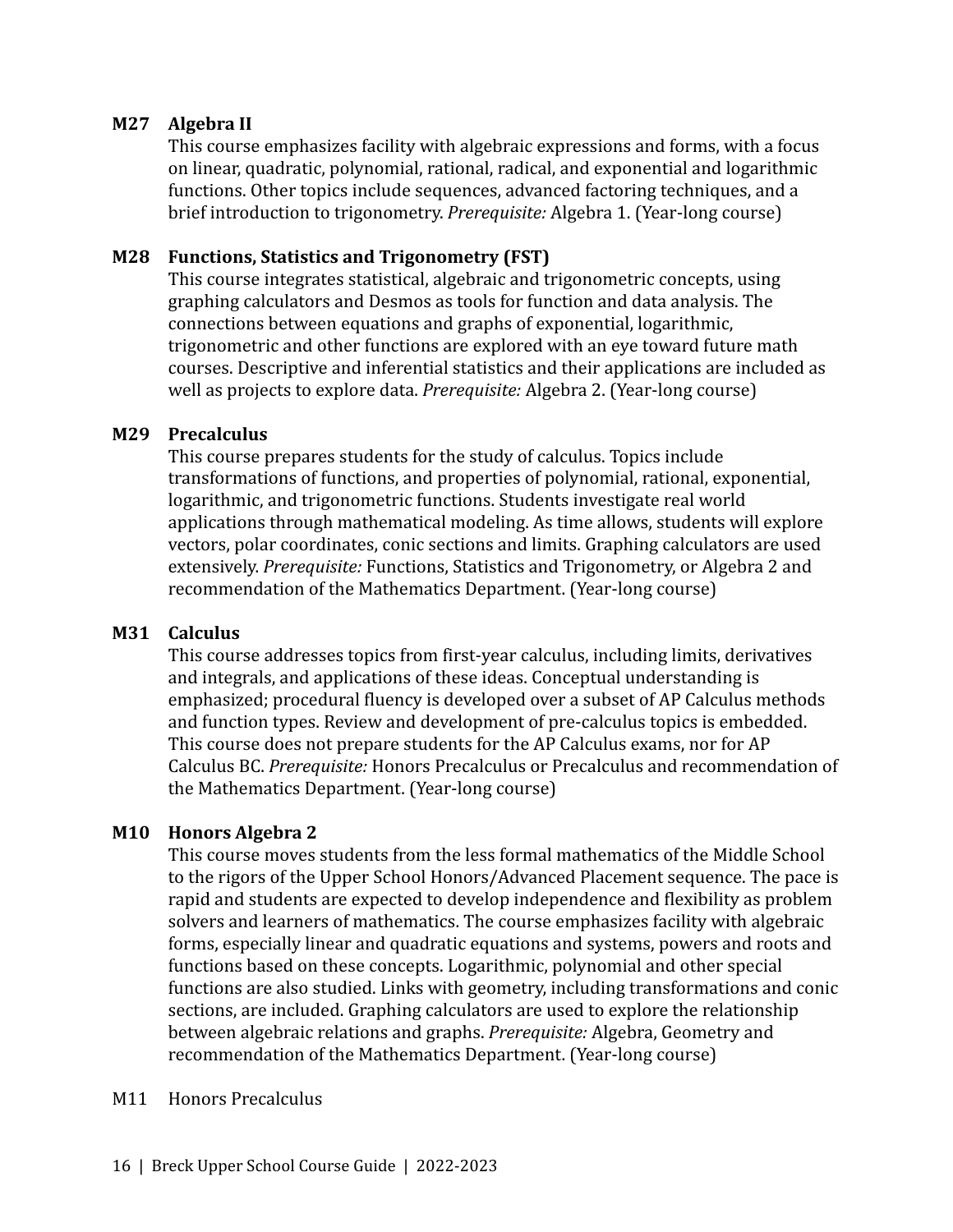The trigonometry/precalculus portion of this course covers fundamental trigonometric and precalculus concepts. Exponents and logarithms are reviewed. Sequences and series, complex numbers, polar coordinates, some college algebra topics and a section on graphing rational functions are included. The statistics portion integrates concepts in probability with descriptive and inferential statistics. Probability topics include counting and basic probability, independence, and probability distributions. Statistics topics include descriptive statistics, least-squares modeling, hypothesis testing and confidence intervals in the context of the binomial, normal and other distributions. Graphing calculators are used extensively. *Prerequisite:* Honors Algebra 2 or Algebra 2 and recommendation of the Mathematics Department. (Year-long course)

#### **M13 AP Calculus AB**

This course covers topics in the Advanced Placement (AP) Calculus AB syllabus, including limits, differentiation and integration, elementary differential equations and applications of these topics. Central concepts are developed and proved formally. This course prepares students for the AP Calculus AB exam. *Prerequisite:* Honors Precalculus or Precalculus and recommendation of the Mathematics Department. Students are cautioned that strong proficiency with prerequisite content is assumed. (Year-long course)

#### **M14 AP Calculus BC**

This course briefly reviews major elements of AP Calculus AB before moving on to traditional Calculus 2 subject matter. Additional topics include advanced integration techniques, improper integrals, infinite series (including Taylor series), polar, parametric and vector equations, and differential equations. Technology is used as needed and occasional projects reinforce concepts. This course prepares students for the AP Calculus BC exam. *Prerequisite:* AP Calculus AB and recommendation of the Mathematics Department. (Year-long course)

#### **M34 Advanced Math Seminar**

This course uses application-driven examples to connect calculus and advanced math topics with the real world. It provides options for math enrichment and deepens the integration of mathematical skills into everyday life. Throughout the course, students will be asked to reflect on their experience with math in their life in order to expand their understanding and its connections to the world. *Prerequisites:* Calculus, AP Calculus AB or department approval. (Year-long course)

#### **M32 Advanced Topics in Mathematics**

This course allows students with a strong background in one-variable calculus to explore advanced topics in multivariable calculus, differential equations, and linear algebra. Advanced topics in statistics and geometry may be included. *Prerequisite:* AP Calculus BC. AP Statistics recommended. (Year-long course)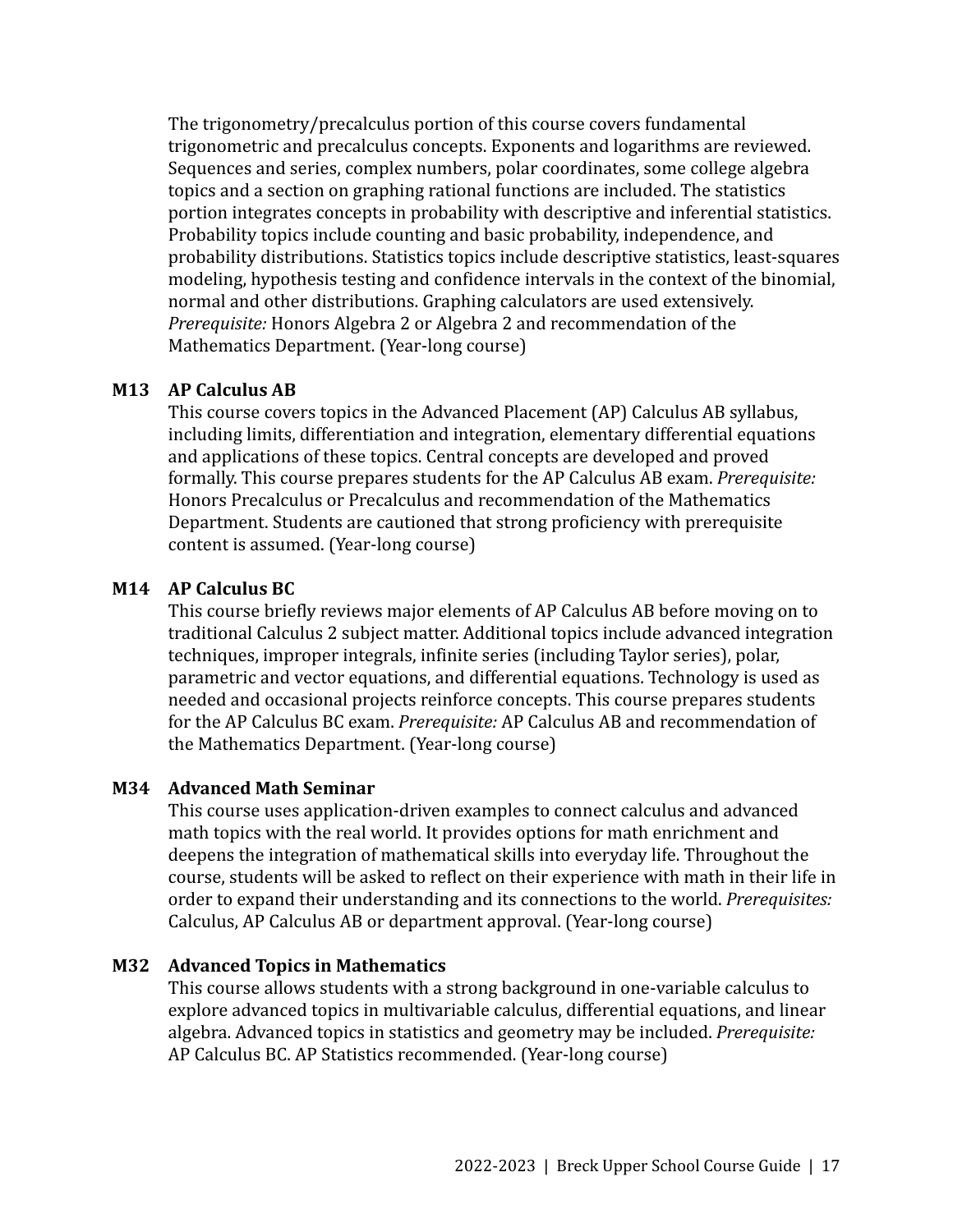#### **M33 Probability and Statistics**

This semester course serves as an introduction to descriptive and inferential statistics and principles of probability. The descriptive statistics strand includes graphing, summary statistics, and linear and nonlinear modeling. Probability concepts include counting principles, conditional probability and independence, and probability distributions including the binomial and normal. Hypothesis testing and confidence intervals are introduced. Students who have taken or plan to take Honors Precalculus or Functions, Statistics & Trigonometry should not take this course due to overlap of content. *Prerequisite:* Algebra 2 or Honors Algebra 2. (Semester course)

#### **M16 AP Statistics**

This course addresses major statistical concepts and tools for collecting, analyzing and drawing conclusions from data. Four conceptual themes organize the material: Exploratory data analysis and description, sampling and experimentation, probability and simulation, and statistical inference. Topics include statistical graphing, summary statistics, regression and correlation, randomness and probability, experimental design, sampling distributions and the Central Limit Theorem, confidence intervals and hypothesis testing. Students complete at least one major project. *Prerequisite:* Functions, Statistics and Trigonometry, or Probability and Statistics, or Honors Precalculus, or departmental permission. Students are urged to consult with their math teacher for advice before registering for this course. (Year-long course)

#### **M30 Advanced Math Research**

This course, one of Breck's Advanced Research programs, offers engaged math students an opportunity to apply both statistical methods and mathematical modeling through research. There are two main paths students can take with their research, depending on their interests. The first, is working with a nonprofit or community organization to further the client's mission in the community. The second, is working with any organization or business to assist in analyzing existing data or a project of interest.

Students will collaborate with organization personnel as needed to identify an area of inquiry or a project of interest. They then determine appropriate research and analytical methods, gather data (as needed), analyze results, and make specific recommendations to their partner organization and/or report their findings.

Ultimately students compile these findings into an impact report and presentation materials (posters, flyers, teaching workshops and formal presentations) for their organizations/partners. They also present their findings to community and school-based audiences, and/or institutes. Students will begin their foundational work during a formal May Program\* which includes program philosophy, team-building, guest lectures, some statistical and software training, and exploration of research topics. Community Partnership time may be utilized to meet with a partner organization.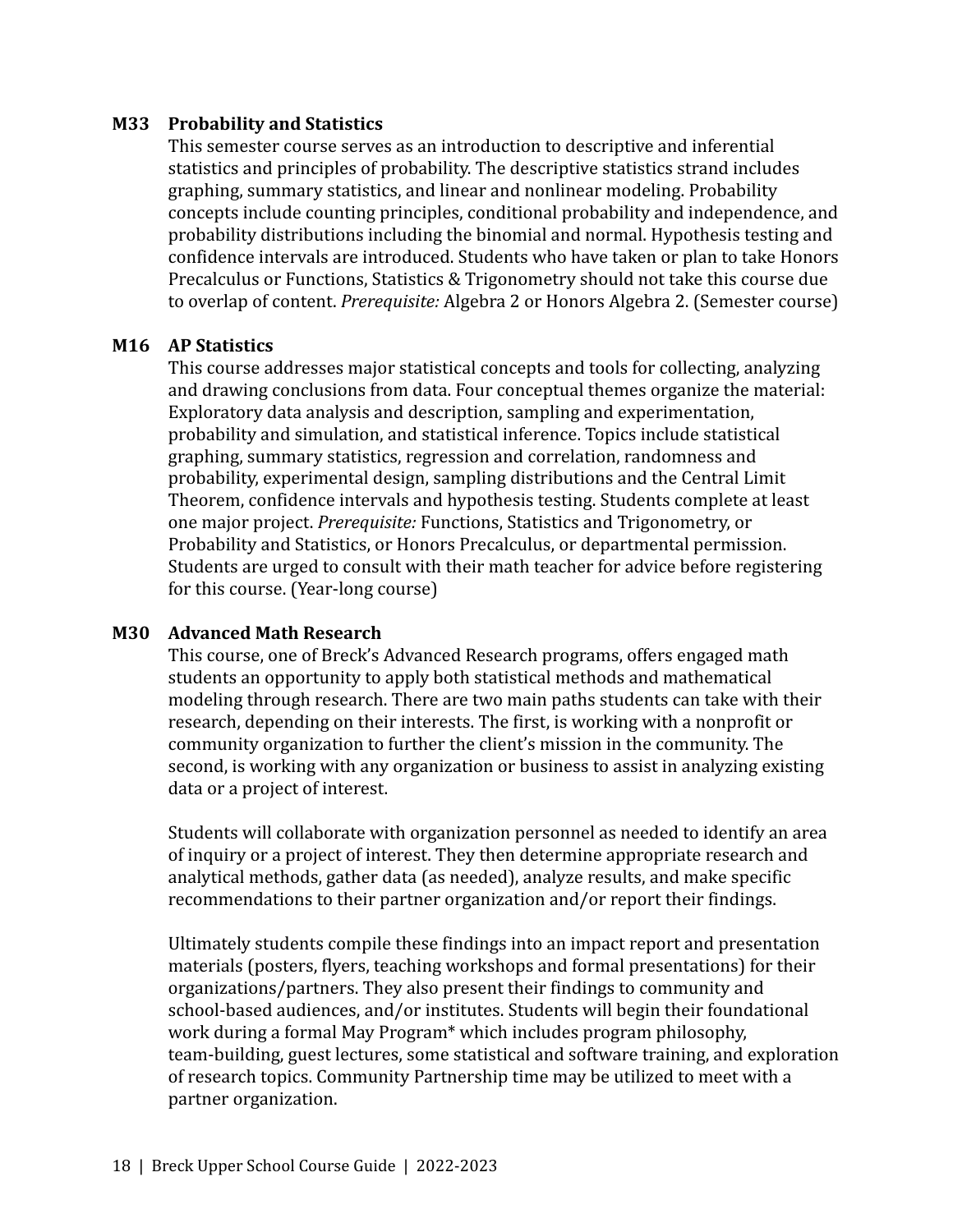*Prerequisite:* Department approval based on application, recommendations and interview. Minimum Course *Prerequisite:* Completion of Functions, Statistics and Trigonometry (FST); Probability and Statistics; Honors Precalculus, or Precalculus. AP Statistics is strongly encouraged. (May Program [length TBD] and year-long course)

\*Students interested in the course (now or future), can sign up for the May Program portion separate from the year-long course.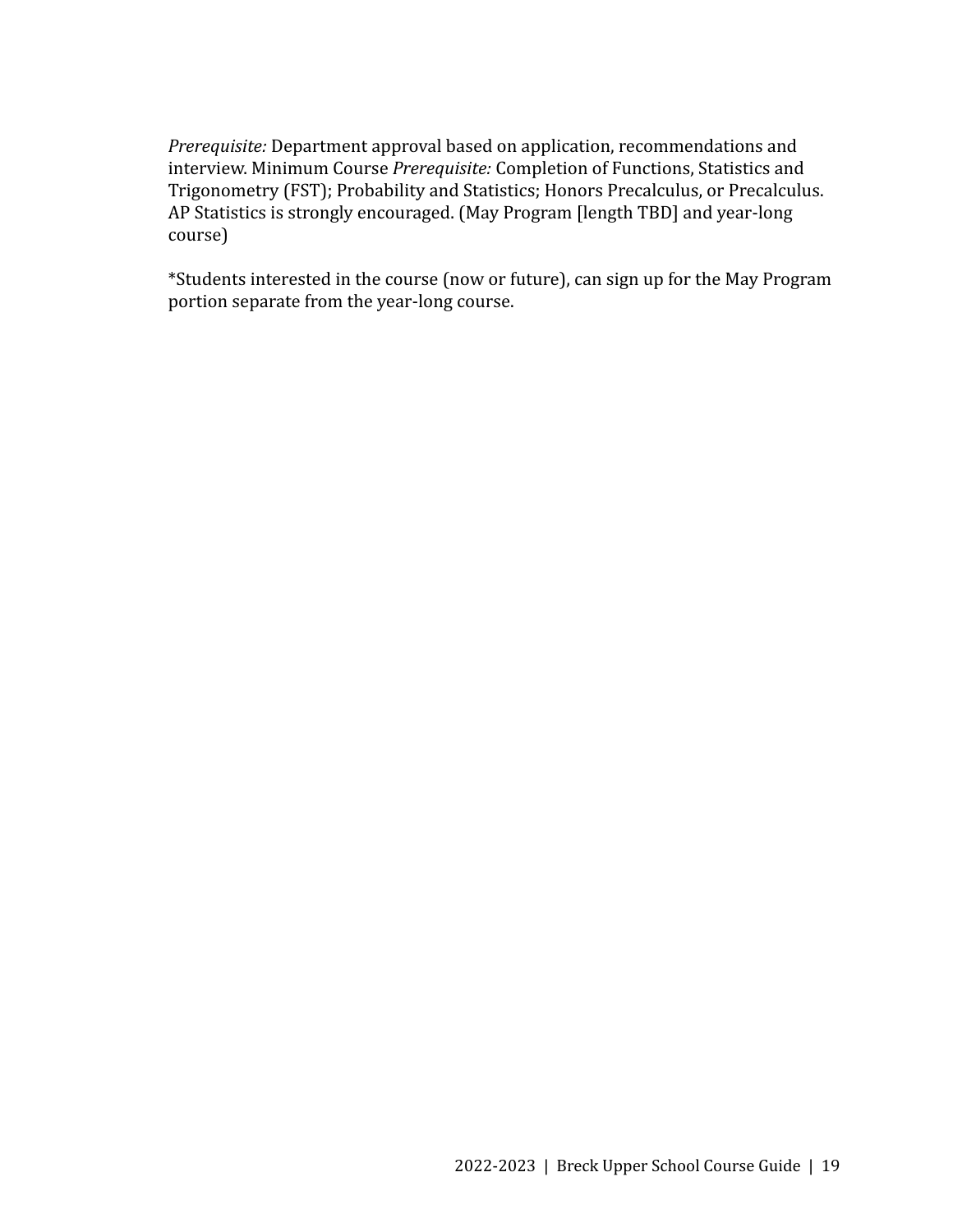### **Performing Arts**

Graduation requirement: **2 semester credits** of Performing and/or Visual Arts

#### **Year-long Courses**

Breck Singers Symphonic Winds/Jazz Ensemble Advanced Breck Chamber Players String Orchestra Advanced Dance Repertory Advanced Critical Literacy: Social Change Through Storytelling AP Music Theory

| <b>First Semester</b>                          | <b>Second Semester</b>                       |
|------------------------------------------------|----------------------------------------------|
| Concert Choir                                  | Concert Choir                                |
| Acting I                                       | <b>Acting II</b>                             |
| Dance                                          | Dance                                        |
| Advanced Theatrical Design: Lighting and Sound | <b>Advanced Theatrical Design: Scenery</b>   |
| <b>Theatrical Production I</b>                 | <b>Theatrical Production II</b>              |
| Music Theory I                                 | Music Psychology (Spring 2022) <sup>**</sup> |
|                                                | Music and Film (Spring 2021, 2023)**         |

\*\*These courses do not fulfill Arts Graduation Requirements. They are available for elective credit only.

#### **PA8 Acting I**

This course introduces students to various approaches to the theater performance discipline, including physical theatre forms, an exploration of character archetypes, and fundamentals that will help the student deliver a grounded, honest acting performance. There will also be some focus on comedic improvisation and acting games. Students will engage both in individual and ensemble work, exploring both monologues and scenes, from the comedic to the dramatic, classical to contemporary. (Semester course)

#### **PA9 Acting II**

This course focuses on texted scene study from the classic and contemporary stage utilizing and expanding on the techniques covered in Acting Technique I. *Prerequisite:* Acting I or instructor approval. (Semester course)

#### **PA29 AP Music Theory**

This course builds on knowledge gained from Music Theory I or previous experience with music. The goal is to integrate aspects of melody, harmony, texture, rhythm, form, musical analysis, history and style as students mature in their understanding of theory. While this course focuses on the harmonic practices of 17th and 18th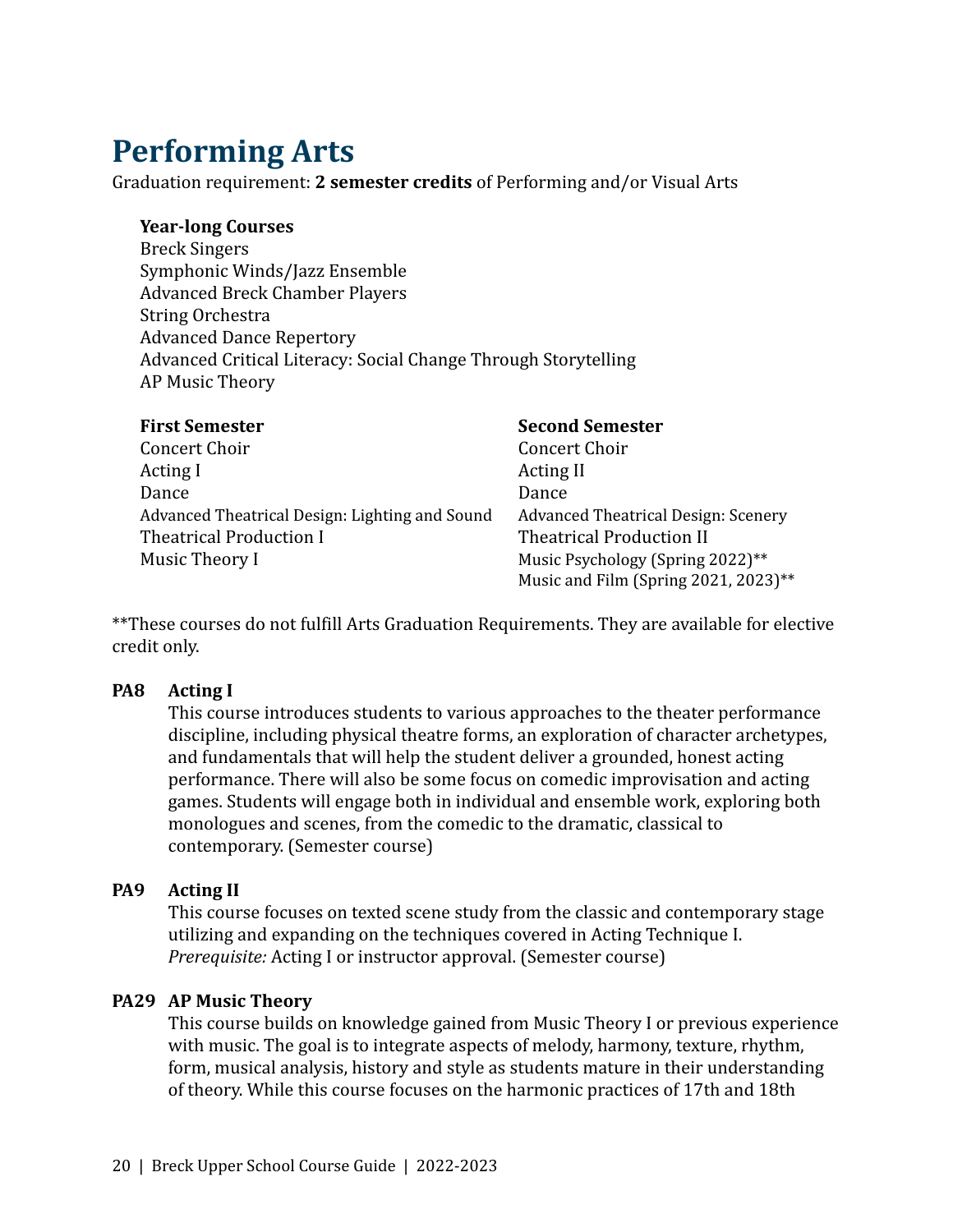centuries Europe, the skills learned will benefit anybody who is involved with music. These skills include: melodic and harmonic dictation, part writing, how to harmonize a melody, sight singing, listening skills, and more. *Prerequisite:* Music Theory I or instructor approval. (Year-long course)

#### **PA5 Breck Singers**

This course provides students with the opportunity to learn and perform advanced choral repertoire at the highest level. Students will learn proper vocal technique and develop skills in sight-singing. Choral music from a variety of genres and time periods will be studied. Performance opportunities include both winter and spring choral concerts, Chapel and MSHSL-sponsored Solo and Large Group Contests. *Prerequisite:* Audition or instructor approval. (Year-long course)

#### **PA7 Advanced Breck Chamber Players**

This class is considered one of Breck's distinctive courses and enables students to study and perform literature from all historical periods at a high artistic level. There are sectional coachings with the Minnesota Orchestra once or twice a year and guest conductors are invited to come in and work with the orchestra. There are numerous opportunities for performance throughout the school year, including Winterfest, Stringfest and Chapel. Note: Open to all students who play a string instrument and have the ability to perform advanced, unedited string orchestra repertoire. Prior participation does not ensure placement. *Prerequisite:* Audition and instructor approval. (Year-long course)

#### **PA1 Concert Choir**

This course is open to any singer in the Breck community. Students will actively work on skills in vocal technique, score reading, and musicianship while singing 2, 3 and 4 part choral scores. Students will learn a variety of choral repertoire and will perform at Chapel, end-of-semester concerts and other events. This course may be repeated for credit. (Semester course)

#### **PA31 Advanced Critical Literacy: Social Change Through Storytelling**

This course focuses on a curriculum developed in collaboration with the Children's Theatre Company's Neighborhood Bridges program, and is especially right for students who enjoy working with children, love theatre, have a passion for affecting social change, or all of the above. Students undertake philosophical training that covers skill-building, scholarly framing, and reflections on the process of becoming a teaching artist, using the work of Paulo Freire and Augusto Boal and the Theater of the Oppressed. Students enrolled in this course will either perform their Breck community partnership requirement at the Neighborhood Bridges Program or in collaboration with Breck's Lower School, depending on the status of our partnerships in the fall. In the service-learning component of this class, students will use theater techniques to teach younger students about critical literacy and storytelling that recognizes the perspectives of both the storyteller and the audience. Course may be repeated for credit. (Year-long course)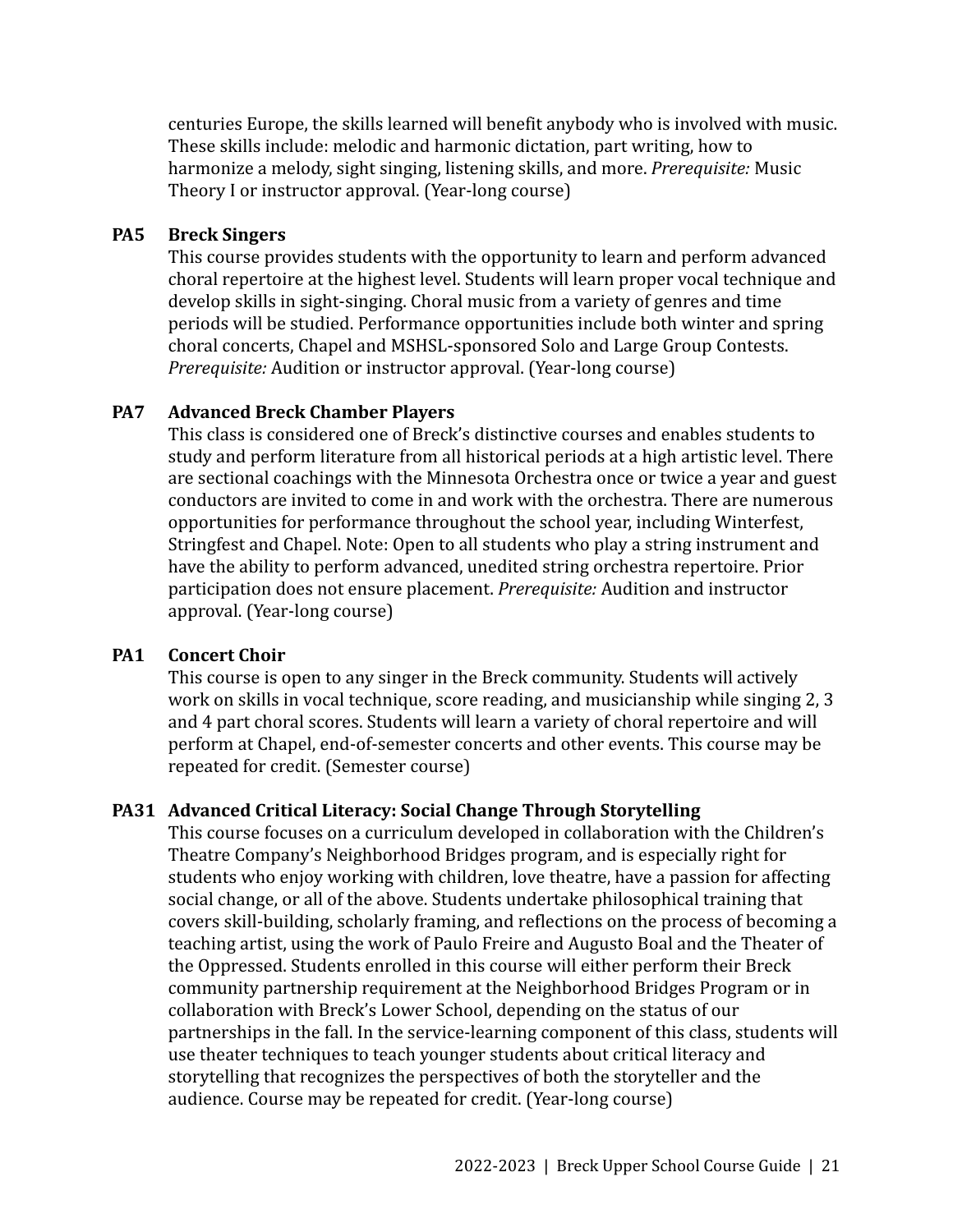#### **PA45 Dance**

Dance provides students, with or without dance experience, development in movement principles, technique, vocabulary, and choreography. Dance will focus on developing a technical foundation in ballet and modern dance and encourage students to develop motor and performance skills needed to succeed as well-rounded dancers and dance-makers. The class will consist of warm-up exercises to stretch and strengthen the body, increase technical skills, and prepare students to move fully. The class will combine movements (including movement patterns across the floor) that are designed to improve technical skills, enhance musicality, and encourage the development of individual expression. (Semester course)

#### **PA27 Advanced Dance Repertory**

Advanced Dance Repertory is a year-long, fast-paced, dance class requiring that students have a strong background in modern and ballet technique. Classes will combine technical aspects of ballet with the freedom and fluidity of modern dance. Dancers will explore new ways of moving in combinations, floor work and partnering. Students will work to build a wide array of movement styles and genres. This class will examine how dance has been an important part of oral and performance traditions of passing stories down from one generation to the next. This class will celebrate our personal achievements, encourage collaboration and highlight the power of the ensemble/team. Dancers will take part in both the fall and winter dance concerts. *Prerequisite:* Audition and instructor approval. (Year-long course)

#### **PA28 Music Theory I**

This course shows you how to compose, analyze, create and produce music. It is geared toward the mindful student with little or no prior musical training, but who is interested in exploring the inner workings of music. Students create and compose music (both live and electronic) in a variety of styles that include: string quartet, hip hop production, wind band, jazz ensemble, marimba band and more. Students are introduced to the building blocks of music — rhythm, melody, harmony and form by exploring music from all styles including Classical, Hip Hop, Jazz, Baroque. Differentiation allows this course to be taken multiple times. (Semester course)

#### **PA46 String Orchestra**

This course is designed to meet the needs of the string student who enjoys playing their instrument without the rigors and demands of the Chamber Players. Literature consists mostly of arranged works for string ensemble, ranging from the Baroque era to modern day. There are several opportunities for performance throughout the school year including Winterfest and Stringfest. This course may be repeated. *Prerequisite:* At least four years of instrument instruction and instructor approval. (Year-long course)

#### **PA6 Symphonic Winds and Jazz Ensemble**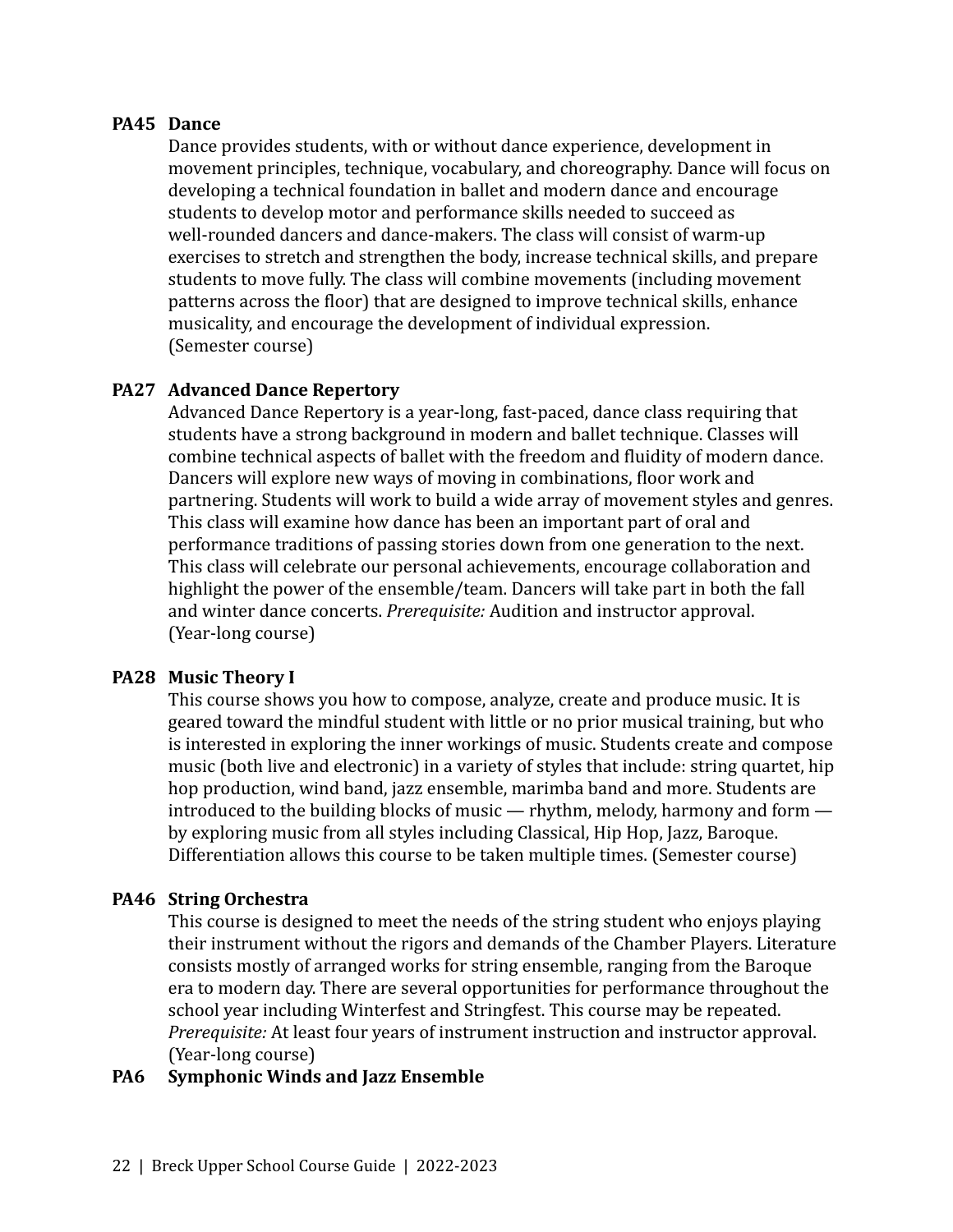This course is designed to meet the needs of the aspiring instrumental music student by imparting knowledge and experience through ensemble performance. The weekly schedule includes rehearsal and performance of a diverse range of materials and styles featuring standard and contemporary concert band and chamber music literature. During the first semester, one day per week is designated as "Jazz Day," where students learn standards and improvisation. Second semester focuses primarily on jazz music as the band prepares for our spring concert, "Jazzfest." This course presents the "real world" of the practicing professional musician in a controlled atmosphere. *Prerequisite:* Open to all Upper School instrumental music students who have had three years of Middle School band, or instructor approval. (Year-long course)

#### **PA17 Theatrical Production I**

This course introduces the Upper School student to technical theater in the context of an actual production. Students will learn proper safety techniques and how to analyze a script before setting about defining and learning carpentry, painting, electrical, and software techniques used in the Theater. Students create the necessary scenic, lighting and sound elements for the Theater program's current productions and assist with lighting effects necessary for the dance concert(s). This course may be repeated. (Semester course)

#### **PA18 Theatrical Production II**

This course builds upon skills and concepts learned in Theatrical Production I. The course will move at a faster pace, giving students more autonomy, higher expectations and a greater role in the context of an actual production. Students will learn proper safety techniques and how to analyze a script before setting about defining and learning carpentry, painting, electrical, and software techniques used in the Theater. Students create the necessary scenic, lighting and sound elements for the Theater program's current productions and assist with lighting effects necessary for the dance concert(s). (Semester course)

#### **PA40 Advanced Theatrical Design: Scenery**

This second-semester course focuses on the elements of theatrical scenery. Using the techniques covered, students create both a scenic and properties design plot for our spring productions. The skills are designed to be transferable to any design project a student may encounter in his or her future. The course is repeatable and affords new challenges as materials change and technologies develop. *Prerequisite:* 7/8 Technical Theater or Upper School Theatrical Production or instructor approval. (Semester course)

#### **PA41 Advanced Theatrical Design: Light and Sound**

This first-semester course focuses on the elements of theatrical lighting and sound. Students study theatrical design procedures and create both lighting and sound designs for the fall dance concert. The skills covered are transferable to any design project a student may encounter in his or her future. The course is repeatable and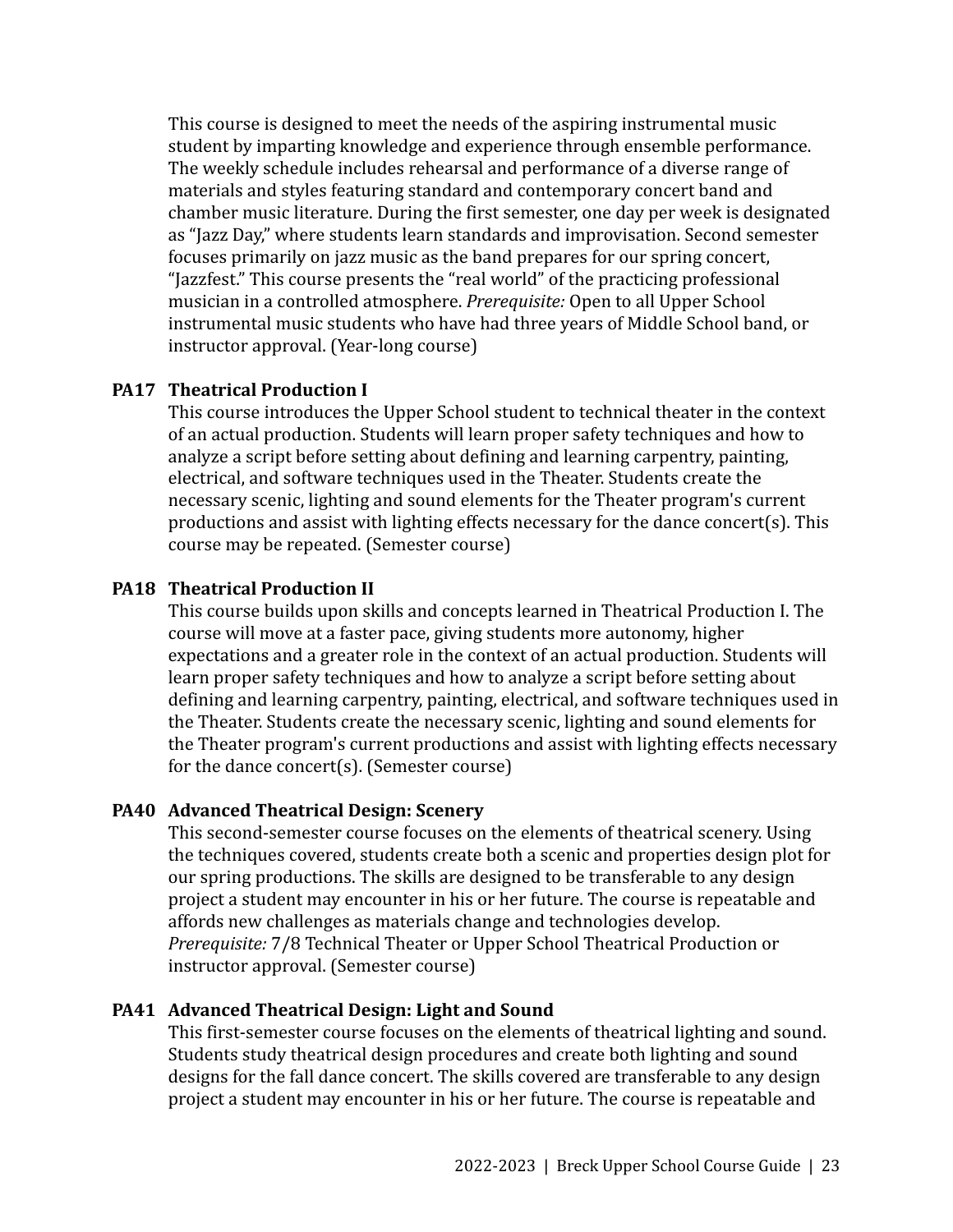<span id="page-26-0"></span>affords new challenges as materials change and technologies develop. *Prerequisite:* 7/8 Technical Theater or Upper School Theatrical Production or instructor approval.. (Semester course)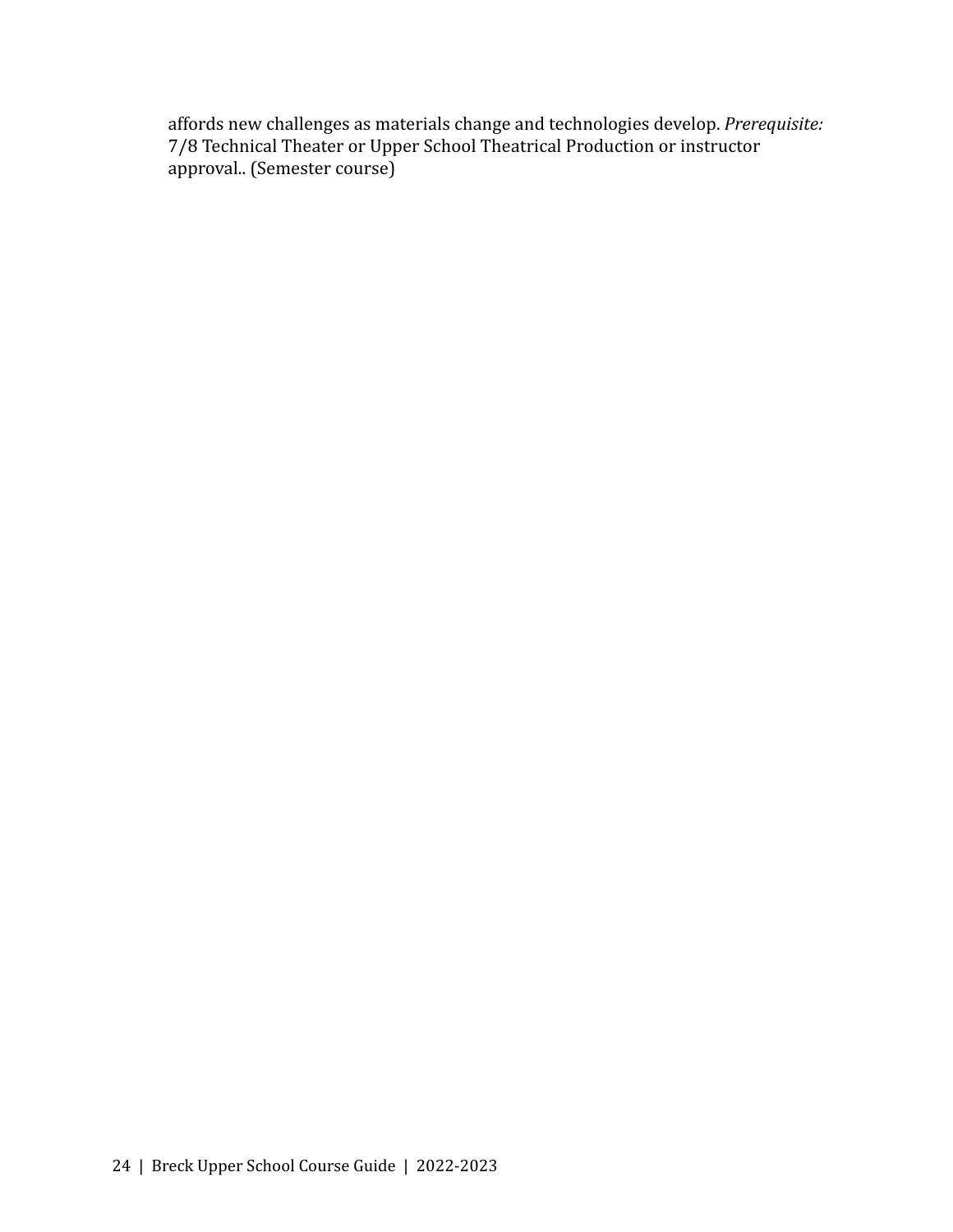## **Physical Education / Health**

Graduation requirement: Health, Performance Physiology, and one semester credit of PE electives or alternatives.

#### **Physical Education Elective Alternatives**

The following activities may alternatively fulfill the physical education requirement:

- 3 years of participating in 2 seasons of Breck sports, or
- 2 years of participating in 3 seasons of Breck sports, or
- 2 years of participating in 2 seasons of Breck sports in addition to 1 quarter of a PE elective
- 2 semesters of dance in addition to 2 semesters of Visual/Performing Arts

Note: Fulfillment through athletics must be complete by the end of your junior year.

Note: Participation in non-Breck sports and dance activities does not count toward the completion of the one-semester physical education requirement.

#### **HTH Health**

This course is a requirement for all freshmen. It focuses on topics and concerns that are of importance to adolescents. Areas that are covered are emotions, family structure, friendship, trust, decision-making, sexuality, chemicals and nutrition. Students are encouraged to think about themselves, their values, how they make decisions and how they interact and communicate with others. (Quarter course)

#### **E9 Performance Physiology**

This course is a requirement for all freshmen. It focuses on the components of health and performance fitness and the physiology of exercise. Students study exercise, nutrition, metabolism and the three principal systems related to physical activity: Cardiovascular, respiratory and musculo-skeletal. Students practice, monitor, develop, lead and evaluate activity and exercise. (Quarter course)

#### **PE10 Adventure Education**

This course centers on the Project Adventure curriculum where students participate in community building as participants and researchers. Then, students teach Project Adventure to educational community partners during the Wednesday morning service block. This class begins with a traditional Project Adventure experience through which students explore their comfort zone and challenge themselves to test their own boundaries. Students design and practice their own icebreakers, new games, trust activities, initiatives, and ropes course elements. Students then examine leadership development in the context of adventure education. They practice strong community building skills and ways to facilitate respectful and strong interpersonal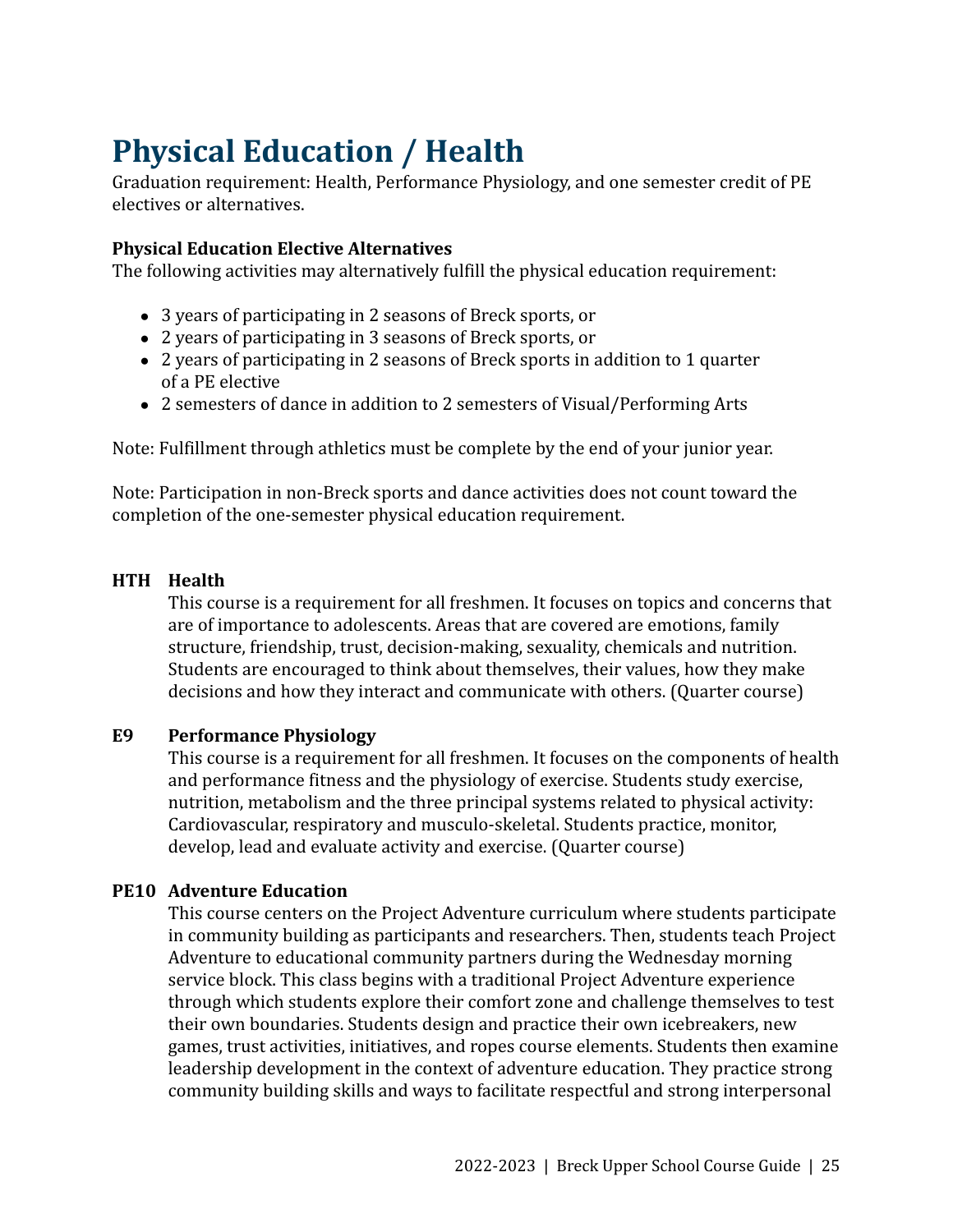connections, especially between individuals from different backgrounds. Students also learn how to adjust expectations, teaching methods, and lesson plans according to participants' abilities and engagement. Finally, students adopt the role of facilitator as they provide Project Adventure education to outside school groups. Open to students in grades 10-12. (Semester course)

#### **PE18 Breck Outdoor Leadership Development**

Outdoor Leadership Development is a semester-long course which includes a planned curriculum that provides content and learning experiences in basic motor skills and movement concepts as they apply to outdoor skills, lifetime sports, and recreational activities. Students will participate in activities that will increase physical fitness levels, develop practices that value outdoor physical activity and its contribution to lifelong fitness and opportunities to build their leadership skills and capacity. Open to students in grades 10 - 12. (Semester course)

#### **PE13 Leadership Development Through Adventure Education**

This course centers on the Project Adventure curriculum where students participate in community building as participants and researchers. Then, students teach Project Adventure to educational community partners during the Wednesday morning service block. This class begins with a traditional Project Adventure experience through which students explore their comfort zone and challenge themselves to test their own boundaries. Students design and practice their own icebreakers, new games, trust activities, initiatives, and ropes course elements. Students then examine leadership development in the context of adventure education. They practice strong community building skills and ways to facilitate respectful and strong interpersonal connections, especially between individuals from different backgrounds. Students also learn how to adjust expectations, teaching methods, and lesson plans according to participants' abilities and engagement. Finally, students adopt the role of facilitator as they provide Project Adventure education to outside school groups. Open to students in grades 11-12 with a max class size of 12 students. (Semester course)

#### **PE17 Lifeguarding**

This course is designed to provide students with the ability to earn American Red Cross Lifeguarding and First Aid Certification. The course will provide entry-level lifeguard participants with the knowledge and skills to prevent, recognize and respond to aquatic emergencies and to provide care for breathing and cardiac, injuries and sudden illnesses until emergency medical services (EMS) personnel take over. The course content and activities will prepare participants to make appropriate decisions about the care to provide in an aquatic emergency and a medical emergency. Open to students in grades 10-12. (Semester course)

#### **E12 Personal Fitness**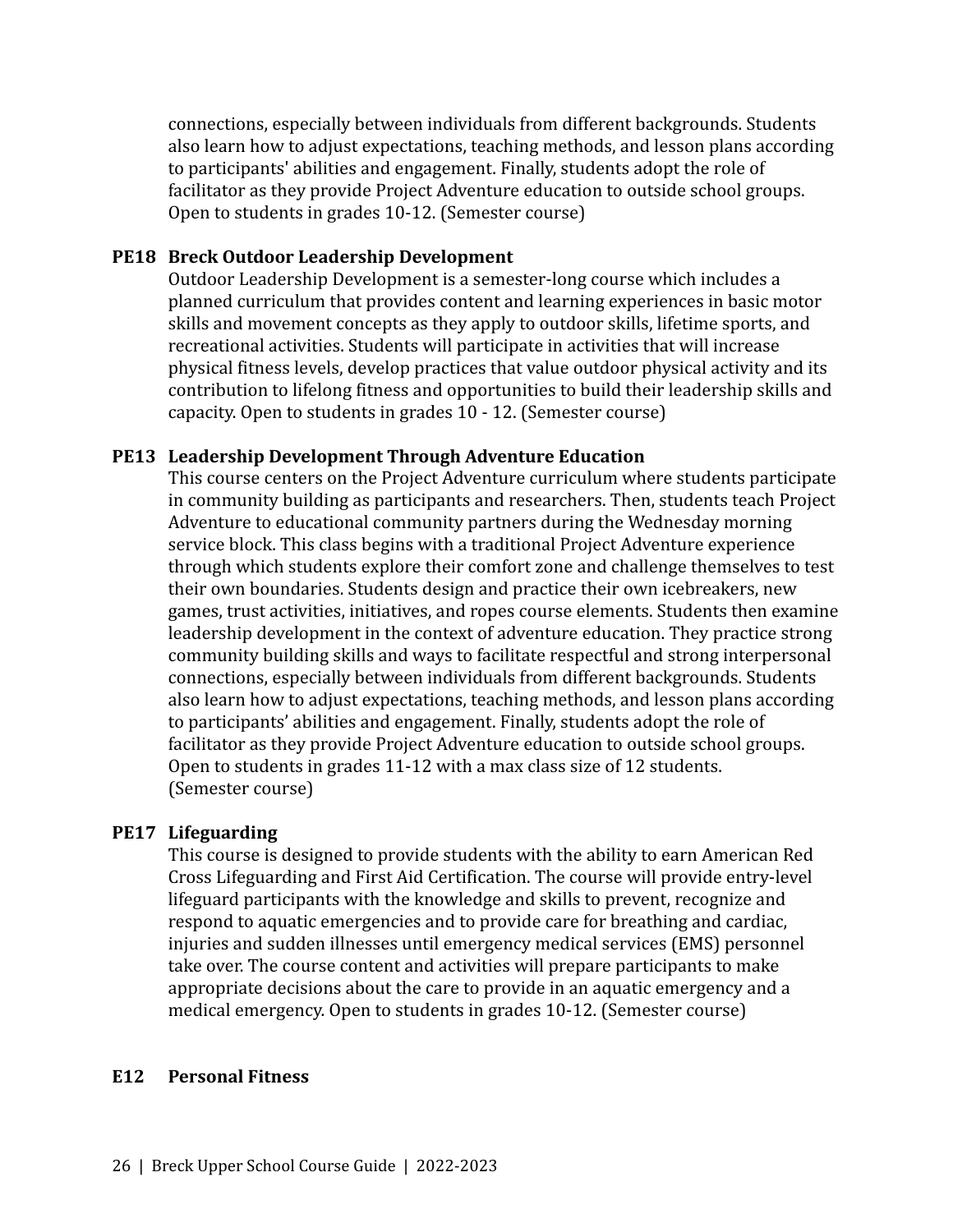This course enables students to design and implement their own personal fitness programs. Elements of the program include cardiovascular conditioning, strength training, conditioning for sports, flexibility, general wellness and the use of the latest technology in fitness. Open to students in grades 10-12. (Quarter course)

#### **PE16 Yoga**

This quarter length course is designed to encourage students to build core muscle strength, increase body alignment and balance, improve confidence, and learn about the breathing techniques, relaxation, and meditation and positive thinking associated with Yoga. Students will study the benefits of stretching, moving and breathing freely as they relieve built up stress, learn to relax, and ultimately gain more out of everyday life. The fusion aspect may include strength training, resistance work, cardiovascular activity, and elements of range of motion. In addition, providing flexibility challenges and the breath work of yoga while also offering overall toning, muscle-building and/or fat-burning activities. Open to students in grades 10-12. (Quarter course)

#### **PE20 Yoga Morning**

This quarter length course is designed to encourage students to build core muscle strength, increase body alignment and balance, improve confidence, and learn about the breathing techniques, relaxation, and meditation and positive thinking associated with Yoga. Students will study the benefits of stretching, moving and breathing freely as they relieve built up stress, learn to relax, and ultimately gain more out of everyday life. The fusion aspect may include strength training, resistance work, cardiovascular activity, and elements of range of motion. In addition, providing flexibility challenges and the breath work of yoga while also offering overall toning, muscle-building and/or fat-burning activities. Note: 7:30am - 8:15am, four days a week. Max size of 15 students. Open to students in grades 10-12. (Quarter course)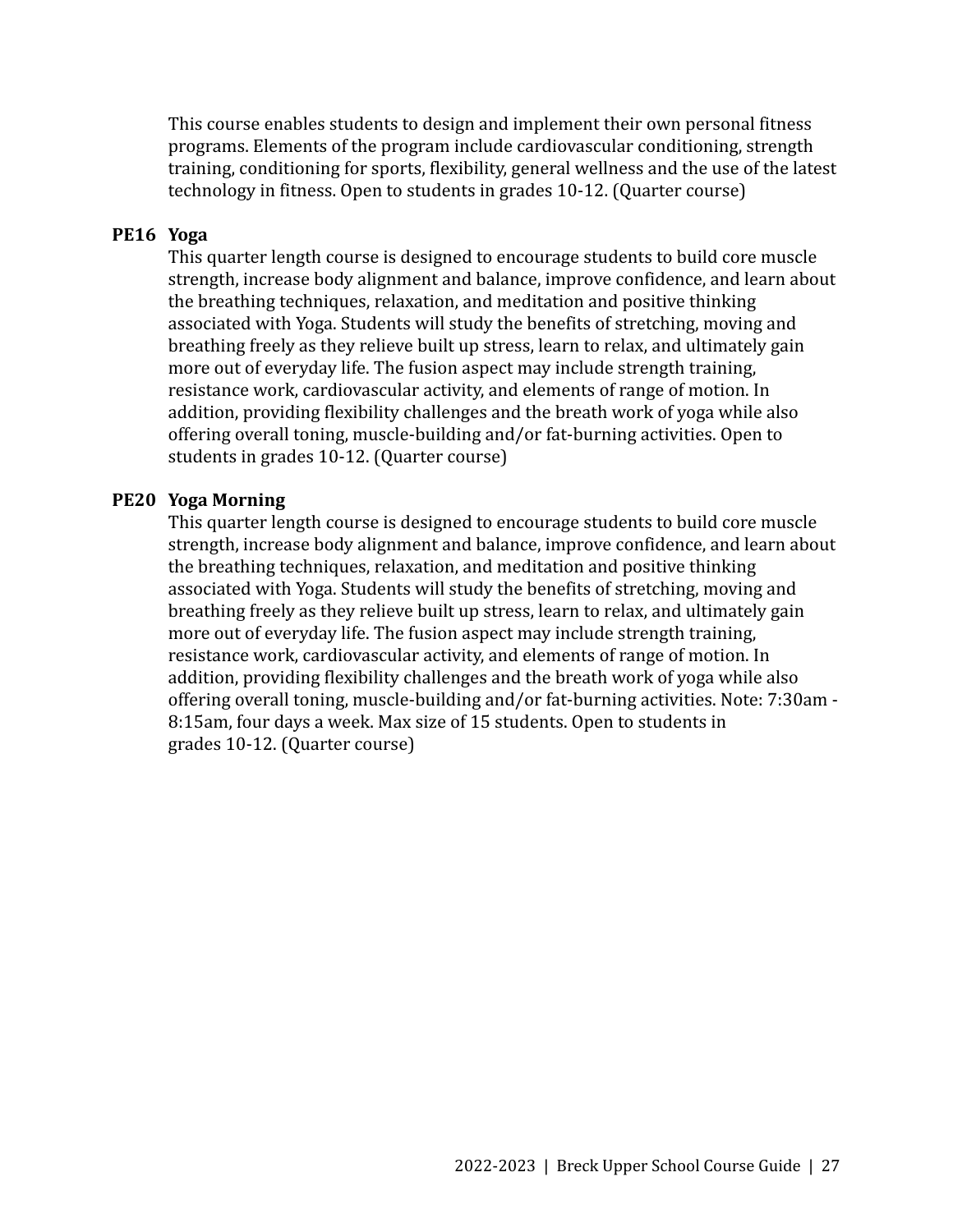### <span id="page-30-0"></span>**Religion**

Graduation requirement: 2.332 semester credits as described below:

#### **Course Sequence**

Grade 9: World Religions I (taken during May Program; hence, 0.5 semester credits)

- Grade 10: World Religions II
- Grade 12: Ethics

Biblical Studies Buddha, Jesus, Muhammad Bioethics Religious Imagery in Film The Islamic World Influence of Religion Throughout History Honors Faith, Fiction and Fantasy Honors Theology and Liberation

#### **RS2 Ethics**

This course enables students to focus on the values that shape their behavior. Students study definitions and examples of "the good person" presented in philosophy, film and biographies, and construct a philosophy of their own. Students take one test, write one paper, give their senior speech in Chapel and debate controversial issues including suicide, mercy killing, capital punishment and racial ethics. Students discuss real-life ethical dilemmas of their own choosing and then make solo presentations of their personal ethical philosophies. (Semester course)

#### **RS3 Biblical Studies**

In this course, students read the Bible in a totally different way. They discover why certain books were put in the Bible and why others were banned. The course focuses on what makes something sacred, and students read the greatest stories in the Old and New Testaments, have a look at other religions like Buddhism and Daoism, view the Bible and study some controversial issues including sex, gender, ethnocentrism, money and violence. (Semester course)

#### **RS5 Bioethics**

This course immerses students in discussions on controversial issues in science and medicine, including abortion, fertility treatment, stem cell research, euthanasia, genetic testing, the right to privacy, and health care. The class begins with an overview of general moral reasoning, then focuses on each issue's history, rise to the forefront of ethics, related scientific concepts and related laws. Most importantly, students investigate the morality of each issue, looking at the opinions of bioethicists as well as refining their own opinions. Course objectives are to: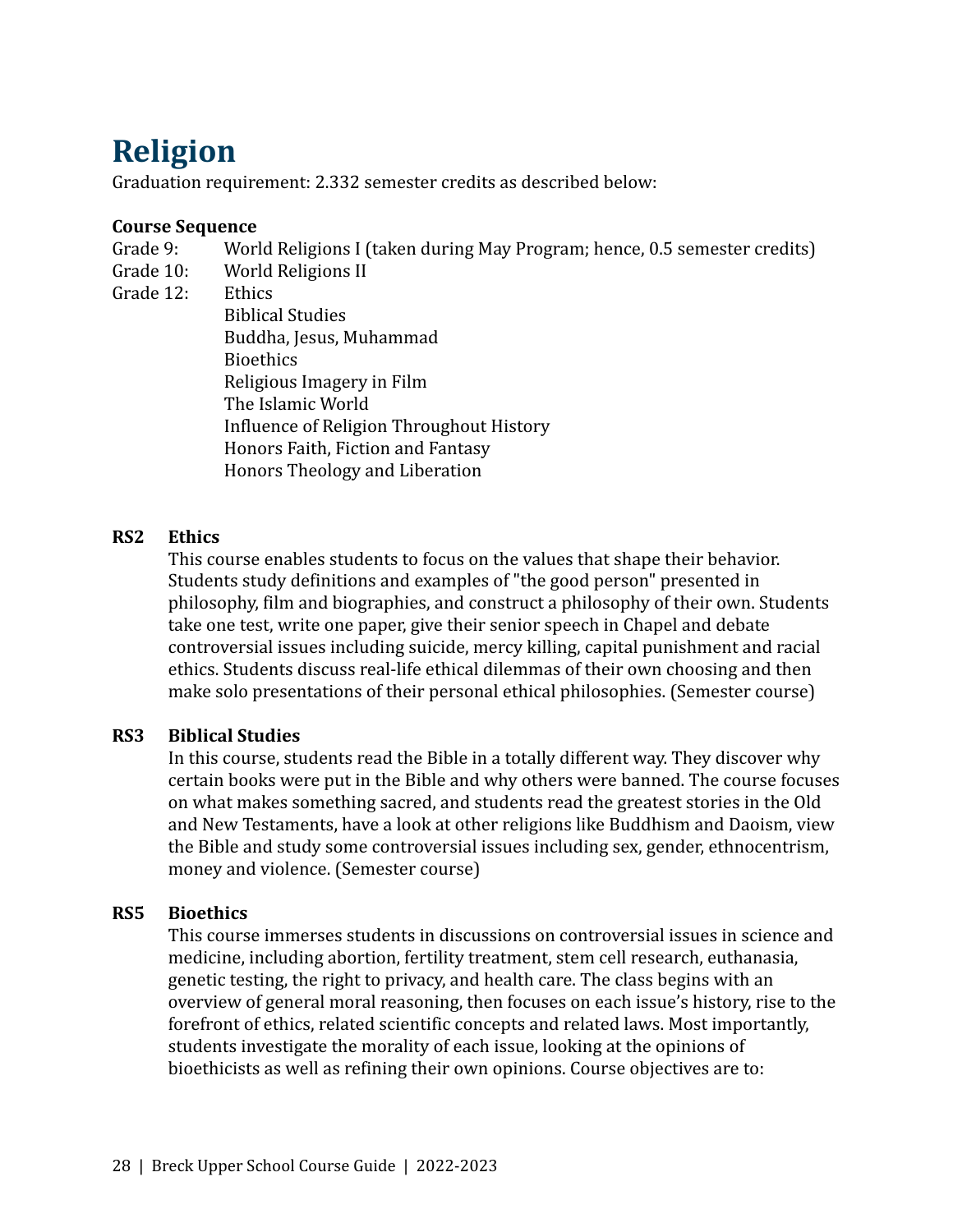- Guide students as they examine multiple perspectives and help them gain the historical, scientific, and legal perspectives necessary to informed decisions and informed discussions.
- Give students time to carefully think about their opinion on the morality of various bioethics topics and to reflect on the opinions of their classmates.
- Help students articulate not only what they believe, but also why they believe it.
- Help students gain an understanding of how ethical thinking can be used to solve practical problems and encourage them to approach problems with an open mind.

This course fulfills the one-semester senior year religion requirement. (Semester course)

#### **RS4 Buddha, Jesus, Muhammad**

This course is an advanced course in world religions open to seniors and juniors. Students examine the lives and ethical teachings of the founders of Buddhism, Christianity, and Islam, the three largest religions of the world. In addition to the historical and religious material, students are expected to make clear their own ethical philosophy, in response to the teachings of these three men. Students examine the essential ethical issues of modern life, such as lying, sexual morality, abortion, war and peace, materialism and religious diversity. Students do projects in film, sculpture, poetry or other media to illustrate the life or wisdom of each. Seniors also give their senior speech. This course fulfills the religion requirement. (Semester course)

#### **RS6 Religious Imagery in Film**

This course examines how the intricate practices of religion are illustrated in the art form of film. Students will also study basic film composition and structure, and create their own short films. This course fulfills the one-semester senior year religion requirement. Open to juniors and seniors. (Semester course)

#### **RS8 The Islamic World**

This course will help you understand the diverse perspectives and challenges facing the Muslim world. We'll look at religion, of course, and history, but also geography, architecture, music, language, and culture. The Islamic World includes 50 countries and 1.7 billion people. In light of recent events, knowledge of Islam's 1300-year history and its current struggles is essential. Coursework will include readings and quizzes, a research project in an area of the student's interest, the senior speech, debates and presentations, and trips to an area restaurant, mosque, and Muslim school. This course fulfills the religion requirement and is open to juniors and seniors. (Semester course)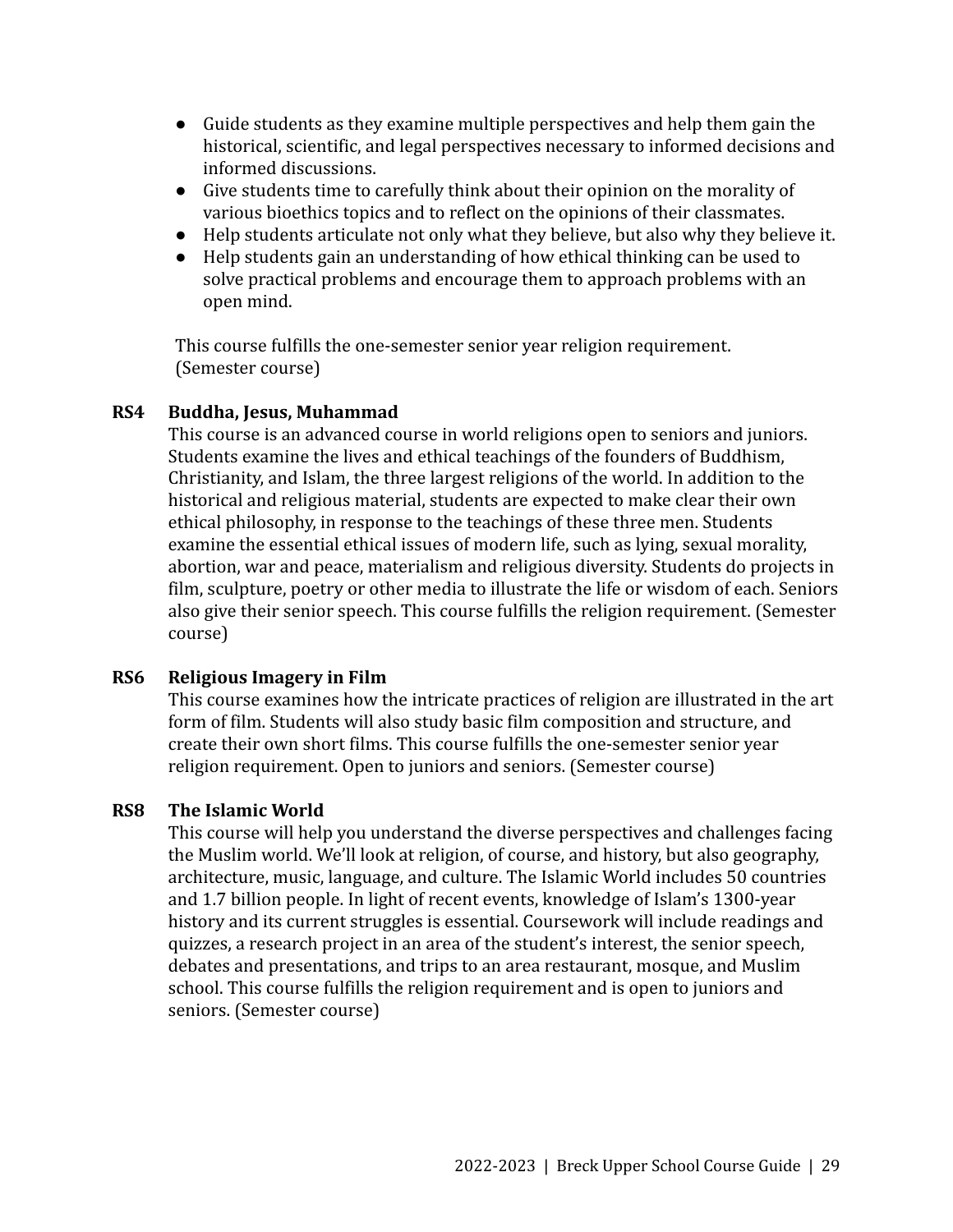#### **RS10 World Religions II**

This course reviews the basic world views and vocabulary of the world's religions. Then, by means of films, discussions and guest speakers, students learn to apply the key concepts and understand the key ceremonies of each religion. All the while, they reflect on their own personal answers to significant spiritual questions of meaning, being and value. (Semester course)

#### **RS12 Honors Faith, Fiction, and Fantasy**

This course examines two questions: "How does faith inspire creativity, especially fiction and fantasy?" and, "How do creative works inspire faith and spirituality?" These two questions will represent the two distinct units of the class. Students will analyze fiction and fantasy through a variety of contexts and mediums, ranging from ancient mythologies, modern fairy tales, contemporary pop-culture, and works of sci-fi/fantasy. Non-fiction theory about creativity, imagination, and spirituality will scaffold and support these readings, encouraging students to draw connections between the works and theory they are reading. They will also analyze the impact of these texts in creating new horizons of meaning. For the summative project of the class, students will reflect on the texts in their own lives that inspire their moral and spiritual frameworks by selecting their own "spiritual canon" of texts and resources that shape and inform their own lives. Ultimately, students will reflect on the spiritual dimensions of fantastical and fictional texts and discern the relevance of these insights in their own spiritual lives. (Semester course)

#### **RS14 Honors Theology and Liberation**

<span id="page-32-0"></span>This course will examine two questions: "Who is God?" and, "What does God have to do with liberation?" To explore these questions, students will read some of the foundational texts that have explored the nature of the divine from diverse theological perspectives. These more philosophical texts will help ground students in some of the foundational questions and concepts in theology. Students will then read foundational stories from these traditions that center around themes of liberation: for example, students might read Exodus, the Gospel of Luke, or about Gautama Buddha's path to Nirvana. In reading these spiritual texts, students will integrate foundational philosophical questions into religious narrative, seeing how theological concepts inform narrative and vice versa. Students will then explore more contemporary theological voices that build from, along, or against these traditions into what has come to be known as liberation theology. These sources explore how God aligns Godself with those who are poor, people of color, disabled, women, or queer. Students will evaluate what this tradition means for the "foundational" questions and concepts of theology. The summative project will include students reflecting on their own theological perspective: how they see God working in the world, and what this means for their own lives. (Semester course)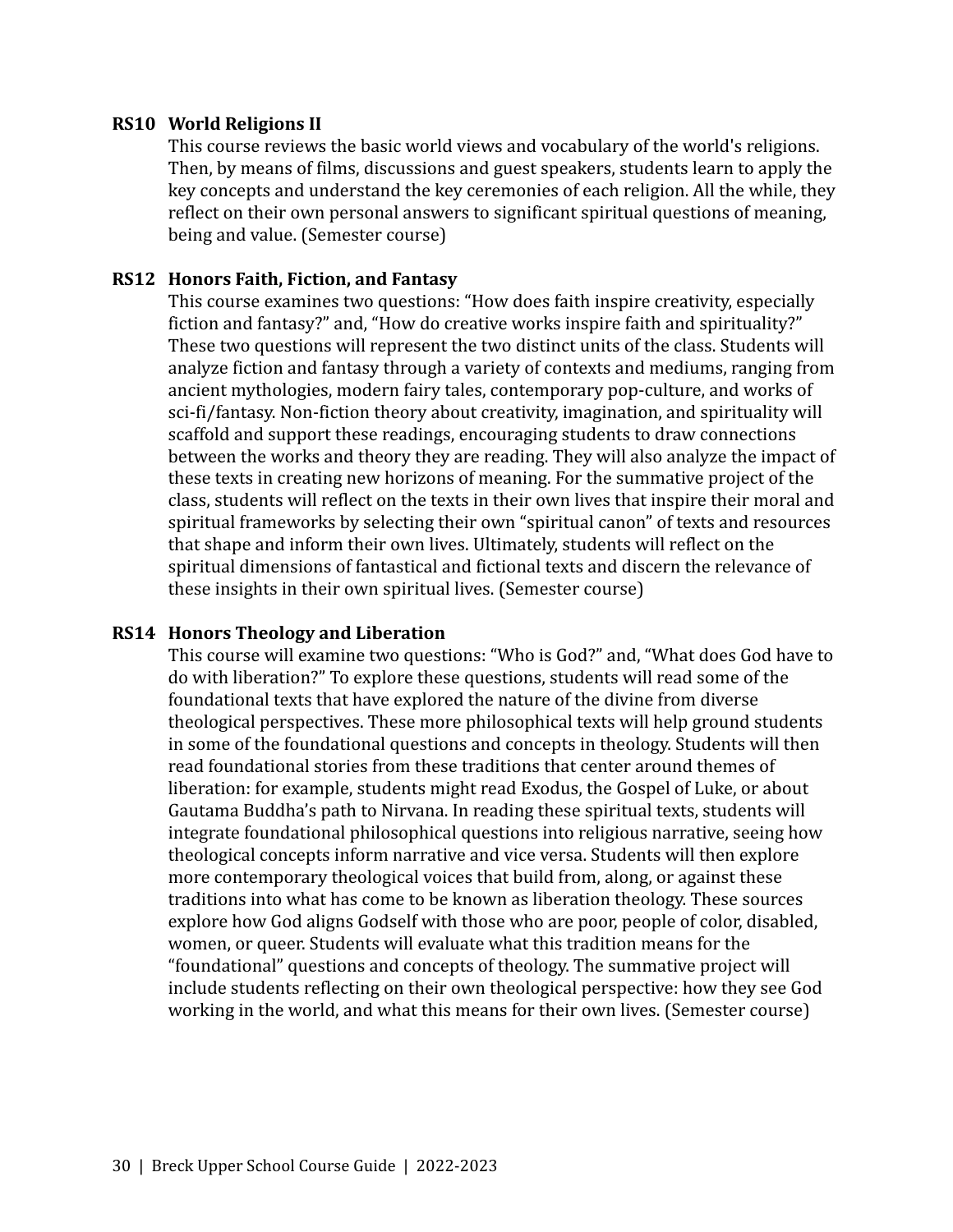### **Science**

Graduation requirements: Physics, Chemistry or Conceptual Chemistry, and Biology.

#### **Upper School 2022-2023 Science Standard Sequence**



Students who would like to pursue an alternate path in the science department must speak with the science department chair.

#### **Year-long Courses**

Physics Chemistry Biology Advanced Physics AP Biology AP Chemistry AP Physics C Advanced Science Research I Advanced Science Research II Advanced Science Research III

#### **Semester Electives**

Advanced Microbiology Darwin's Revolution Engineering Robotics

Anatomy and Physiology **Advanced Molecular Biology**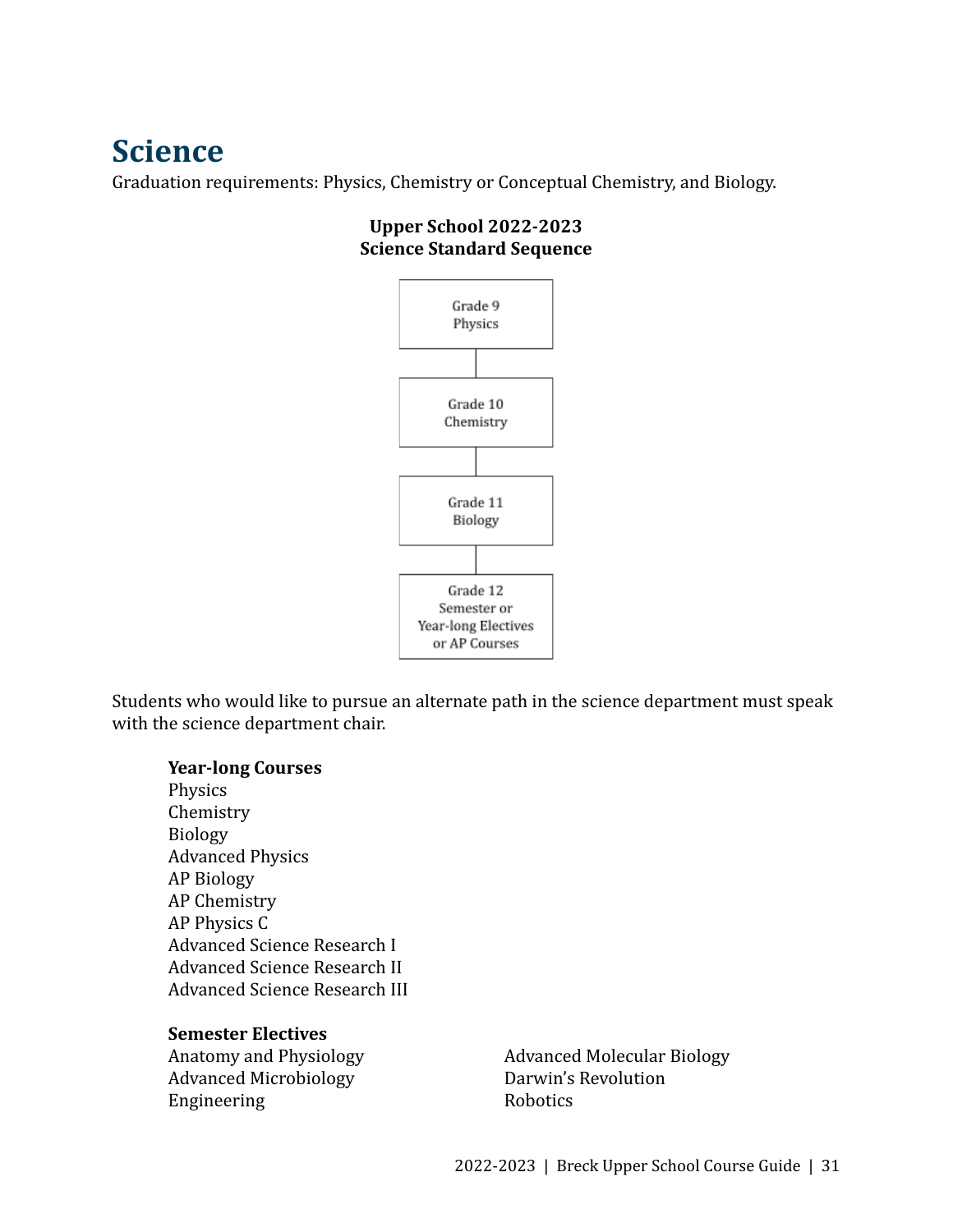#### **S17 Physics**

This course is an introduction to physics with a college-preparatory focus, designed to enable students to apply concepts of physics to everyday activities. The emphasis is on understanding concepts supported by algebra-based computations. The course serves as an introduction and provides a framework for quantitative work. Laboratory experiments, demonstrations, and learning cycles are emphasized whenever possible. *Prerequisite:* Completion of Algebra. (Year-long course)

#### **S37 Advanced Physics**

This course is for students who have an interest and aptitude in physics and mathematics. The year-long course is designed to provide a strong foundation in algebra-based physics. The course covers 1 and 2- dimensional kinematics & dynamics; work & energy; momentum & collisions; rotational motion & torque; electrostatics and circuits; and mechanical waves and sound. Laboratory experiments and demonstrations are used whenever possible to illustrate concepts. *Prerequisites:* Completion of Algebra II. For incoming 9th grade students; concurrent enrollment in HAA (or higher), recommendation from 8th grade science teacher, passing of a placement exam. (Year-long course)

#### **S6 Chemistry**

This year-long course is an introduction to chemistry with a college-preparatory focus. The course covers structure of matter, quantum mechanics, types and properties of chemical substances, basic organic chemistry, chemical reactions, and acid-base chemistry. Emphasis is placed on laboratory work, practical applications, and societal issues. Students undertake an extensive research project at the end of the year. (Year-long course)

#### **S2 Biology**

This course is an introduction to biology with a college-preparatory focus. The course is designed for students to gain an appreciation for their role as interactive occupants of the biosphere. Important themes of ecology and molecular biology are addressed to provide basic biological frameworks so that students become better informed decision-makers in a global society. The subject matter is approached primarily through inquiry-based, hands-on laboratory and field experiences that emphasize a cooperative team-learning approach. Inquiry is supported by lectures, readings, and literature research. *Prerequisite:* Completion of Chemistry. (Year-long course)

#### **S5 AP Biology**

This year-long course centers around four themes: Evolution, Energy, Genetics & Information Transfer, and Biology Systems. Each topic will include in-depth laboratory experimentation or project work and requires strong reading and study skills to successfully manage the course's rigor. This course is intended to prepare students for the national Advanced Placement test in the spring and is recommended for students interested in the life sciences with ambitions for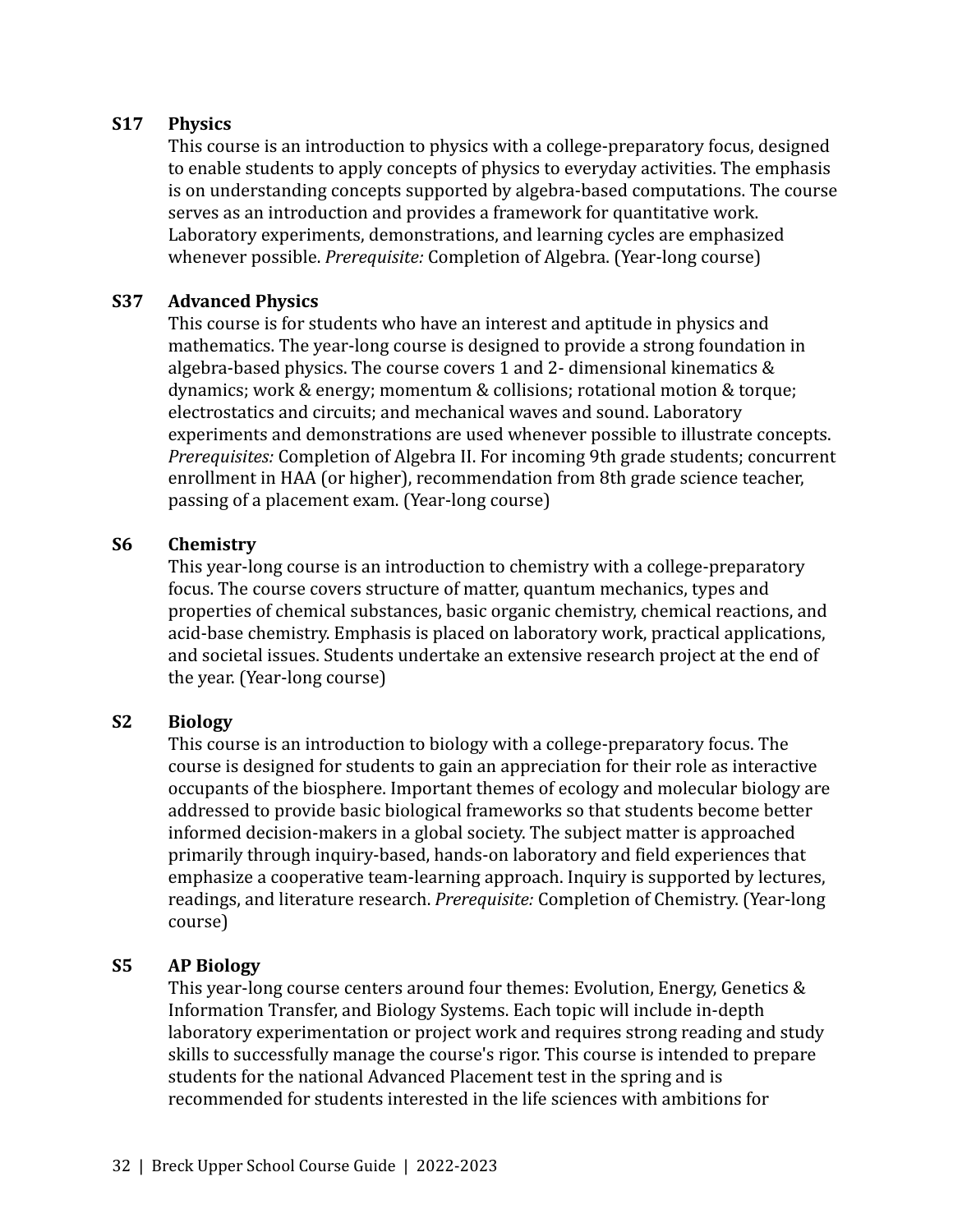entering a post-secondary STEM program. *Prerequisite:* Completion of Chemistry with a grade of A- or A, recommendation of current science instructor and satisfactory completion of any summer reading and work assigned. (Year-long course)

#### **S7 AP Chemistry**

This course is for students who have an interest and aptitude in chemistry. The course covers stoichiometry, thermochemistry, atomic structure, periodic properties of the elements, chemical bonding, the behavior of gasses, liquids and solids, kinetics, acid-base equilibrium, solution equilibrium, thermodynamics, and electrochemistry. Problem solving and laboratory work are stressed as a means of understanding chemical concepts. *Prerequisites:* Completion of Chemistry with a grade of A- or A, recommendation of current science instructor and completion of or concurrent enrollment in Honors Trigonometry/Precalculus/Statistics. (Year-long course)

#### **S32 AP Physics C**

This calculus-based course includes a comprehensive coverage of mechanics and electricity and magnetism, each corresponding to approximately a semester of college-level work. In mechanics, students study kinematics; Newton's laws of motion; work, energy, and power; systems of particles and linear momentum; circular motion and rotation; and oscillations and gravitation. In electricity & magnetism, students study electrostatics; conductors, capacitors and dielectrics; electric circuits; magnetic fields; and electromagnetism. The course also includes a hands-on laboratory component comparable to an introductory college-level physics laboratory in which students write comprehensive laboratory reports. *Prerequisite:* Completion of AP Calculus AB. (Year-long course)

#### **S10 Advanced Science Research I**

This course is designed for students who are gifted/seriously interested in science. The course gives students an opportunity to participate in graduate-level research experiences at university laboratories. Students complete the research component of the course during the summer. During the first semester, students write a publication-quality research paper that they submit to national competitions and present their work to a Lower or Middle School science class. During the second semester, students submit their papers to the Minnesota Academy Junior Science Symposium, Minnesota Scholar of Distinction competition, complete a poster, give a presentation to an Upper School science class, present a formal seminar presentation, and participate in the regional and state science and engineering fairs. Selection for the course is through written application and a formal interview. *Prerequisite:* Recommendation of the Science Department. (Year-long course with summer expectation)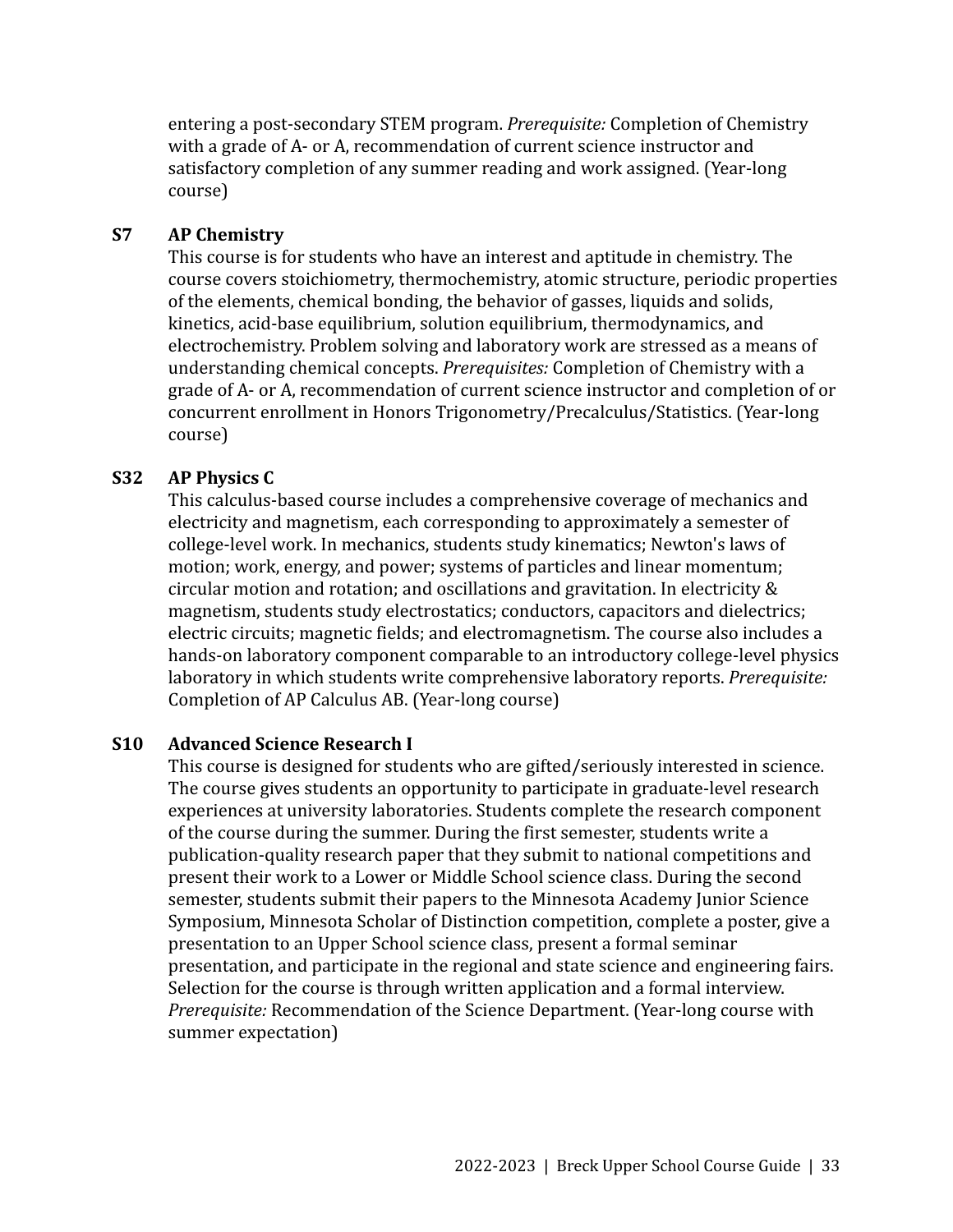#### **S13 Advanced Science Research II**

This course is a second-year continuation of Advanced Science Research and is limited to highly motivated science students. The course gives students an opportunity to participate in graduate-level research experiences at university laboratories over a second summer. In addition to pursuing their own research, Advanced Science Research II students take on a leadership role in the course, serving as the co-teacher of the Advanced Science Research course. During the first semester, students submit a publication-quality paper to national competitions and present their work to a Lower or Middle School science class. During the second semester, students submit their papers to the Minnesota Academy Junior Science Symposium, Minnesota Scholar of Distinction competitions in science and in leadership, complete a poster, give a presentation to an Upper School science class, present a formal seminar presentation, and participate in the regional and state science and engineering fairs. *Prerequisite:* Advanced Science Research I. (Year-long course with summer expectation)

#### **S23 Advanced Science Research III**

This course is a third-year continuation of Advanced Science Research and is limited to one or two highly motivated science students. The course gives students an opportunity to participate in graduate-level research experiences at university laboratories over a third summer. In addition to pursuing their own research and serving as the "leader of leaders" in the science research class, Advanced Science Research III students undertake an independent study in science research leadership with the intention of submitting their work to the Scholar of Distinction in Leadership competition. During the first semester, students submit a publication-quality paper to national competitions and present their work to a Lower or Middle School science class. During the second semester, students submit their papers to the Minnesota Academy Junior Science Symposium, Minnesota Scholar of Distinction competitions in science and in leadership, complete a poster, give a presentation to an Upper School science class, present a formal seminar presentation, and participate in the regional and state science and engineering fairs. *Prerequisite:* Advanced Science Research II. (Year-long course with summer expectation)

#### **S35 Anatomy and Physiology**

This course is designed to provide an opportunity to investigate the human body, its structure, function and how the human body reacts to external stimuli throughout everyday life. Through the dissection of a cat and other vertebrate organs, students will learn the structure and function of the parts of the human body, along with its systems. Students will engage in investigations to understand and explain the behavior of the human body in a variety of scenarios that incorporate scientific reasoning, analysis, communication skills, and real-world applications. This course is a Junior/Senior elective level course; the rigor is less than an AP course. *Prerequisites:* Biology and Chemistry. (Semester course)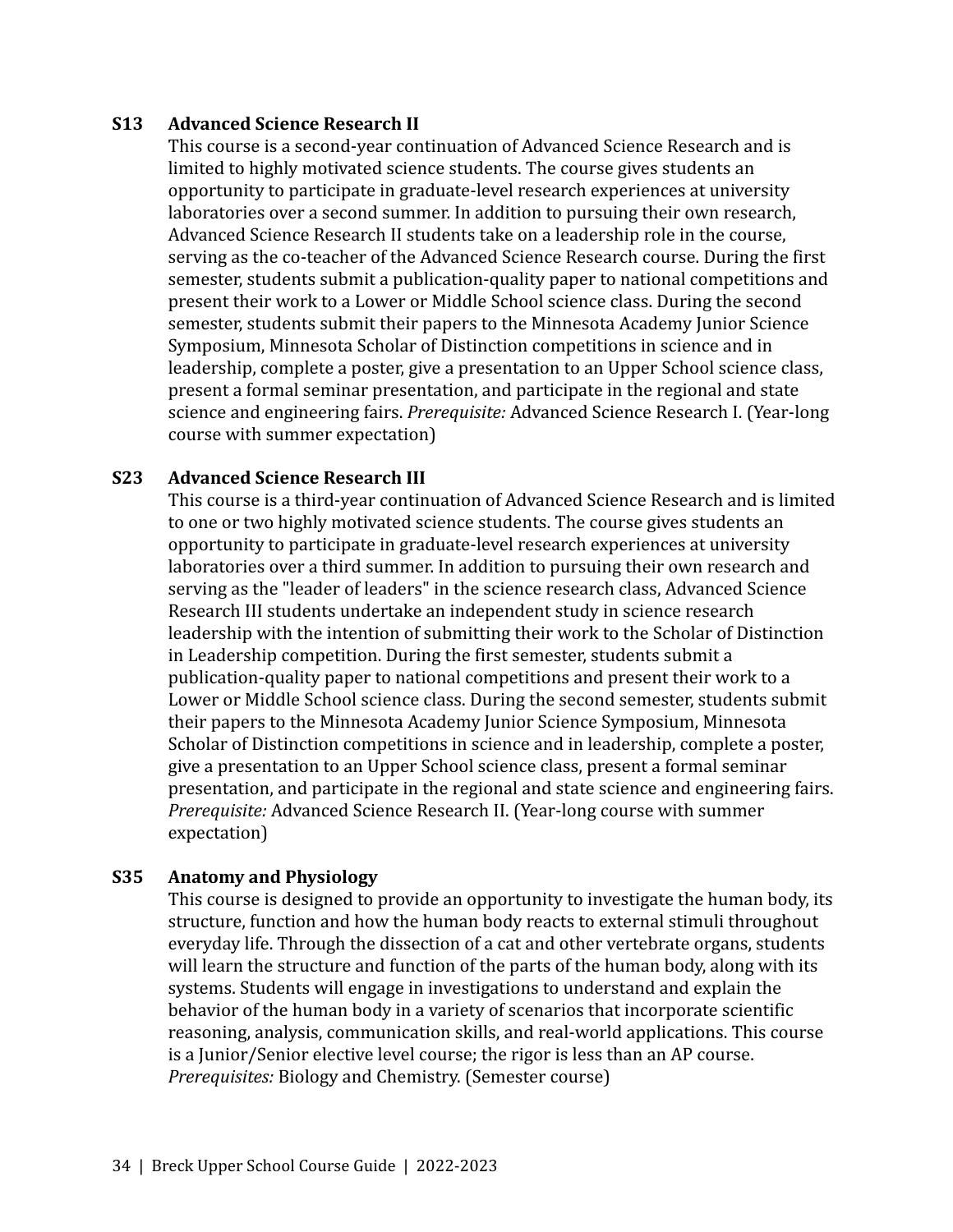#### **S21 Engineering**

This course covers concepts common to all engineers and performs case studies as individuals and teams. Students learn introductory 2-D and 3-D modeling using Vectorworks. They are also introduced to basic circuitry, principles of mechanics and to materials science. Students then apply these concepts to their own engineering designs, which might include making a slingshot to project a 55-gallon drum, designing a passive solar home, engineering a high mileage vehicle, or creating a mobile suitcase for the physically challenged. In case studies, students consult with professional engineers and experts in the field of engineering as well as test the models they make using a variety of instruments, including computers. Field trips to universities and businesses and guest speakers are included in the course. *Prerequisite:* Completion of Physics. (Semester course)

#### **S22 Robotics**

This course is focused on mechanical and programming design of robots. Students experience an in-depth study of robotic systems using Lego NXT. Students learn about structure, motion, power, sensors, control, logic, and programming systems while using an engineering problem-solving model. Students begin by studying functions for robots and learning basic robotic programming. Students then design their own programs and build robots to complete given tasks. Students develop teamwork, problem solving, ideation, and project-management and communications skills. The final robot project developed in this course is displayed publicly at the end of the course in a 'BotFest. *Prerequisite:* Completion of Physics. (Semester course)

#### **S38 Advanced Microbiology**

This course is an advanced, college level laboratory-based course designed to study microorganisms, primarily bacteria, and their applications in biotechnology. Students will build upon skills learned in biology related to bacterial culture and further their knowledge of the prokaryotic genome as it relates to genetic engineering. Students will revisit the central dogma of molecular biology focusing on gene expression and simple controls of gene expression, as well as methods of gene transfer in bacteria. Students will learn specific lab skills for growing bacterial cultures such as making different types of media, sterile technique, cleaning and disposal methods, and serial dilution of a bacterial culture. They will perform two experiments involving gene transfer; one using bacterial conjugation to address the topic of antibiotic resistance, and another using bacterial transformation to study how bacteria can be engineered to express a gene of interest. In the ladder experiment, students will perform a purification of the protein product using hydrophobic interaction chromatography. The course will culminate with a two-week final laboratory research project incorporating an aspect from the course that the student chooses to investigate. *Prerequisites:* A/A- in Chemistry, B+ in Chemistry and Biology, or completion of AP Chemistry/AP Biology. (Semester course)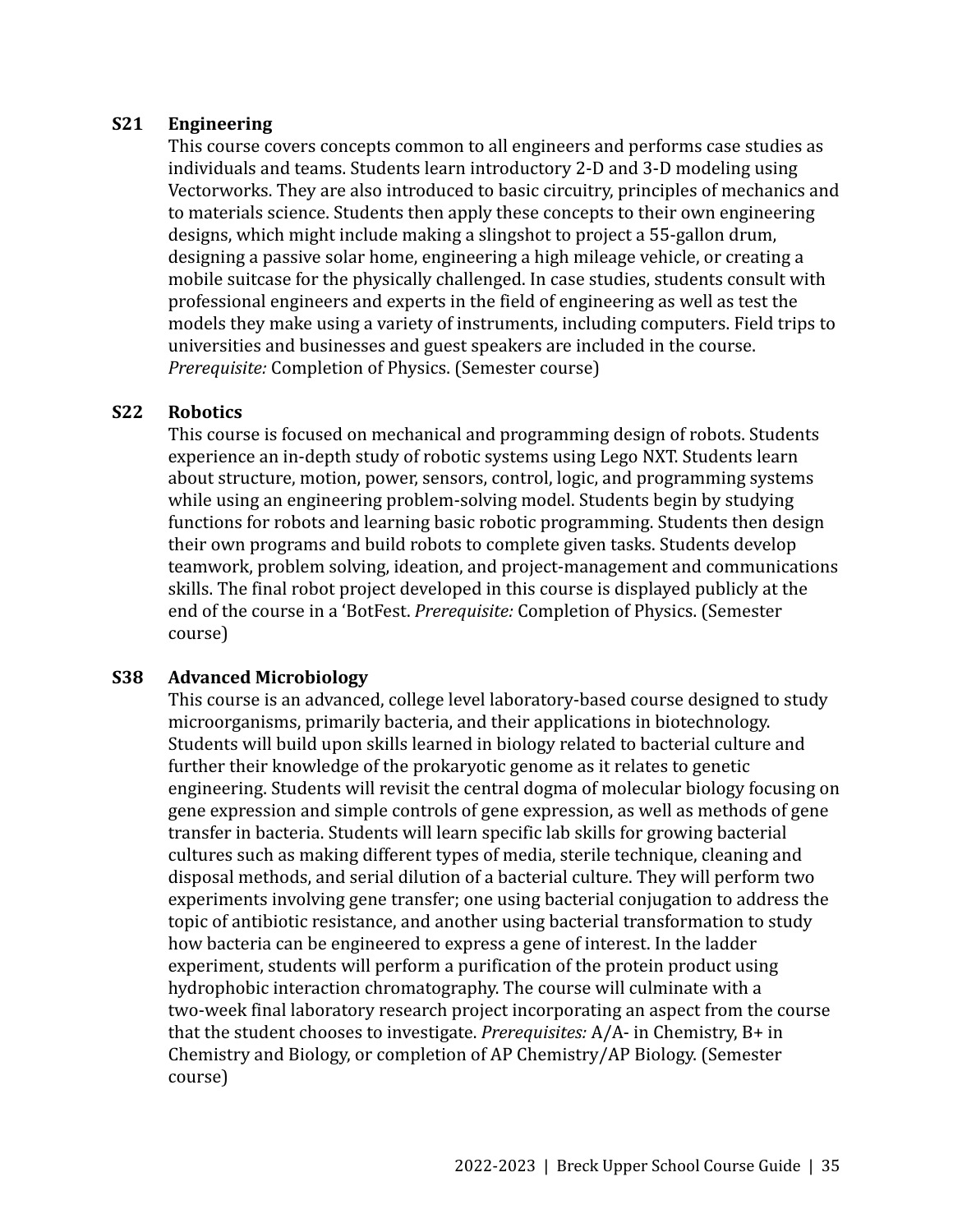#### **S39 Advanced Molecular Biology**

This course is an advanced, college level laboratory-based course designed for students who are interested in molecular biology applications in biotechnology. The course reviews the structure and function of DNA and proteins, expanding on what students learned in biology. Students will be introduced to tools and techniques for applications involving DNA and proteins, such as gel electrophoresis, PCR, and immunodetection, and they will use them throughout the course in a variety of experiments. Specific lab activities include a module on DNA fingerprinting and how it is used in human identification, a module on GMO detection in food with an emphasis on societal implications of GMOs, a module on DNA bar-coding and the use of bioinformatics in species identification, and a module that incorporates an ELISA test which uses antibody/antigen interaction to detect disease. Recently discovered tools, such as CRISPR, and new research on the influence of the environment on genes (epigenetics) will be addressed as areas of future study and potential advancements in biotechnology. *Prerequisites:* A/A- in Chemistry, B+ in Chemistry and Biology, or completion of AP Chemistry/AP Biology. (Semester course)

#### **S42 Darwin's Revolution**

This course seeks to examine and explore how Darwin's publishing of The Origin of the Species revolutionized science and writing- creating an opening for others to broach topics previously considered taboo. In addition, this course will address the significance of Darwin's theory of evolution from both a scientific and literary perspective. As a naturalist, who focused on comparative anatomy, Darwin's observational skills, artistic skills, and extreme curiosity surrounding the question of how species arise, were essential to the successful development of his theory.

In the spirit of Darwin, this course will integrate the scientific skills of observation and experimentation with the literary skills of analysis and creativity in order to more deeply understand the theories of evolution and the impact they have had on the world and their own experience. This course will cover a range of topics related to evolution, including religion, class, social theory, and race. Students will engage in reading a range of nonfiction and fiction selections and express their learning through scientific, creative, and analytical writing. (Semester course) This class can count toward either English or Science elective credit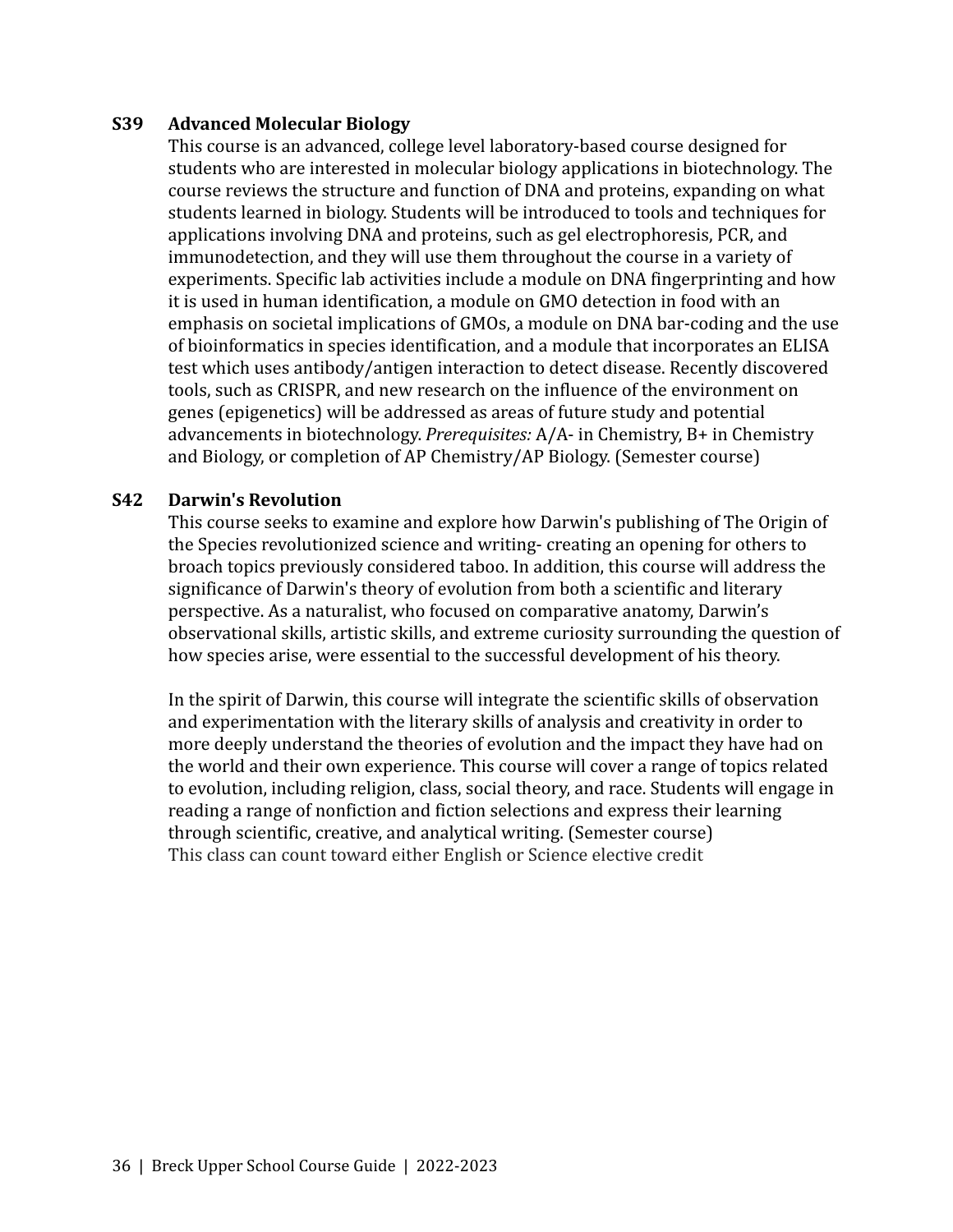### <span id="page-39-0"></span>**Computer Science**

Courses offered in computer science are elective courses.

#### **CS1 Computer Science I**

This course introduces students to the major concepts of computer science: data structures, algorithms, input and output. Students will build fundamental programming and computational problem-solving skills. No prior programming experience is required. (Semester course)

#### **CS2 Computer Science II**

This course is a direct follow-up course in Computer Science for students who have successfully completed Computer Science I. Students will learn about major concepts in object-oriented programming, implementation of classes, data visualizations, and artificial intelligence. Students will build their own program/application at the end of the semester. *Prerequisite:* Computer Science I or approval from the department. (Semester course)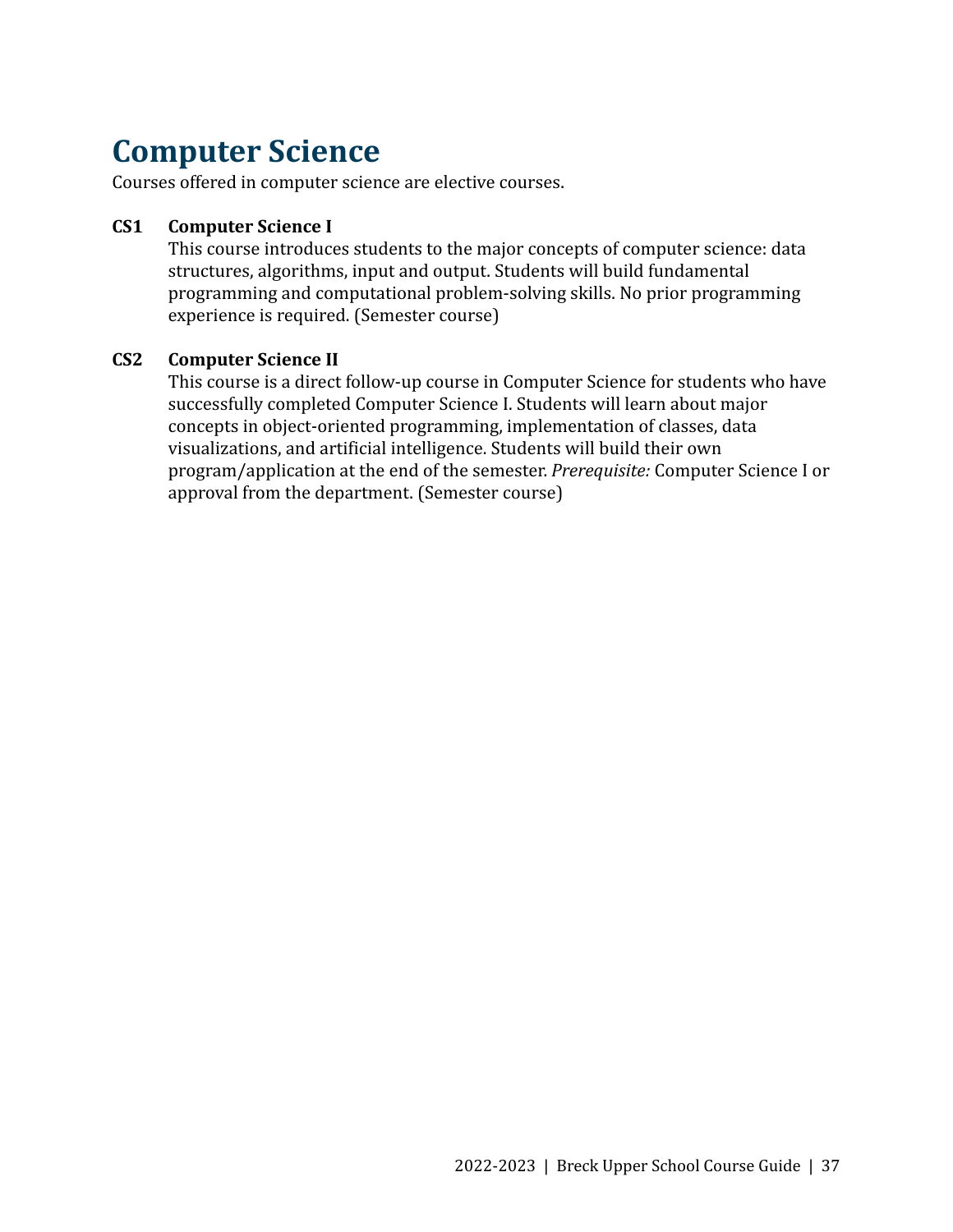### <span id="page-40-0"></span>**Visual Arts**

Graduation requirement: **2 semester** credits of Performing and/or Visual Arts

#### **Year-long Courses**

Ceramics Studio I Ceramics Studio II Drawing and Painting Studio I Drawing and Painting Studio II Photography Studio I Photography Studio II AP Studio Art | 2-D Design: The Portfolio AP Studio Art | 3-D Design: The Portfolio AP Studio Art | Drawing: The Portfolio

#### **Semester Electives**

Creative Design Ceramics I, II, III, IV Drawing and Painting I, II, III, IV Photography I, II, III, IV Videography I, II

#### **A1 Creative Design**

This course prepares students to create and learn the theory of design principles, and to apply these concepts as they draw, paint, sculpt, and work with digital media, in preparation for more advanced art courses in the Upper School. Students then choose Drawing and Painting, Ceramics, and/or Photography. Students have sketchbooks for assignments as they further their design skills. This course is a prerequisite for taking other visual art courses. Eighth-Grade Creative Design students have fulfilled this requirement. (Semester course)

#### **A40 Ceramics I**

The course is designed to introduce students to working with clay and give them some insight into the world of contemporary ceramics. Students incorporate and expand on the elements of Creative Design, studying ceramic forms and vessels from a cross-cultural and historical perspective. Basic techniques of ceramic construction and forming are taught including a unit on the potter's wheel. Additive and subtractive techniques will be taught, as well as pinching, coil and slab building. We will discuss and create functional and sculptural work, and discuss how to achieve abstraction. *Prerequisite:* Creative Design. (Semester course)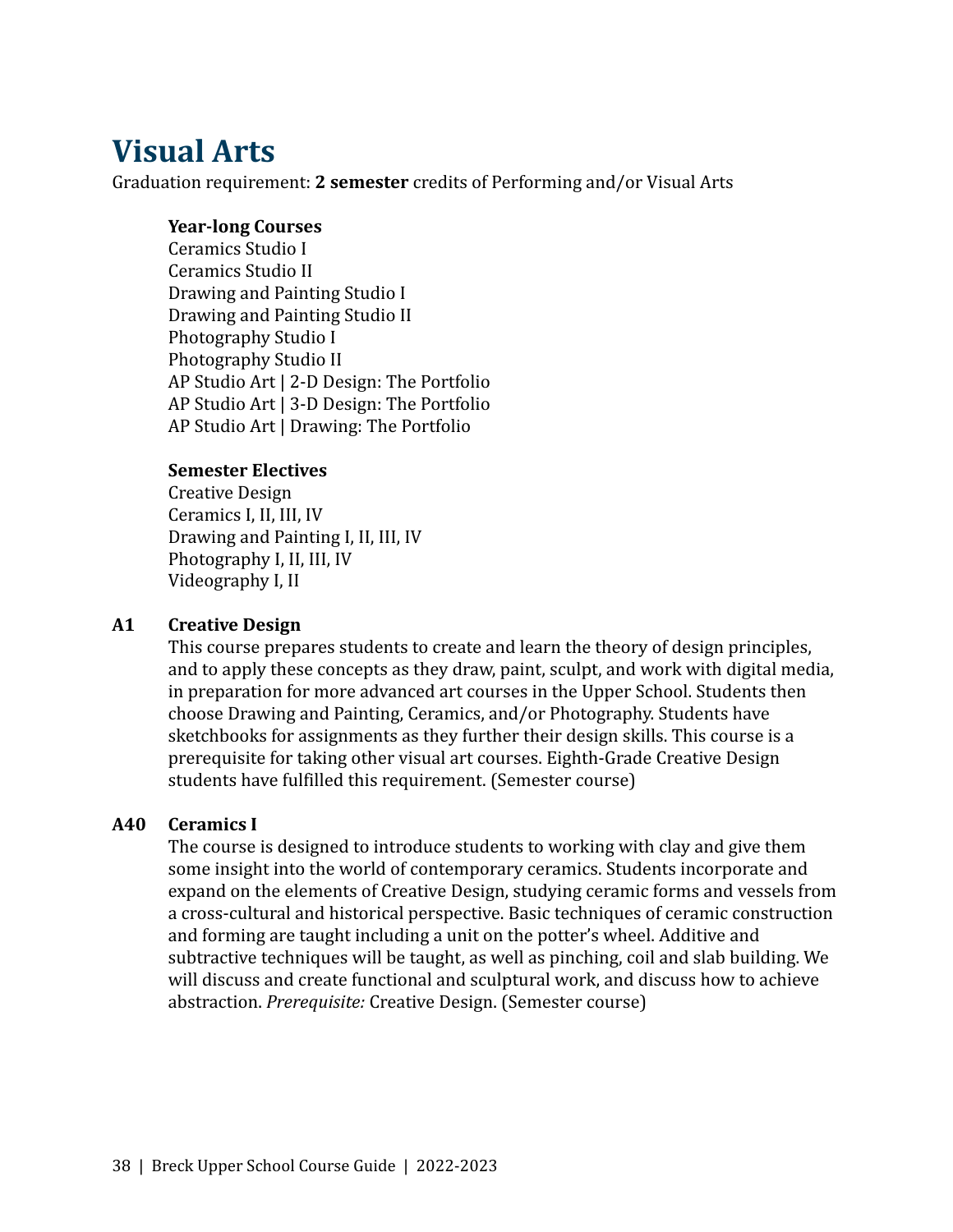#### **A41 Ceramics II**

This course is designed to enhance skills learned in Ceramics I. Form and function will be emphasized. A combination of coil and slab building are taught as well as a pottery wheel unit. *Prerequisite:* Ceramics I or instructor approval. (Semester course)

#### **A42 Ceramics III**

This course is designed to enhance the student's previous knowledge of ceramics. Integrity of material, function and form are stressed. Advanced techniques are taught and utilized. Students become acquainted with the works of some distinguished ceramicists including Mackenzie, Voulkos, and Duckworth. Form, texture and balance are emphasized. More in-depth techniques on the potter's wheel are taught and alternative firing methods are introduced. *Prerequisite:* Ceramics II or instructor approval. (Semester course)

#### **A43 Ceramics IV**

Building on what students have learned in Ceramics III, this course will further develop a student's ability to plan and create works that not only showcase expressive qualities, but also show a higher level of craftsmanship and attention to detail. Creative approach to the clay and incorporation of mixed media are taught. Students also participate in an alternative firing. *Prerequisite:* Ceramics III or instructor approval. (Semester course)

#### **A9 Ceramics Studio I**

This course is designed for students with technical backgrounds to conceptualize assignments that involve creative problem solving. The Raku firing process is introduced. Students become acquainted with the renaissance going on in ceramic art today. Students continue to develop a portfolio for presentation to post-secondary institutions. *Prerequisite:* Ceramics III or IV and consultation with instructor. (Year-long course)

#### **A12 Ceramics Studio II**

This course is designed for students with a strong technical background in ceramics who are ready to develop in-depth projects. Concept and process are emphasized in the development of personal imagery. Students broaden and refine their visual literacy as they become more familiar with both art history and contemporary art. Students continue to develop a portfolio for presentation to post-secondary institutions. *Prerequisite:* Ceramics Studio I and consultation with instructor. (Year-long course)

#### **A13 AP Studio Art | 3D Design: The Portfolio**

This course is designed for students who are seriously interested in the practical experience of art. AP Art is not based on a written examination; instead, students submit portfolios for evaluation at the end of the school year. The instructional goals of the AP Studio Art | 3D Design: The Portfolio (Ceramics) program encourages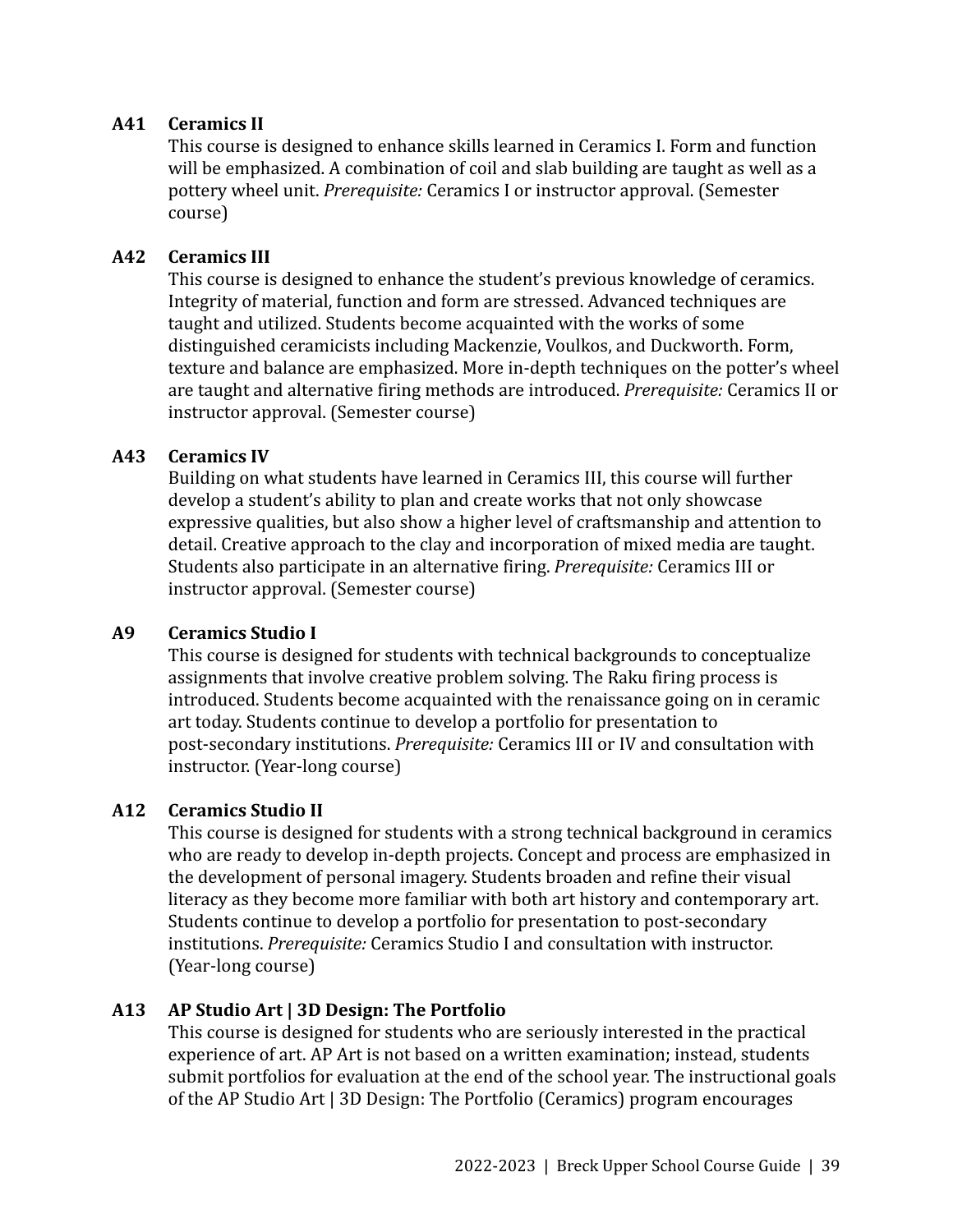creative as well as systematic investigation of formal and conceptual issues, emphasizing making art as an ongoing process that involves the student in informed and critical decision-making, developing technical skills, and familiarizing students with the functions of the visual elements. *Prerequisite:* Previous studio experience and consultation with the instructor. (Year-long course)

#### **A2 Draw/Paint I**

This course introduces students to a fundamental approach in drawing and painting that enables them to further their ability to see and to develop their own creative process. Students learn to create successful compositions while developing the skills of contour, gesture and value. Students work with a variety of drawing and painting materials and keep a weekly sketchbook to hone drawing skills and stimulate creativity. *Prerequisite:* Creative Design. (Semester course)

#### **A3 Draw/Paint II**

This course enables students to bring personal expression more fully into play, as they continue to hone the basic skills that were introduced in Drawing/Painting I. Work from observation is emphasized, as well as inventive usage of materials. Students keep a weekly sketchbook to practice drawing skills and stimulate creativity. *Prerequisite:* Draw/Paint I or instructor approval. (Semester course)

#### **A4 Draw/Paint III**

This course enables students who have demonstrated a working knowledge of contour, gesture and value, to continue to hone their technical skills as they develop more complex personal imagery in their work. Projects in both drawing and painting are expanded, integrating advanced techniques and concepts. Students keep a weekly sketchbook to hone drawing skills and stimulate creativity. *Prerequisite:* Draw/Paint II or instructor approval. (Semester course)

#### **A5 Draw/Paint IV**

This course further develops a student's ability to conceive and create works that have integrity of material, concept and process. Students begin to organize work to develop a portfolio for presentation to post-secondary institutions. Students keep a weekly sketchbook to hone drawing skills and stimulate creativity. *Prerequisite:* Drawing and Painting III or instructor approval. (Semester course)

#### **A6 Draw/Paint Studio I**

This course is designed for students with a strong technical background in drawing and painting who are ready to develop in-depth projects. Concept and process are emphasized in the development of personal imagery. Students broaden and refine their visual literacy as they become more familiar with both art history and contemporary art. Students keep a weekly sketchbook to hone drawing skills and stimulate creativity. Students continue to develop a portfolio for presentation to post-secondary institutions. *Prerequisite:* Drawing and Painting III or IV and consultation with the instructor. (Year-long course)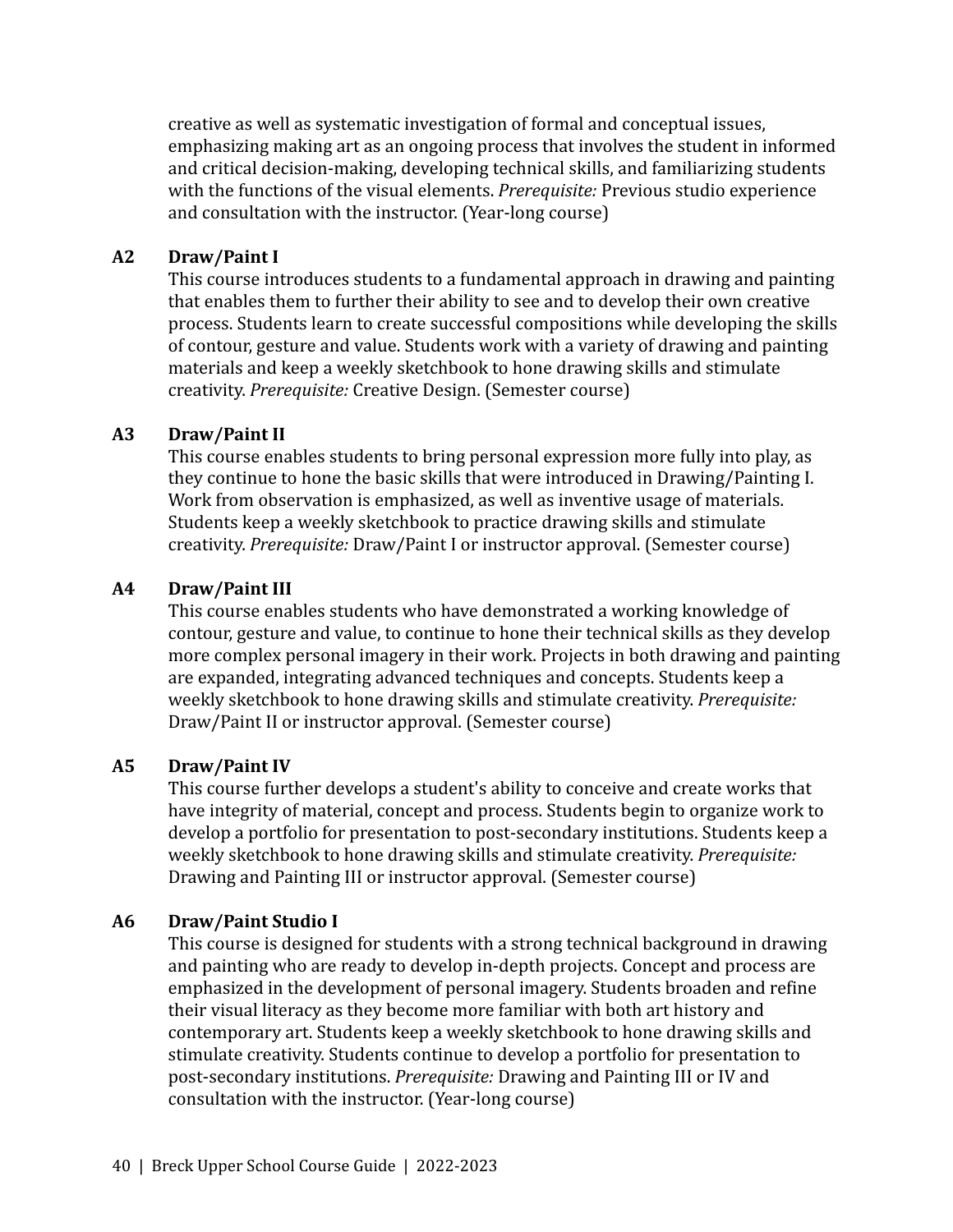#### **A14 Draw/Paint Studio II**

This course prepares students to create an in-depth body of work revolving around a chosen theme suitable for presentation to post-secondary institutions. This advanced course is similar to AP Studio Art | Drawing: The Portfolio, but does not require the AP Portfolio. *Prerequisite:* Drawing and Painting Studio I and instructor approval. (Year-long course)

#### **A11 AP Studio Art | Drawing: The Portfolio**

This course is designed for students who are seriously interested in the practical experience of art. Final evaluation of this course is not based on a written examination; instead, students submit portfolios for evaluation at the end of the school year. The instructional goals of AP Studio Art | Drawing: the Portfolio, includes encouraging creative as well as systematic investigation of formal and conceptual issues, emphasizing making art as an ongoing process that involves the student in informed and critical decision-making, developing technical skills and familiarizing students with the functions of the visual elements. *Prerequisite:* Studio Drawing and Painting I and consultation with instructor. (Year-long course)

#### **A30 Photo I**

This course helps students to explore the art of digital photography and the essential ways in which photography is embedded into our society. Students begin by learning technical skills for operating a camera, including shutter speed, aperture, ISO, use of different lenses, camera angles, lights, and composition. They complete a series of projects to demonstrate mastery of essential concepts in photography. Students then learn a powerful artistic skill using Adobe Photoshop to manipulate photographic media in a thoughtful, purposeful way. Their individual work is evaluated by peer critique and displayed for the community. Students also learn about different photographic styles and complete a presentation on the work of a given photographer that includes slides and oral analysis of the work. *Prerequisite:* Creative Design. (Semester course)

#### **A34 Photo II**

Building on skills learned in Digital Photography I, students will continue to explore photography as an expressive art form. Emphasis will be placed on the composition, value, clarity, and presentation of each photograph. Students will create a personal theme-based portfolio and explore various experimental photographic techniques. *Prerequisite*: Photo I or instructor approval. (Semester course)

#### **A35 Photo III**

This course enables students who have demonstrated a working knowledge of a DSLR camera to continue to build on technical skills as they develop more complex personal imagery in their work. Projects are expanded, integrating advanced techniques and concepts. Students keep a weekly sketchbook / journal to document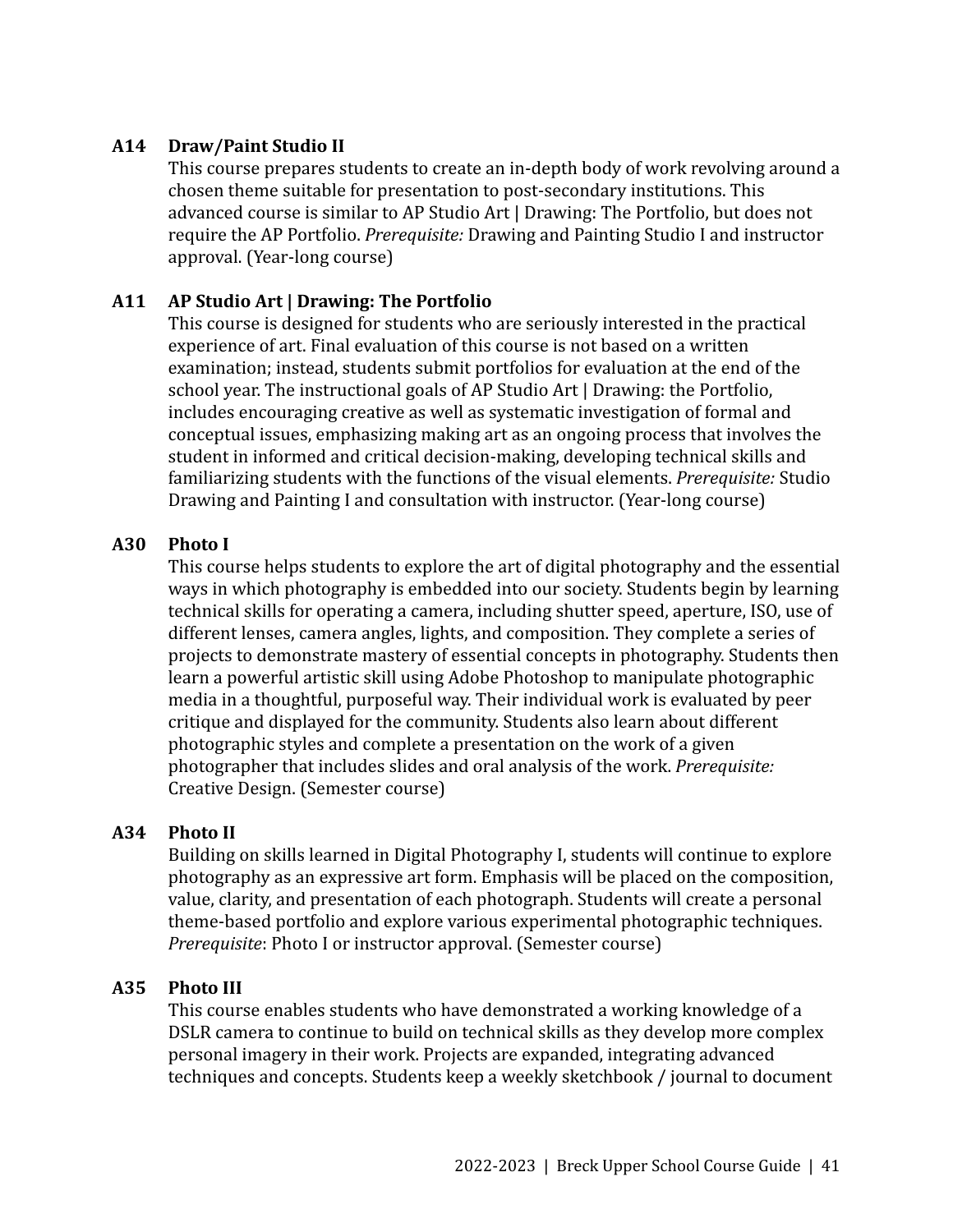ideas and photo-shoot details and locations. *Prerequisite:* Photo II or instructor approval. (Semester course)

#### **A36 Photo IV**

This course further develops a student's ability to conceive and create works that have integrity of technical skill, concept and expression. Students begin to organize work to develop a portfolio for presentation to post-secondary institutions. Students keep a weekly sketchbook / journal to further their thought process and deepen their understanding of the photographic process. *Prerequisite:* Photography III or instructor approval. (Semester course)

#### **A37 Photo Studio I**

This course is designed for students with a technical background in digital photography that involves more in-depth exploration of creative problem solving. Students will discover inspiration from all around us, whether capturing the small, human details of everyday life or exploring larger, abstract ideas about culture and identity. This creative territory will also refine technical skills. The goal will be to make images that have a real impact on your personal community. Advanced concepts are taught. Students become acquainted with historical photography concepts, artists and techniques. Students continue to develop a portfolio for presentation to post-secondary institutions. *Prerequisite:* Photography III or IV and consultation with instructor. (Year-long course)

#### **A38 Photo Studio II**

This course prepares students to create an in-depth body of work revolving around a chosen theme suitable for presentation to post-secondary institutions. This advanced course is similar to AP Studio Art Digital Photography Portfolio but does not require the AP Portfolio. *Prerequisite:* Photo Studio I and consultation with the instructor. (Year-long course)

#### **A39 AP Studio Art | 2-D Design | The Portfolio (Photography)**

This course provides direction for highly motivated photography students. Students will investigate various forms of expression and techniques using the principles and elements of design. Students will develop mastery in concept, composition, and execution using 2-D Design works. Students will be introduced to new photographers, digital artists, and more sophisticated techniques as points of departure to create work that reflects their spirit and vision. By exploring photographic and digital media with the camera and the computer, students will be able to develop a body of work that reflects a range of problem solving and ideation, and develops versatility with techniques to demonstrate their abilities. *Prerequisite:* Photo Studio I and consultation with the instructor. (Year-long course)

#### **A33 Videography I**

In this course, students will learn how to become visual storytellers, documenting and capturing stories around them that need to be told. Students will learn how to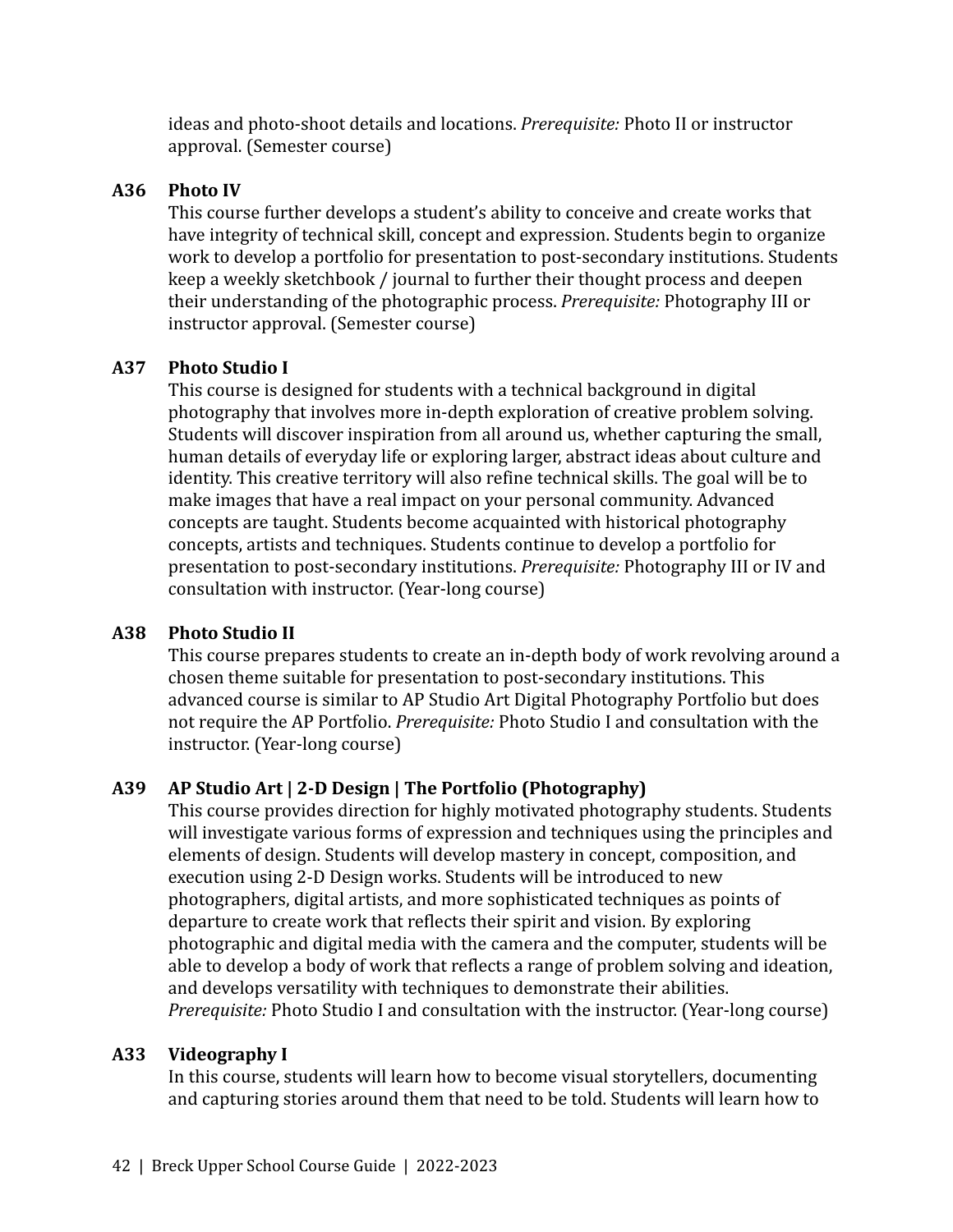ask good questions, how to capture compelling audio and how to use moving pictures to captivate an audience. Throughout the semester, students will produce a final, self-directed video piece. The stories we tell become our culture, our history and our legacy. As students learn how to evaluate the ways in which images are effectively constructed, they will become artists in crafting the stories their generation needs to tell. *Prerequisite:* Creative Design. (Semester course)

#### **A44 Videography II**

In Videography II, students will be challenged to develop their visual storytelling skills at a deeper level. Students will continue to build on the interviewing, filming, and editing techniques they learned in Videography I, and explore how to leverage those skills to create more engaging stories. With a greater level of freedom, students will be encouraged to hone in on their unique artistic voice, and use it to tell the stories they care about. *Prerequisite:* Videography I. (Semester Course)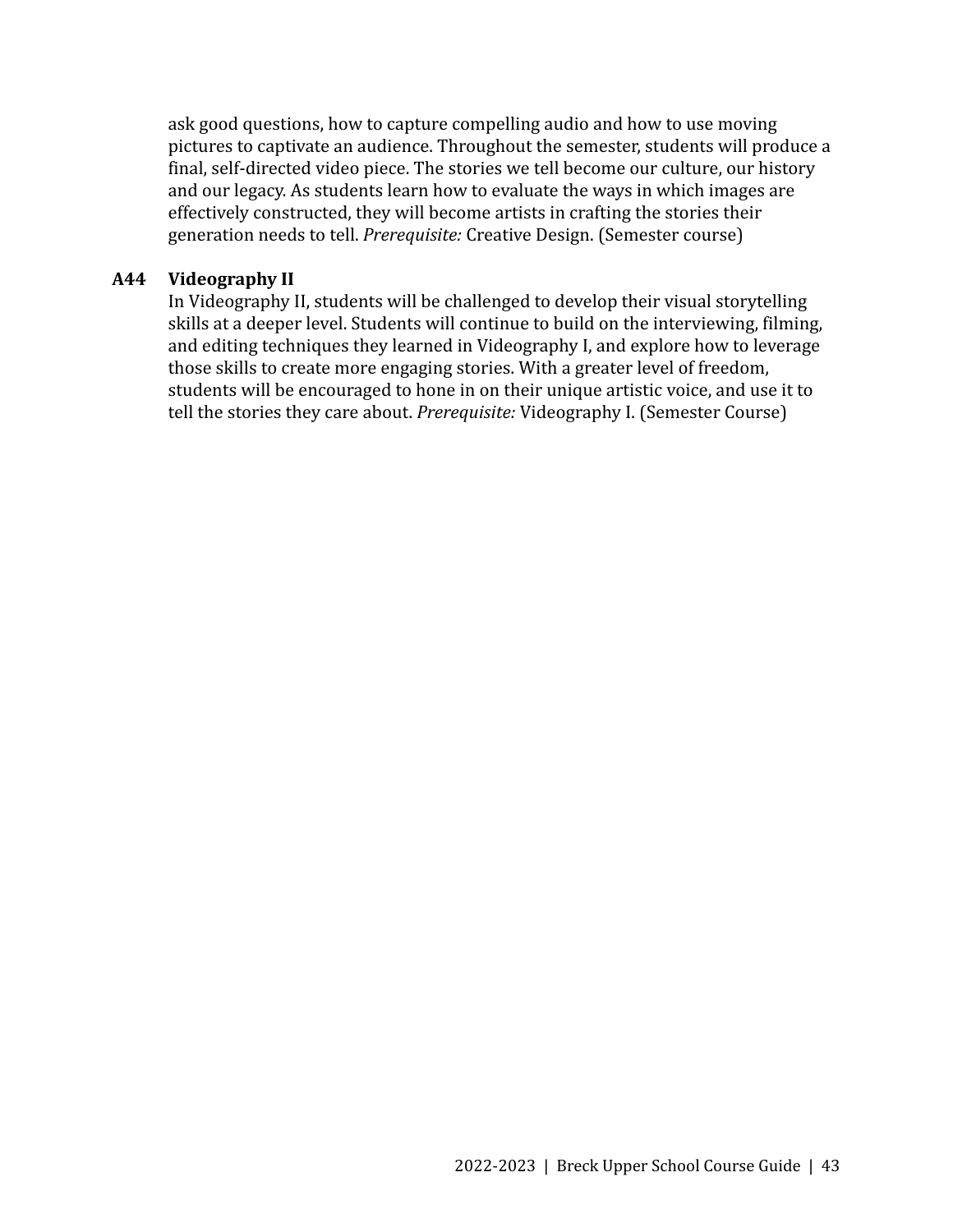## <span id="page-46-0"></span>**World Languages**

Graduation requirement: **6 semester credits** in the same language including the third year of that language.

Courses are offered in Chinese, French, and Spanish.

**Repeating courses.** Some students are required to repeat a level when they fail to gain the required proficiency for promotion to the next level. Grades for repeated language courses appear on the student transcript and count toward the student's GPA.

**Changing placement.** Work outside of class for a placement change (e.g., summer programs or tutors) must receive pre-approval from the World Languages department chair. Additionally, the student must pass the proficiency examination for the level that is to be skipped.

**Additional languages.** Students may take a second world language. Such a schedule should be carefully planned as it constrains other choices. Seniors are not allowed to register for the first year of a language.

### **Chinese**

#### **C1 Chinese I**

A course for students with little or no previous experience learning Mandarin Chinese, Chinese I starts from the very basics of the language and works forward. Each of the four modalities of language (reading, writing, speaking, and listening) are broken down and exercised so that students begin their Mandarin Chinese journey with strong fundamentals. Students first learn the phonetic sounds of the language (Pinyin) as well as the tones required to become an effective speaker of the language. Characters are then introduced in segments- radicals, strokes, and stroke order. Students increase their proficiency in the language by practicing their skills through writing assignments, presentations, listening exercises, and communicative activities. At the end of the year students will feel comfortable reading, writing, listening, and speaking about the topics that we covered. (Year-long course)

#### **C2 Chinese II**

This course is the Upper School entry-level class for students who have completed the Grade 8 Chinese course at Breck Middle School, and students who have completed Chinese I in the Upper School. In Chinese II, students are introduced to Chinese by using the text Chinese Primer from Princeton University. This course builds on the goals of the first-year course with more integration of oral and written skills. Class is principally conducted in the Chinese language and students are expected to use Chinese in their daily class routine and when conversing. The goal of the course is to expand student's knowledge of vocabulary, pattern structures and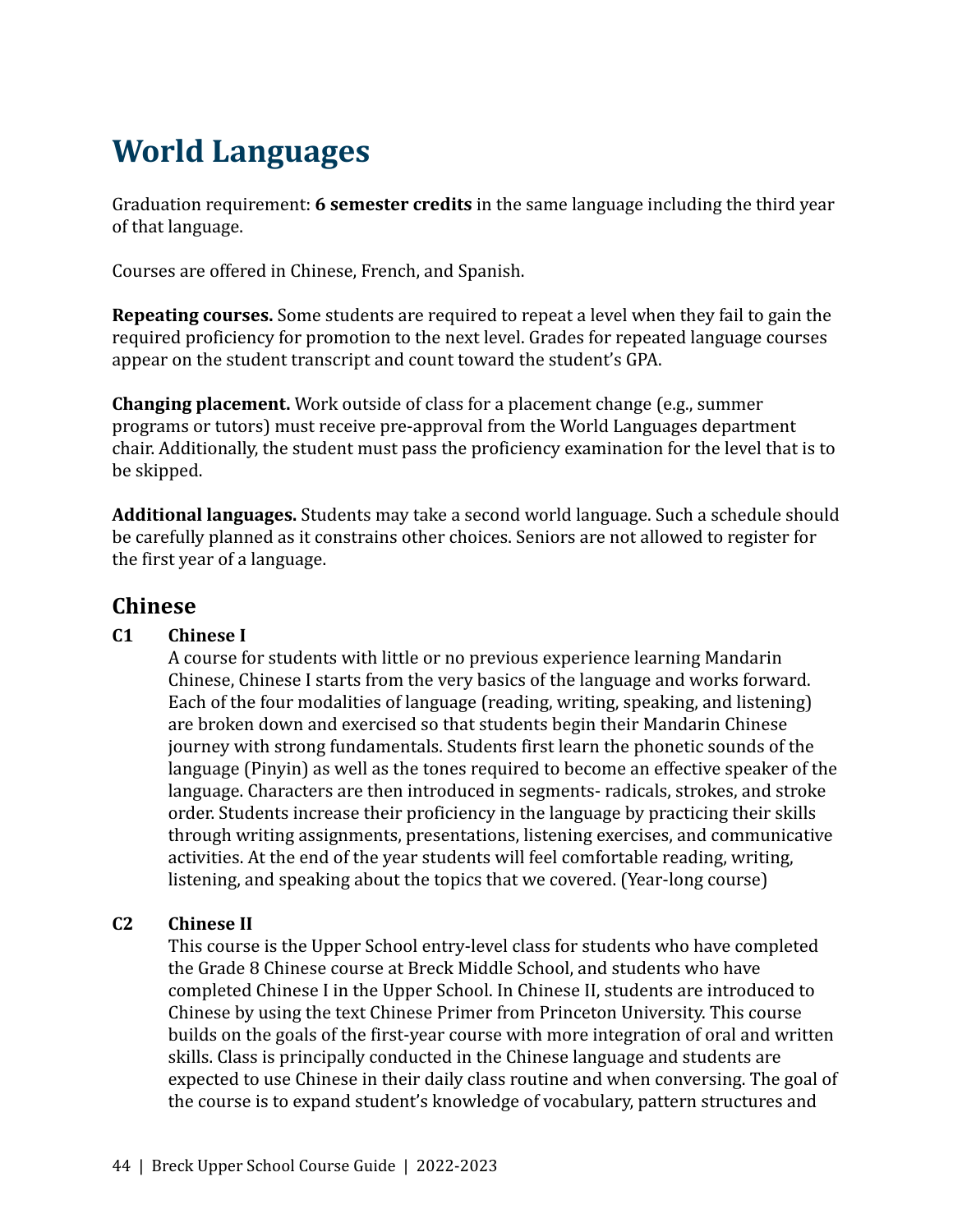characters, as well as to improve their comfort level in the language. A survey of Chinese history is also presented and additional aspects of Chinese culture are introduced through readings, films, or speakers. (Year-long course)

#### **C3 Chinese III**

Conducted primarily in the target language, Chinese III builds on the material and skills learned in previous years. Students hone their reading, writing, speaking, and listening skills through collaborative and interpretive work, and increased opportunities for interpersonal communicative activities. There is also a continued emphasis on learning how to best utilize the sentence structures and vocabulary from our textbook, as well as additional material that focuses on different cultural aspects of China. (Year-long course)

#### **C4 Chinese IV**

Chinese IV is a class for students who have successfully completed Chinese III. Conducted primarily in Chinese, students will continue to improve on their reading, writing, listening, and speaking skills through journal assignments, audio recordings, and class presentations. Students also continue to add new sentence structures and vocabulary to their toolbox. In addition to the language learned from our textbook, students will continue to explore different cultural aspects of China and will use the language learned to discuss and demonstrate their knowledge of those topics. (Year-long course)

#### **C5 Chinese V**

This course is conducted exclusively in Chinese. Students learn all the commonly used Chinese sentence structures to be able to perform extemporaneous dialogues on various topics and also discuss current events to strengthen their speaking skills. Students are expected to write essays and read authentic short stories and poems to hone their reading and writing skills. Students are expected to converse exclusively in Chinese. (Year-long course)

#### **C6 Chinese VI**

This course is an advanced course conducted entirely in Chinese. The focus of the course is to increase students' listening, speaking, reading and writing language skills as well as to deepen their understanding of Chinese culture through a variety of sources: current events, articles, contemporary films, Chinese songs and classical poems. Students will have debates on the modern Chinese education system or other current events topics to develop their oral proficiency. Students will also do presentations or write essays on Chinese language and culture to demonstrate their understanding of Chinese geography, major dialects and cultural specificities. (Year-long course)

#### **C9 Advanced Chinese for Immersion Students and Heritage Speakers I**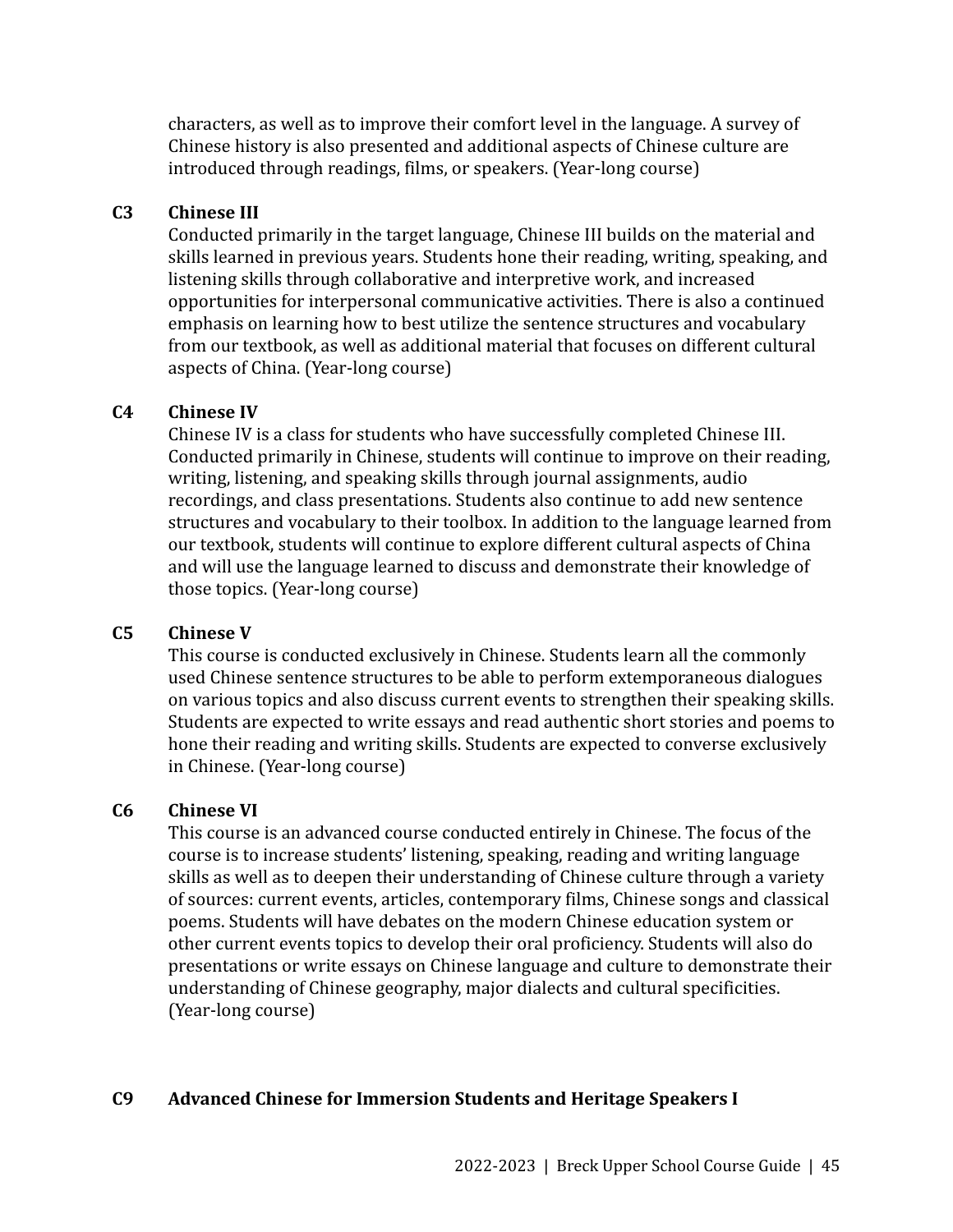This course is a class taught entirely in the target language to build on the strengths students already possess as fluent Chinese speakers. It is created specifically for students with an immersion background and for heritage speakers. The program is a content-based instruction course built around themes relevant to the lives and abilities of heritage speakers and immersion students. The course incorporates authentic materials produced by native writers and speakers to broaden students' cultural perspectives, increase their global awareness, and set the foundation for a positive image of their identity. Students will be accepted into the program upon review of their oral proficiency and fluency, provided that they are heritage speakers or that they have an immersion background. (Year-long course)

#### **C10 Advanced Chinese for Immersion Students and Heritage Speakers II**

This course is the second year of the advanced Chinese course for immersion and heritage speakers . Students will continue to develop their language skills and cultural knowledge as they collaborate on projects with students at their fluency level, focusing on the improvement of literacy and communicative skills, as well as the development of critical thinking and problem-solving skills. Students will be accepted into the program upon review of their oral proficiency and fluency, provided that they are heritage speakers or that they have an immersion background. (Year-long course)

#### **C15 Advanced Chinese Seminar**

This course is the third year of the program "Advanced Chinese for Immersion and Heritage Speakers". It is designed to strengthen students' advanced language skills and to deepen their cultural understanding of the Chinese world through diverse thematic contexts. It is also designed to continue developing students' analytical and critical thinking skills through the study of authentic literary works from the diversity of the Chinese-speaking societies. Students will be accepted into the program upon review of their oral proficiency and fluency, provided that they are heritage speakers or that they have an immersion background. (Year-long course)

### **French**

#### **F1 French I**

This course introduces students to the basics of the French language by learning sound patterns, verb conjugations, vocabulary, and grammatical differences between French and English. This course also helps students build an awareness of French-speaking cultures. The class is conducted principally in French, and students are expected to understand and use spoken and written French appropriate to this level. Students are introduced to authentic Francophone texts and will train to read French authentic material to build their literacy skills in a foreign language. The basic communicative skills of reading, writing, listening, and speaking French are developed through activities including short writings, discussing texts or movies, practicing language through online games or role-playing. (Year-long course)

#### **F2 French II**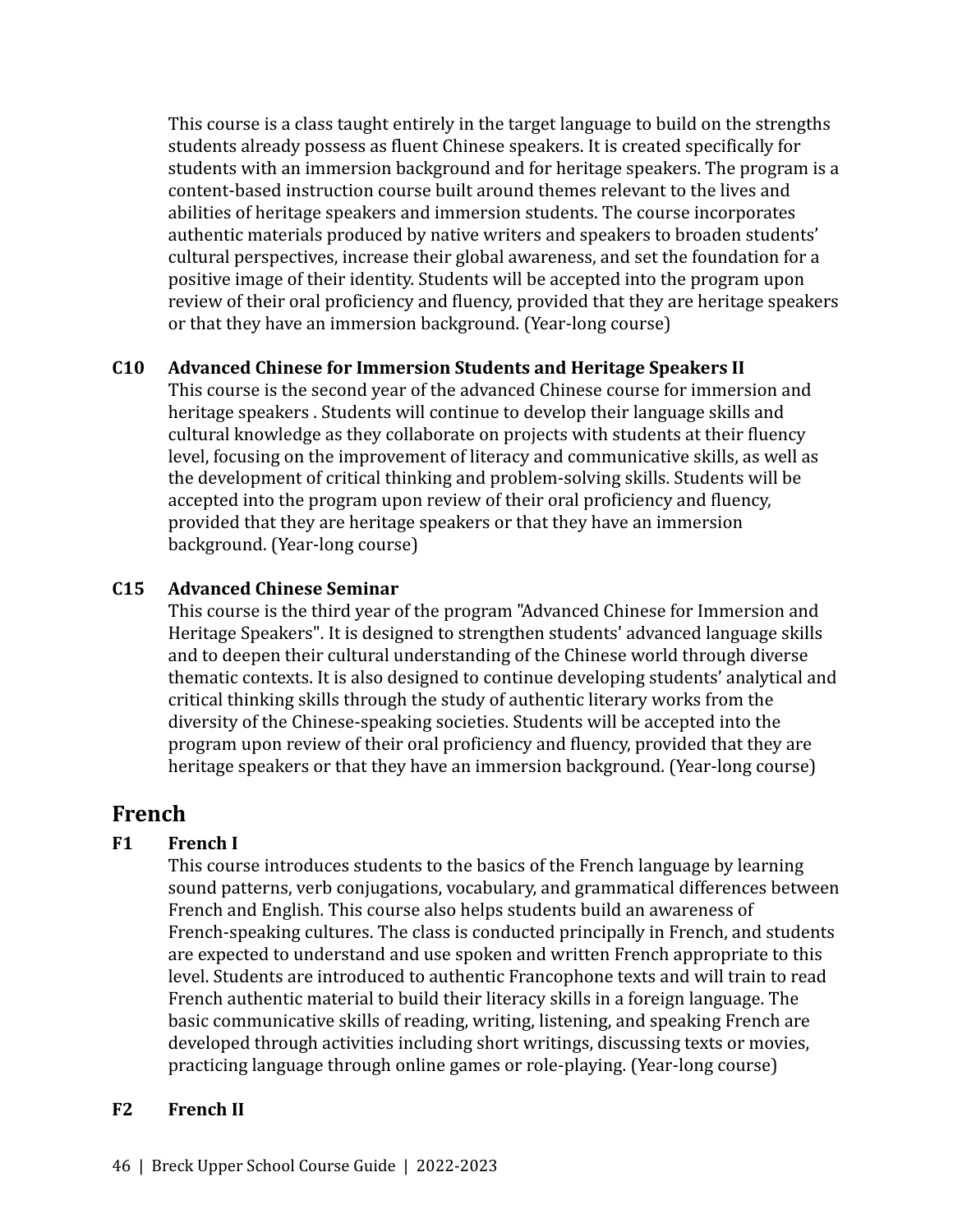This course incorporates and strengthens the basic skills taught in French I, and builds on the use of practical vocabulary and more complex grammatical concepts such as object pronouns, past tenses as well as the introduction to future and conditional tenses. Students are expected to speak, write and read the language appropriately for their level, and the class is conducted principally in French. Students expand on their understanding of the French-speaking world through discussions about culture, reading of authentic texts, and role-playing of authentic tasks such as asking directions, asking for help in a store, or ordering items online. Students are expected to conduct research on authentic French-speaking websites and present projects to the class in French. (Year-long course)

#### **F3 French III**

This course builds on mastery of increasingly complex grammatical concepts such as past conditional and the introduction to the subjunctive mood. This course also builds on relevant and practical vocabulary so as to develop more ease and spontaneity in speaking and writing. This course develops reading skills through written versions of authentic French works and improves creative writing skills through guided exercises. The culture of people in French-speaking countries is an integral part of the material of each unit, as well as improving students' awareness of the global world through current events and research in the target language. (Year-long course)

#### **F4 French IV**

This course is a continuation of the literacy skills built in French III, and an expansion of the speaking, writing and reading skills developed in previous years of French. Students review general verb tenses and grammar concepts, and expand their knowledge of the intricacies of the language with advanced structures such as past infinitive, si clauses, gerund, and past subjunctive. Through the development of their literacy skills, students are expected to write essays and read advanced-level Francophone texts. Students are also expected to be conversational in their speaking skills to be able to have a debate or an extemporaneous discussion on varied topics. Expanded vocabulary and strategies of linguistics are acquired through a study of social issues, Francophone literature, and essential questions. (Year-long course)

#### **F5 French V**

This course reinforces and refines previously acquired skills. There is an extensive review of the language structures while expanding vocabulary and idioms on varied topics related to students' life, current events, literature, or essential questions. Students engage in dialogues and debates, give exposes, write essays, research self-guided topics about the French-speaking world, and read authentic literary works including poetry, short stories, film scripts and a full-length novel. Students are expected to conduct research and collaborate on projects in the target language. This course is conducted exclusively in French, and students are expected to speak the target language exclusively in class. (Year-long course)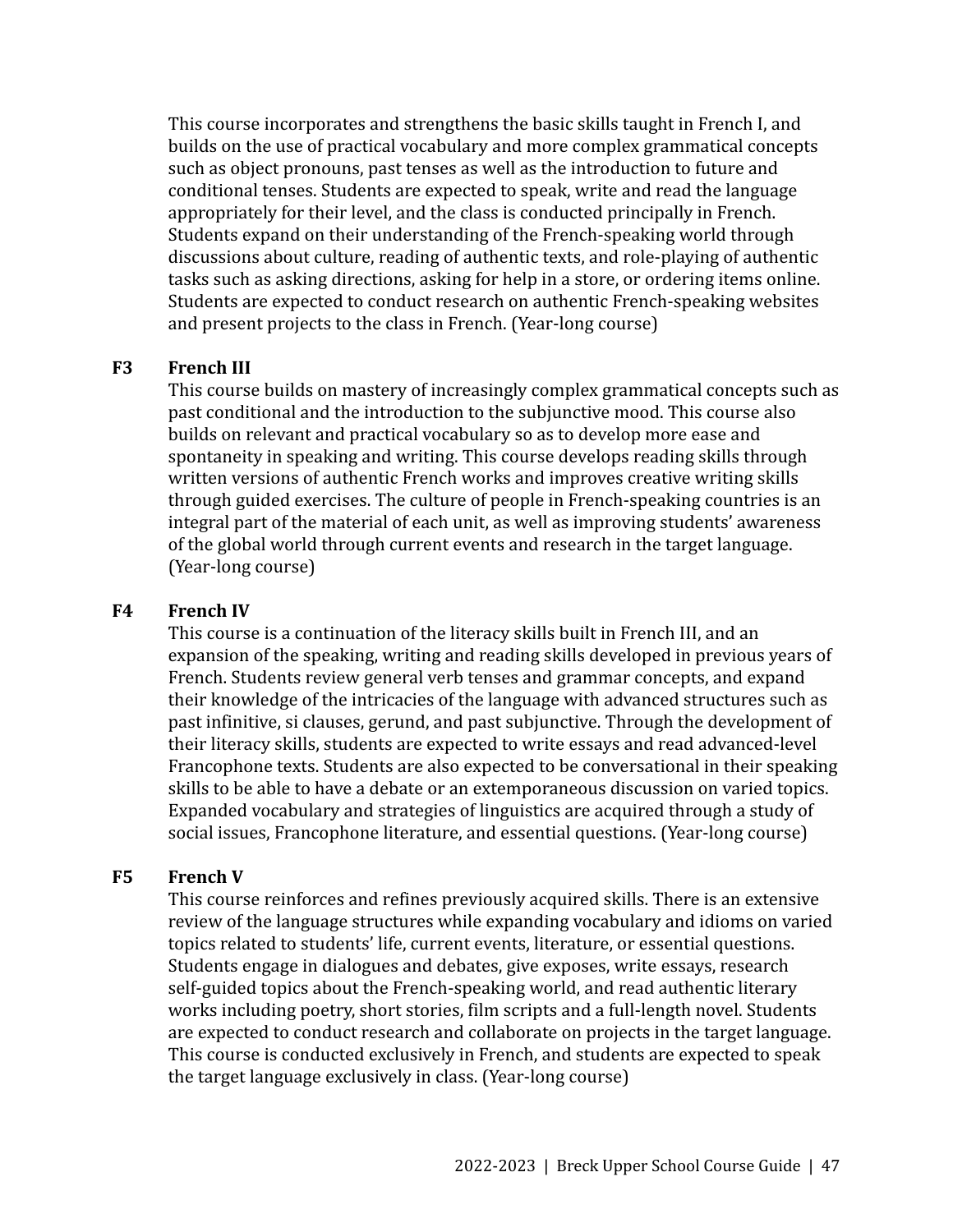#### **F6 AP French Language and Culture**

AP French Language and Culture is comparable in content and in difficulty to a course in French Composition and Conversation at the third-year college level. Students who enroll in AP French Language and Culture should already have a good command of French grammar and vocabulary. Students enrolled in this course should therefore be prepared for the rigors of college work. This course involves the reading, study and discussion of authentic French documents, such as articles from magazines and newspapers, texts from songs, as well as Francophone literature. Authentic movies and podcasts are also studied to reinforce listening skills and vocabulary building. The course is conducted exclusively in French, and develops advanced literacy skills through the three modes of communication: interpersonal, interpretive, and presentational. It also includes an intensive grammar review. Students who complete this course are required to take the AP exam for possible college credit. This course has been approved by and follows the AP guidelines stated by the CollegeBoard. (Year-long course)

#### **F7 Advanced French Literature and Culture**

This yearlong course will examine some of the major literary and cultural movements of the Francophone Modern World through the eyes of leaders in literature and cinema. The body of work studied will challenge students to analyze texts and images that presented, at the time of their creation, a transition into a new literary or cultural era. In this course, students will be able to discover some of the events and voices that have marked the modern Francophone history from Césaire to Beauvoir and Kassovitz, and will be able to establish parallels between the material studied, their own lives and our current world. Through project-based learning, research projects or debates, students will have opportunities to develop their language proficiency in French across the three modes of communication: interpersonal, interpretive and presentational, with special attention to critical reading and analytical writing. (Year-long course)

#### **F10 Advanced French for Immersion Students and Heritage Speakers I**

This course is a class taught entirely in the target language to build on the strengths students already possess as fluent French speakers. It is created specifically for students with an immersion background and for heritage speakers. The program is a content-based instruction course built around themes relevant to the lives and abilities of heritage speakers and immersion students. The course incorporates authentic materials produced by native writers and speakers to broaden students' cultural perspectives, increase their global awareness, and set the foundation for a positive image of their identity. Students will be accepted into the program upon review of their oral proficiency and fluency, provided that they are heritage speakers or that they have an immersion background. (Year-long course)

#### **F11 Advanced French for Immersion Students and Heritage Speakers II** This course is the second year of the advanced French course for immersion and heritage speakers . Students will continue to develop their language skills and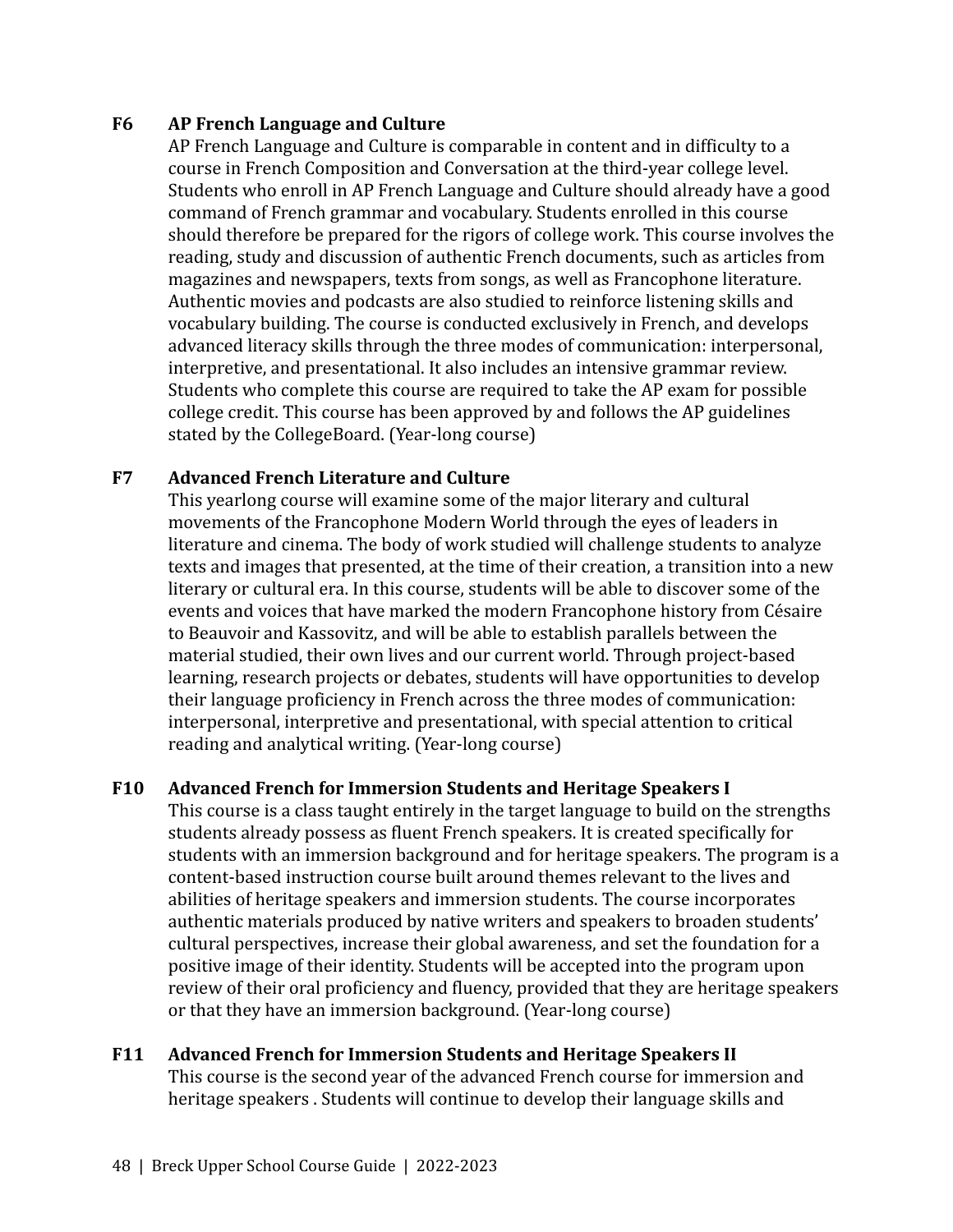cultural knowledge as they collaborate on projects with students at their fluency level, focusing on the improvement of literacy and communicative skills, as well as the development of critical thinking and problem-solving skills. Students will be accepted into the program upon review of their oral proficiency and fluency, provided that they are heritage speakers or that they have an immersion background. (Year-long course)

### **Spanish**

#### **SP1 Spanish I**

This course is an introductory-level course aimed at developing students' proficiency in basic concepts of speaking, writing, reading and understanding of the Spanish language. A cultural awareness of Spanish-speaking countries is introduced through thematic units, emphasizing the appreciation for learning a foreign language and culture by comparing one's own perspective to that of Spanish-Speaking countries. Topics introduced include greetings, hobbies, describing people, telling time, daily schedules, numbers, describing classes, meals and food, family, and shopping. Areas of primary emphasis are simple sentence structure such as Spanish articles, subject pronouns, possessive adjectives, comparatives, as well as verb constructions in the present tense. (Year-long course)

#### **SP2 Spanish II**

This course continues to build on the skills developed in Spanish 1 and to emphasize speaking, writing, reading and listening with more extensive development of interpersonal skills. This course is conducted primarily in Spanish, and students are expected to use Spanish when conversing. Language skills are developed through topics including the life and art of Frida Kahlo, Hispanic athletes, holidays, and music. Specific areas of study include a review of the present tense, an introduction to past tenses, commands and the 115 common Spanish verbs. (Year-long course)

#### **SP3 Spanish III**

This course is conducted primarily in Spanish, and students are expected to converse and write in Spanish. More advanced readings are introduced and discussed, including a well-known Latin American short story. The fundamental elements of grammar are completed, and students are expected to write short essays and discuss current events. Students discuss and compare their own community to that of the Spanish-speaking countries to develop a better understanding of the global world. The geography and culture of Spanish-speaking countries continues to be emphasized with topics such as physical and mental health, family relationships, volunteer activities, environmental concerns, and general social awareness. Language skills are expanded through areas of study including major verb tenses such as the future tense, imperfect and preterite tenses, and present subjunctive, as well as the review of object pronouns. (Year-long course)

#### **SP4 Spanish IV**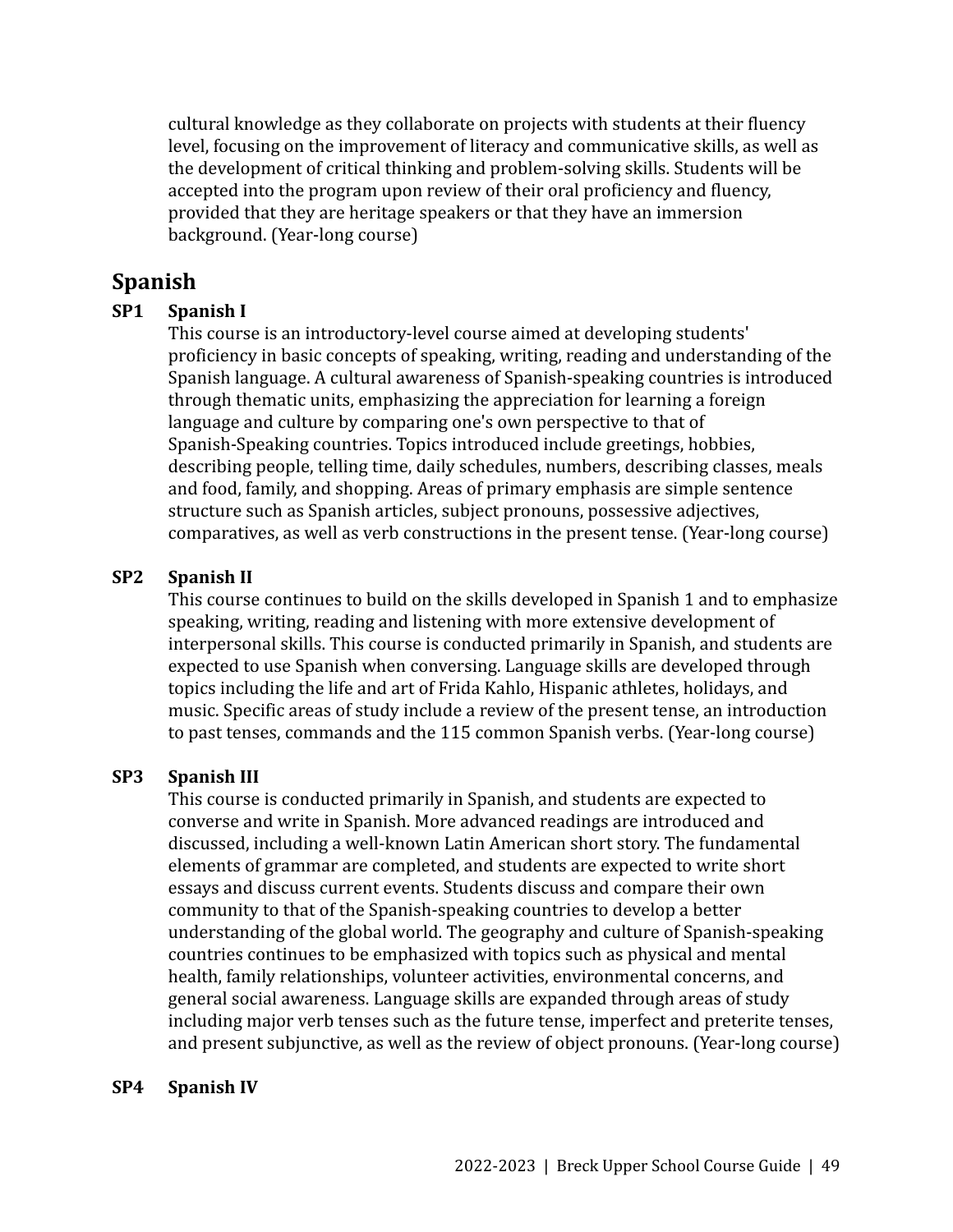This course is conducted exclusively in Spanish, and students are expected to converse exclusively in Spanish. This course is aimed at refining students' written and oral proficiency skills, and includes a review of major grammatical concepts. Students in this course read and write on topics such as personal interactions of teenagers, biodiversity and millenarium health traditions, the history of Cuban revolution, and The value of people's beliefs and ideologies. Students continue to build on their understanding of Spanish-speaking culture with short readings, films or songs. (Year-long course)

#### **SP5 Spanish V**

In Spanish V, students build their proficiency by participating in extended conversations about advanced topics with an emphasis on history and social justice. Students will be challenged by lengthier non-fiction texts and audio recordings. Authentic literature is introduced through short stories by renowned authors in the Spanish-speaking world. Students will solidify their use of simple and complex verb tenses in addition to fine tuning other grammatical structures. Other themes discussed in this course are responsible tourism, environment and use of water, and the importance of the visual arts and handicrafts in Spanish-speaking cultures. (Year-long course)

#### **SP7 AP Spanish Language and Culture**

This Advanced Placement course stresses speaking and reading skills, composition, the development of vocabulary and grammar accuracy. The yearlong course is the equivalent of a third-year college course in advanced Spanish composition and conversation. The course emphasizes the use of active communication and develops the ability to comprehend formal and informal spoken Spanish; the ability to express ideas with accuracy and fluency is a necessity at this level. Students focus on the acquisition of vocabulary and the understanding of language structures through the study of thematic units to be able to effectively read, write, and speak the language. The course is conducted exclusively in Spanish, and develops advanced literacy skills through the three modes of communication: interpersonal, interpretive, and presentational. Students who complete this course are required to take the AP exam for possible college credit. This course has been approved by and follows the AP guidelines stated by the CollegeBoard. (Year-long course)

#### **SP8 Advanced Spanish Literature and Culture**

This yearlong course will examine some of the 20th century literature produced by the Hispanic diaspora in the United States, compared with Latin-American literature. The goal of the course is to have students generate comparisons between the literature that is produced by both groups of Hispanic writers. These comparisons will be based on the many different interpretations the authors present on identity, race, diversity, ethnicity, immigration and the construction of nations and communities. This exploratory course will yield a deeper understanding of Latin American literature and will survey how the concept of nation and communities has been constructed over time through the study of a body of texts that will cover social